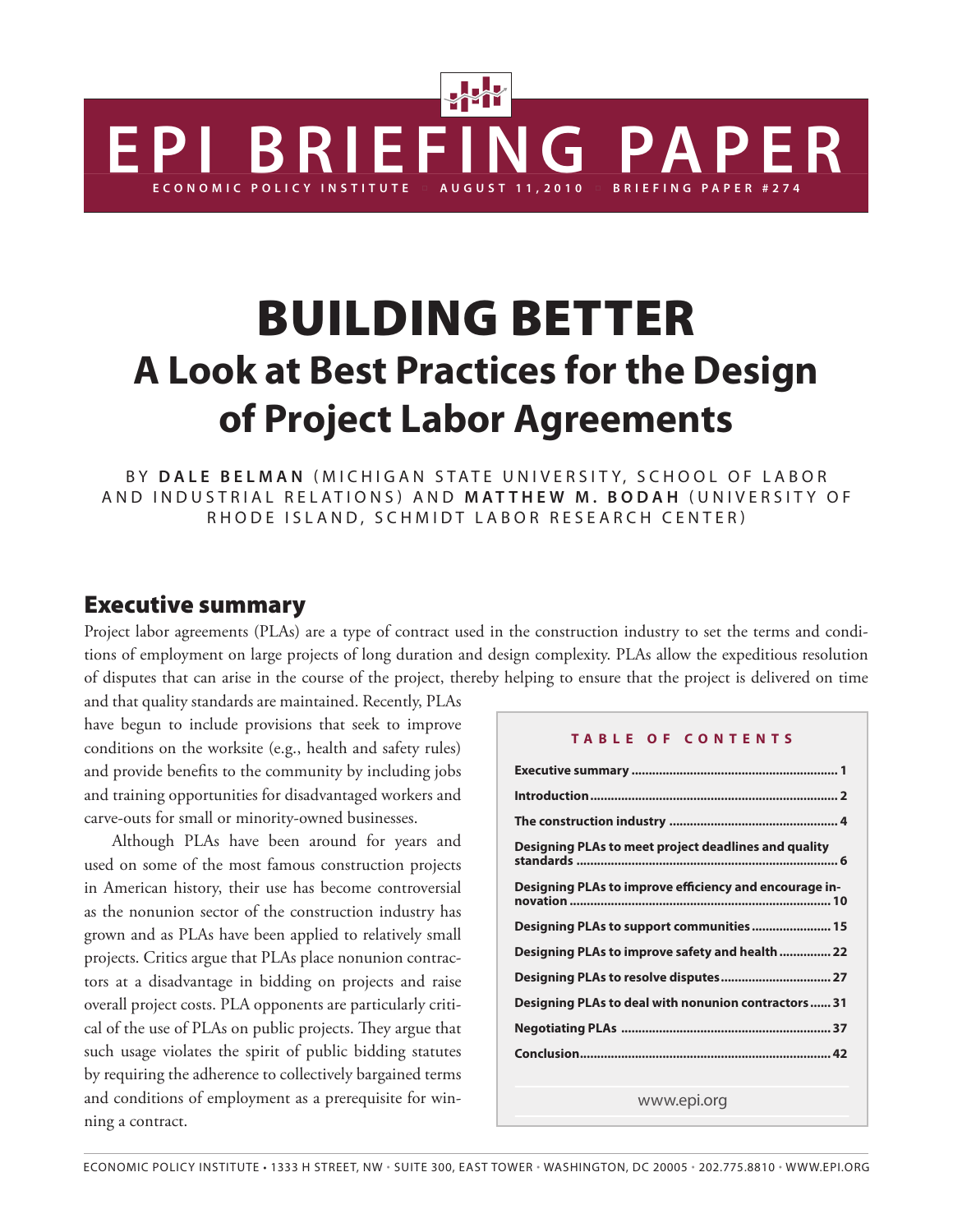If designed properly, PLAs can help projects meet deadlines by guaranteeing a steady supply of highly skilled labor through the building and construction trades unions' nationwide network of referral systems and by reconciling the various work routines of the many trades. PLAs also help to assure timely completion by keeping projects free from disruptions resulting from local labor disputes, grievances, or jurisdictional issues.

PLAs can improve efficiency and promote innovation by prohibiting restrictive work norms, by improving coordination in work flow, and by supporting experiments in changing the work environment. In addition, many PLAs include highly developed systems of labor/management cooperation.

Language in PLAs can be written to advance important policy goals, such as improving training and recruiting members of disadvantaged communities into high-paying jobs in construction.

Often PLAs, particularly those on large projects, contain sophisticated health and safety provisions, including those that dictate overall safety practices, create safety committees, mandate safety training and safety meetings, and address such matters as drug screening.

While nonunion contractors are the most vocal PLA opponents, many PLAs accommodate nonunion firms by, among other things, prohibiting discrimination in bidding based on union status and allowing nonunion firms to bring at least certain core workers with them to projects. Evidence suggests that, where they have attempted to gain PLA work, nonunion firms have been successful in competing for it.

One successful method that is used in many parts of the country for negotiating PLAs is their development by local labor/management councils. Such groups can use the AFL-CIO Building and Construction Trade Department's model PLA and include language to accommodate local concerns. A local model PLA can then be fashioned on a job-by-job basis to meet the needs of the owners and community groups that might have a stake in a project.

We hope that this report can move the PLA discussion beyond a debate about whether PLAs are good or bad and toward a more constructive discussion regarding how to create PLAs that help deliver better projects for owners, contractors, workers, and communities.

### Introduction

#### *What is a project labor agreement?*

The construction of major projects such as highways, bridges, and power grids entails the careful coordination of large numbers of individual contractors and their workforces, often under demanding time schedules and design specifications. Failure to meet project deadlines or quality standards can be costly to the businesses and agencies involved and to the public at large. Project labor agreements (PLAs) are a type of contract used in the construction industry to set the terms and conditions of employment on large projects of long duration and design complexity.

The longstanding purpose of PLAs is to resolve expeditiously disputes arising in the course of the project, thereby helping to ensure that the project is delivered on time and that quality standards are maintained. PLAs in more recent years also include provisions that seek to improve conditions on the worksite (e.g., health and safety rules) and provide benefits to the surrounding community (for example, by including jobs and training opportunities for disadvantaged workers).

Two basic design features allow PLAs to meet the twin goals of creating greater uniformity in labor contracts and minimizing disruptions that can occur on major construction projects. First, the typical PLA is negotiated by a local building and construction trades council (BCTC) and a construction management firm with the goal of reconciling the differing provisions found in local labor agreements across the building trades unions. For example, each local union's collective bargaining agreement may have different benefits and premium-pay provisions, different hours-of-work provisions, and different work rules. When many trades are working together on a single project over a long period, it makes sense to reconcile differing contract provisions within a master agreement.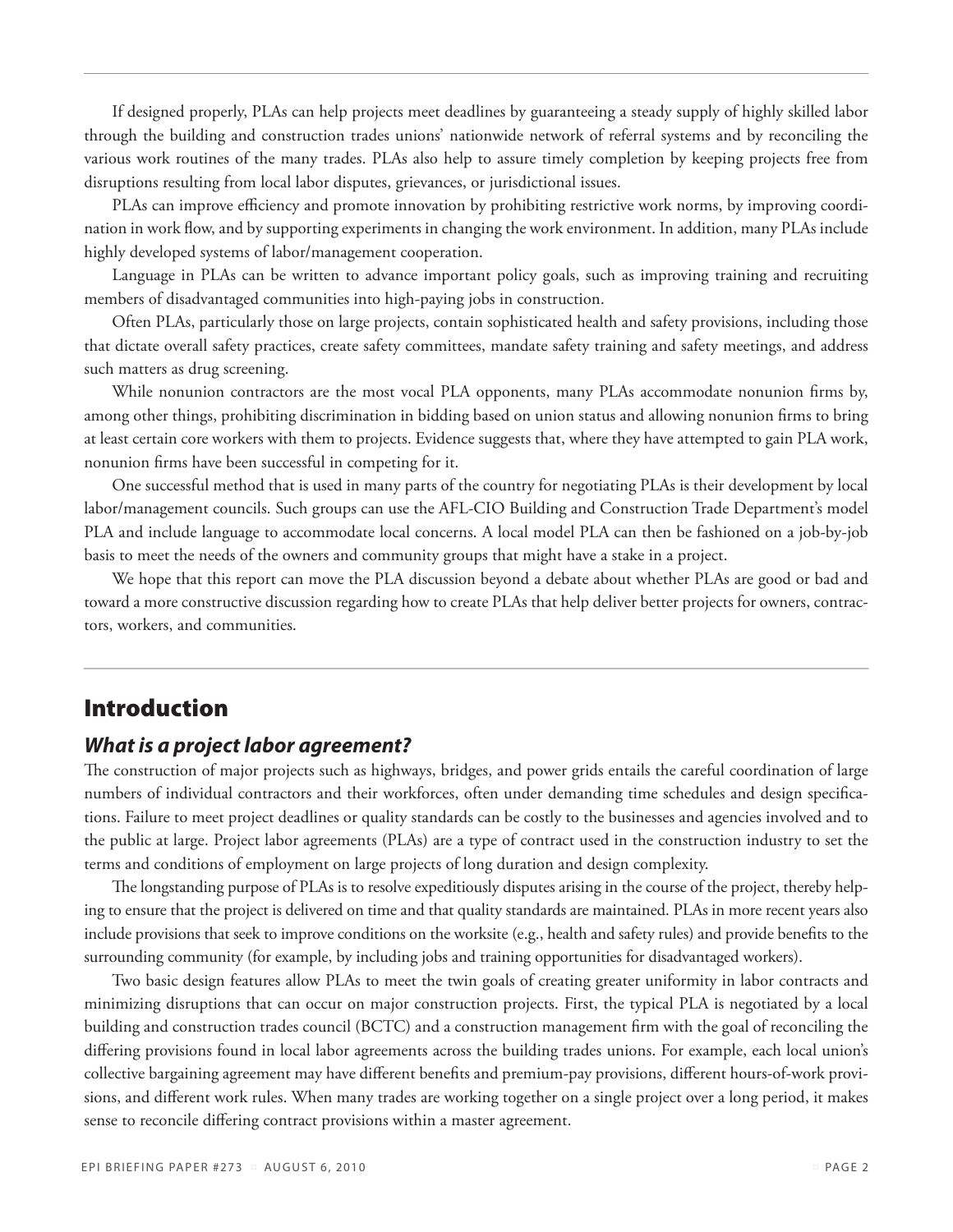The second fundamental design feature in PLAs offers the construction user—typically called the owner—assurances that work will be undertaken without disruption and that disputes will be resolved expeditiously without causing delays to project schedules. Accordingly, one provision that is nearly universal in PLAs is that work continues on a project no matter what conflicts arise on the project or off. Therefore, even if a building trade union is on strike in a local area, work on a PLA-covered project continues; disputes on the project itself are handled through labor/management committees and grievance procedures culminating in binding arbitration.

Along with these basic elements, PLAs can contain a variety of provisions relating to health and safety practices, training, recruitment of local workers, and operational issues. They may also include favorable language for owners and contractors on compensation and work rules.

#### *History of PLAs*

Although the term is relatively new, PLAs have been around for many years. During World War I, American Federation of Labor President Samuel Gompers and Secretary of War Newton D. Baker agreed that military cantonments would be built under a union pay scale in exchange for the unions giving up a request for a closed shop on such projects (McCartin 1997). During and immediately after World War II, agreements that were particularly popular at atomic energy and space and missile sites provided for uniform shift and overtime rates along with no-strike guarantees (Dunlop 2002). Iconic American projects such as Hoover Dam and the Trans-Alaska Pipeline were built under PLAs.

PLAs continued to be used with little controversy in both the private and public sectors throughout the postwar period—a period during which much of the construction industry was highly unionized. With powerful unions, there was a strong desire on the part of owners and contractors to avoid labor disputes and gain the best economic deal possible relative to local agreements. The climate changed, however, in the 1970s and 1980s, when union market share dropped and construction users and the nonunion sector became better organized (Linder 1999). In the new environment, with large nonunion contractors able to compete for all types of work in most states, and with the growing strength of a nonunion contractors' association—the Associated Builders and Contractors (ABC)—challenges to PLAs became more common. In the past decade, all branches and levels of government have entered the PLA debate (Cockshaw 2003; U.S. Senate 2000).

#### *Why are PLAs controversial?*

Because PLAs require that all contactors working on a project adhere to a collective bargaining agreement, even nonunion contractors must operate under negotiated rules. These contractors complain that PLAs remove their competitive advantage, require them to use union workers from hiring halls rather than their own employees, and require them to contribute to union-sector health care and pension funds from which their own employees are unlikely to benefit (ABC 2001). Opponents of PLAs argue that they frequently add costs to projects that benefit only the contractors and workers, not the general public.

Private sector owners may place nearly any conditions they like on their projects; even so, private sector PLAs often restrict bidding to unionized contractors. On public projects, however, state and federal bidding statutes and regulations must be followed. Therefore, much of the controversy surrounding PLAs is whether, on government projects, they violate public bidding statutes by placing a condition on successful bidding (i.e., the willingness to sign a PLA) beyond the requirement of being the "lowest qualified bidder."

As public policy has developed, most courts have held that governments may use PLAs on public projects as long as bidding is open to all qualified bidders (union and nonunion) and due diligence has been done to determine the cost effectiveness of the PLA. On a practical level, this means that the benefits of improved coordination and management offered by the PLA can outweigh any additional costs that might arise from their use. Whether they do depends on the provisions of the PLA and how they are implemented by the parties on the project.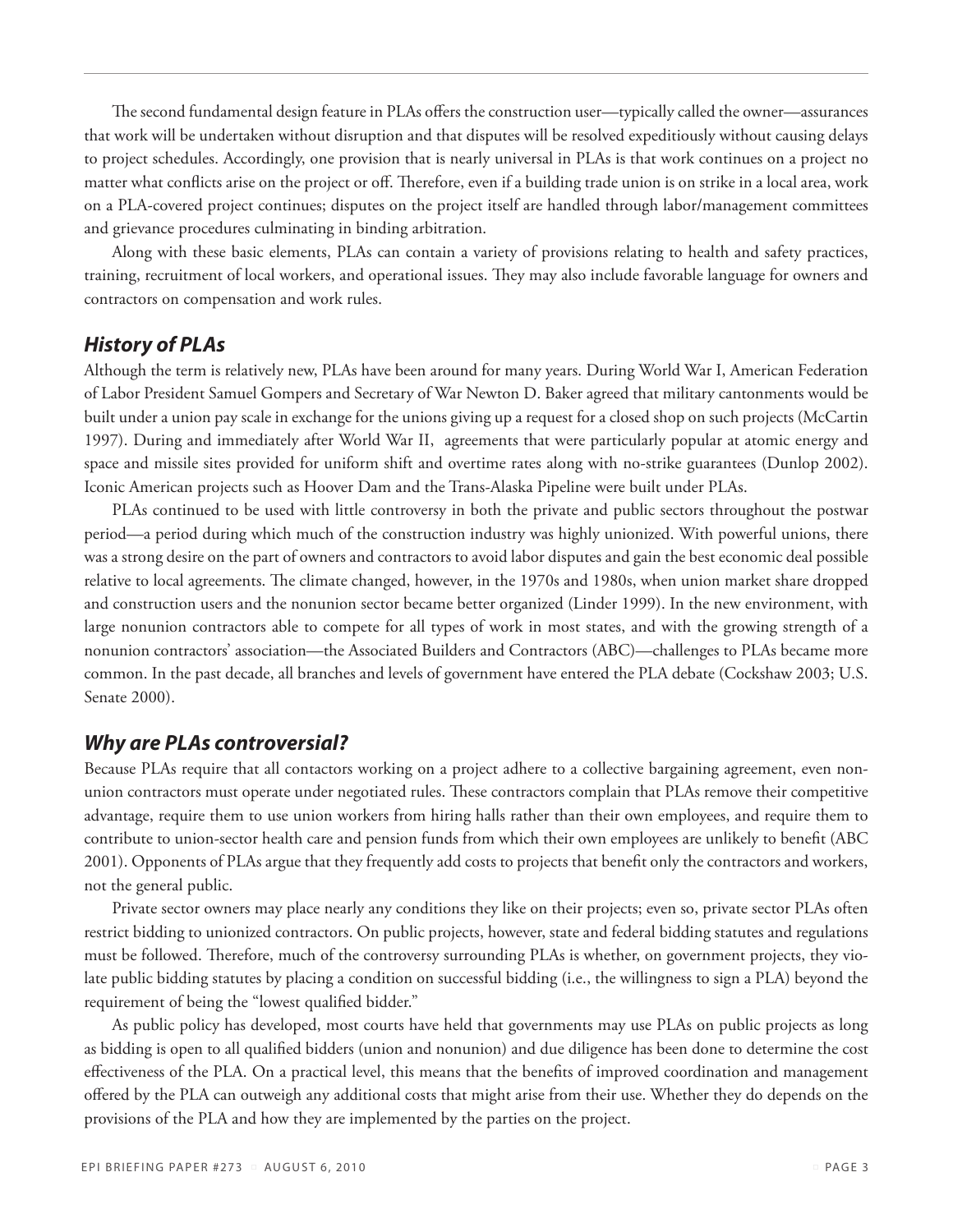At the federal level, PLAs have been something of a political football. Their use was prohibited on federally funded projects at the end of George H.W. Bush's administration, encouraged during the Clinton administration, essentially prohibited during George W. Bush's administration, and, again, encouraged under the Obama administration (see Executive Order 13502, February 6, 2009). Federal regulations pursuant to the implementation of President Obama's executive order appeared in the Federal Register on April 13, 2010.<sup>1</sup> As evidence of how contentious the issue of PLAs can be, the public comment period on the federal regulations in the fall of 2009 yielded nearly 700 responses, pro and con.

### *The purpose of this report*

Passions in the PLA debate often eclipse reason. But PLAs should be viewed for precisely what they are: a tool to provide value on construction projects. Because PLAs have many elements, and differ considerably in terms of which elements are used and how they are carried out in practice, an agreement's success at adding value is dependent on design choices and how its provisions are implemented during the project. This report focuses on best practices that have helped parties make the most of their agreements. Accordingly, rather than rehashing the PLA debate, we offer advice on such matters as assuring timely projects, maximizing efficiency and innovation, supporting community development, improving health and safety, resolving disputes, accommodating nonunion contractors, and negotiating PLAs. We hope this report can be used by parties to craft better PLAs and achieve success on their construction projects.

# The construction industry

For convenience we speak of the construction industry, but construction comprises several distinct industries and is organized around occupations rather than employers. Construction projects are temporary, as are most construction jobs. Craft workers and professional employees in the industry move between employers to remain employed, and these continual transitions result in a weak attachment between employers and employees. Demand for construction and, therefore, construction workers is cyclical. In addition, immigrants, as historically has been the case, make up a large and increasing part of the construction labor force. In this section, we will discuss each of these characteristics of the industry.

Even though the construction sector is devoted to building things—except, of course, for those segments that specialize in tearing things down—there are marked differences in the work, technology, financing, and labor forces between industries. Perhaps the most obvious difference is between residential and all other construction. Residential construction firms are typically small, operate in markets with vigorous price competition, and employ workers with less training and fewer skills. But there are also meaningful differences between other parts of construction. For example, highway construction depends on public works expenditures, industrial construction is driven by demand for manufacturers' products, and large commercial projects require capital from banks and outside investors.

The occupational structure of work and the occupational structuring of firms distinguishes construction from other industries. Construction workers are defined by their occupation more so than by their employers. Skill development is specific to a trade—electricians do not have the skills to do the work of carpenters or pipefitters—and once workers have acquired substantial skills within a trade they usually remain in that trade. Moreover, most firms are occupationally structured. They provide a specific type of service, such as electrical contracting, plumbing, pipefitting, painting, or roofing. Even general contractors seldom employ more than the basic trades—for example, carpenters, ironworkers, laborers, operating engineers, and bricklayers—and may obtain even these workers by subcontracting with specialty employers. The occupational structure of construction makes skill development central to the success and efficiency of the industry and supports the easy movement of employees between employers.

Construction is unique among the goods-producing industries in being dominated by small employers and establishments. Although there are well-known large employers such as the Bechtel Group, Bovis Lend Lease, Skanska, and KBR, to name a few, only 15% of all construction workers are employed by contractors with 250 or more employees—about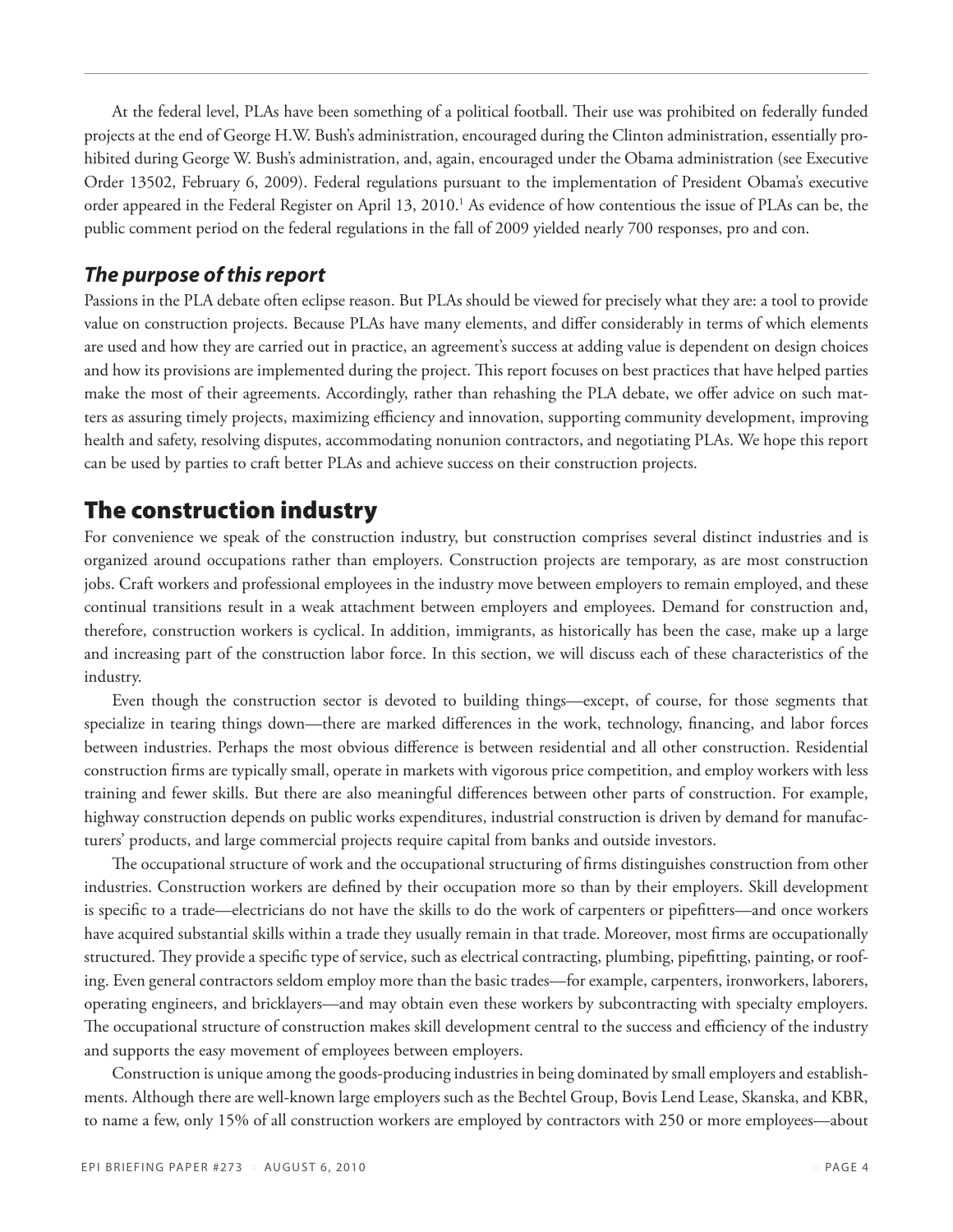a quarter (24.4%) work in firms with nine or fewer employees—and of the 710,307 establishments in the construction industry only 163 have 1,000 or more employees (U.S. Census Bureau 2005). The small number of employees in most firms is due to workers being specialized not only by trade but by type of work. Hence, an electrician, for example, may work for a firm that specializes in residential work or industrial work or in the installation on lighting on highways. Except for the very largest firms, construction employers typically operate in local or, at most, regional markets.

Construction projects are inherently temporary. Consequently, a contractor's volume of work and the number of employees it needs vary considerably over time. The workforce has to be mobile between projects, and often between employers. Historically, building trades unions have served as labor market intermediaries that provide a clearinghouse for labor to contractors and serve as a guarantor of the skills of the workforce and conditions for craft workers. In conjunction with signatory (i.e., unionized) employers and their associations, the unions provide training and health and welfare benefits to a mobile labor force. At the same time, however, workforce mobility makes relations between the unions and the employers less stable than in other industries.

The complexities created by the small size of construction employers and the transient nature of construction projects are compounded by the multifaceted organization of construction projects. That is, no single company builds a project. Rather, parts of every project are subcontracted out to firms that specialize in the type of construction needed. A building construction project is likely to involve site preparation, foundations, framing, roofing, electrical work, plumbing, heating and cooling, drywalling, painting, and flooring. In many cases, some or all of these tasks will be contracted to subspecialty firms. As a result, many employers and craft workers will operate—or need to operate—on the same site at the same time. Coordination of multiple contractors is a critical and challenging task, one which, if poorly done, will have negative effects on timeliness and quality. Successful coordination of multiple employers and trades is the hallmark of good projects. However, successful coordination of projects has been complicated during the past several decades as general contracting firms have evolved into construction management firms. Historically, general contractors took overall responsibility for successful completion of a project, and they assumed the financial risks and rewards of that responsibility. In contrast, construction managers serve the owner by coordinating and overseeing the contractors and subcontractors, but they do not take on financial risk if a project goes poorly. The shift from the general contracting to the construction management model complicates lines of authority and incentives.<sup>2</sup> Whatever the management structure of a project, the fundamental complexity of the construction worksite makes coordination across trades and contractors important to the project's success.

The decline of union representation in the construction industry over the past 40 years coincides with an increase in issues related to worker training and a shortage of skilled craft workers. Training highly skilled craft workers requires multi-year programs that combine classroom training and on-the-job experience. In the past, much of the training of construction workers took place in apprenticeship programs overseen by joint labor/management committees. These programs were financed by contractually mandated employer contributions determined by the number of hours worked by a trade. The joint governance structure proved to be effective in providing broad skills training economically. With the large-scale shift to nonunion employment, the apprenticeship system has declined. The lack of large-scale training systems in the nonunion sector was not an issue for many years because many of its workers had been trained in joint apprenticeship programs. Over the past 20 years, however, the lack of effective training systems in the nonunion sector has increasingly affected the ability to deliver high-quality projects. Thus, training has become an issue for construction stakeholders.3

Because the construction industry is very sensitive to demand conditions and changes in interest rates, construction workers face higher and more volatile unemployment than workers in the balance of the economy. For example, the nation's overall annual unemployment rate ranged from 4% to 6% between 2000 and 2007, while the rate in the construction industry was 6.2% to 9.3%.<sup>4</sup> Monthly rates show even greater variability. The average difference in the high and low monthly unemployment rate in these years was only 1.05% for unemployment overall, while the figure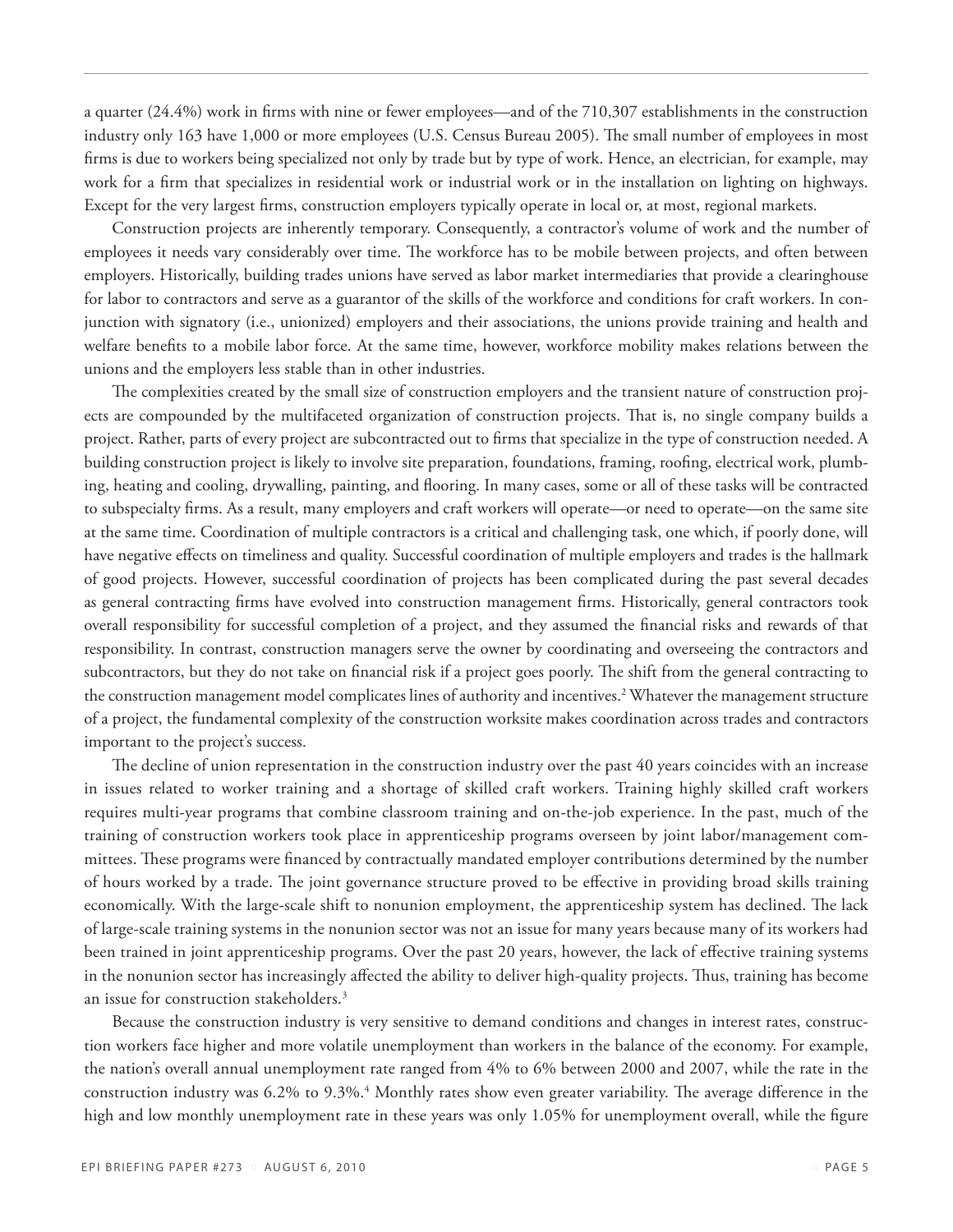for the construction industry was 5.88%, or over five times higher.<sup>5</sup> Another example can be found in recent unemployment rates. While the national unemployment rate was 9.5% in June 2010, the unemployment rate in construction was  $20.1\%$ .

Construction has been and continues to be a port of entry into the labor force for immigrant workers. Just as large numbers of immigrants from Ireland, Italy, and Central Europe once entered construction soon after entering the United States, construction has more recently served as an important source of employment for new immigrants from Central and South America. Research by the Pew Hispanic Center found that, in 2006, 75% of Hispanics employed in construction were foreign born. Between 2003 and 2006, Hispanic employment in construction rose from 11% to 15% of total employment and provided 40% of the increase in employment among Hispanics during that period (Pew Hispanic Center 2006). The influx of immigrant labor provided an important support for the housing boom of the early 2000s, but may have exacerbated problems with earnings and employment conditions, particularly in residential construction.7

Understanding these distinctive characteristics of construction helps us to understand why and how PLAs can be used to deal with complexity on large projects of long duration. PLAs can control some of the uncertainty in an otherwise diverse and decentralized industry.

### Designing PLAs to meet project deadlines and quality standards

PLAs can be an effective tool for ensuring that projects are completed on time. Delays create inconveniences and costs for everyone. The school that is not ready for the first day of the new year may force the use of temporary and overcrowded facilities and necessitate a mid-year move. The highway that is not completed on time continues to cause travel problems for commuters and truckers, which result in real costs to a local economy. The factory that is not finished cannot produce revenue for its owners. Moreover, project delays impose additional costs for borrowers and are often the root causes of construction litigation.

Delays in construction projects are not unusual and have many sources. Sometimes, they are related to inadequate numbers of available and appropriately skilled workers. They may also be caused by weather, by materials being lost on the site or arriving late, by problems associated with financing or insufficient planning, or by the unavailability of contractors at the time when their services are needed. Although no one project may suffer delays from all of these sources, delays are common in construction, and timely completion of a project often requires adjustments to work schedules and labor requirements to bring it back on schedule.

Interviews we have conducted with more than one hundred individuals involved in various aspects of construction e.g., owners, contractors, contractors' association staff, and union officials—on scores of projects<sup>8</sup> reveal broad satisfaction with the ability of PLAs to assure timely completion. Where delays were experienced, they were usually unrelated to labor issues.<sup>9</sup> In fact, the anecdotal evidence suggests that some projects would have experienced schedule delays were it not for the interventions made possible in the PLA.<sup>10</sup> For example, there were instances in which remaining on schedule required bringing in out-of-area workers at critical points in projects. Absent the local unions' commitment in the PLA to providing labor on a timely basis, it is likely that the local unions would have been far less willing to give up work for their members.

PLAs act to improve timeliness through several mechanisms. First, all PLAs include provisions that commit the local unions to provide labor on a timely basis, usually within 48 hours. This commitment is supported by arrangements between union locals to facilitate the movement of skilled labor to areas of labor shortage. Second, most PLAs proscribe work disruptions—strikes, slowdowns, wobbles, and other labor actions—and provide mechanisms by which disputes can be anticipated and peacefully resolved. The presence of these bans, and the provision of dispute resolution mechanisms, supports timeliness both by removing many of the causes of disruptions and by emphasizing the importance of timeliness to all project stakeholders. Third, many PLAs include provisions to harmonize work time and promote the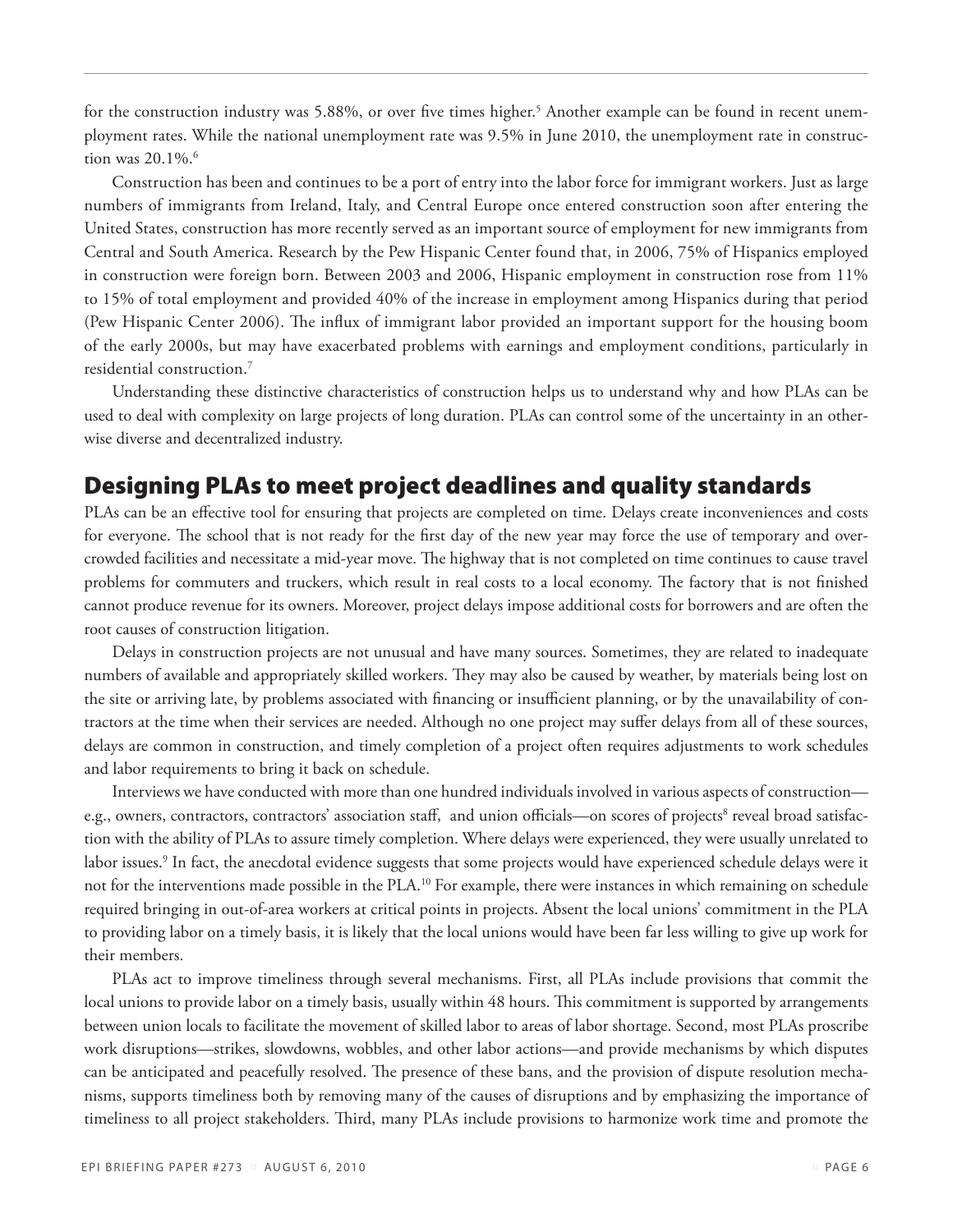efficient utilization of labor, thereby improving project performance. Finally, obtaining the commitment of all of the stakeholders—owners, contractors, union officials, and workers—through a PLA supports an understanding of the requirements of the project and encourages a positive identification with the ends of the project, including getting the job done on time.

### *Commitment to the timely provision of skilled workers*

PLAs can include provisions that commit local unions to actions and practices that allow contractors to operate efficiently and with the confidence that there will be access to the workers required for the project. The quid pro quo for using local unions as an initial source for skilled workers is that union locals agree to provide the labor needed for a project quickly, usually within 24 to 48 hours. By way of example, the Tappan Zee Bridge, which spans the Hudson River just north of New York City, was upgraded using a PLA that included a commitment that unions provide labor on a timely basis:

The Contractors agree to hire on the Project craft employees covered by this Agreement through the job referral systems and hiring halls established in the Local Unions' area collective bargaining agreements….In the event that a Local Union is unable to fill any request for qualified employees within a 48 hour period after such requisition is made by the Contractor (Saturdays, Sundays and holidays excepted), the Contractor may employ applicants from any other available source.

Similar language can be found in almost all PLAs. Such language commits unions to make available skilled workers quickly, and allows contractors to seek alternative sources of labor if the unions cannot provide it, allows better coordination of project workforces, bans job actions, and provides for immediate means of dispute resolution.

### *Recruitment of workers from outside the region*

The agreement with the local unions does more than provide access to local craft workers. Local unions have arrangements through their international parent organizations to allow for union members from other locals to work on a project when the local labor force is insufficient. With adequate notice, even large projects can recruit a labor force of workers with established employment records from around the nation. The arrangement the locals have with their internationals has proven important for large projects, especially projects in regions with low population density. For example, the construction of the General Motors assembly plant in Lansing, Mich. in the early 2000s was not hampered by the extremely tight labor markets of the time because appropriately skilled labor could be drawn from the Midwest and, if necessary, from other regions of the country. In contrast, trade publications reported numerous delays and price escalation on large construction projects in the years leading up to and during this project.<sup>11</sup>

### *Ban on job actions*

The complex organization of work and responsibilities on construction sites create considerable potential for misunderstandings and disagreements concerning the "ownership" of work and how the work is to be accomplished. Since construction sites are temporary workplaces, contractors and workers constantly have to determine how to work together to produce a successful project. Unlike a permanent workplace, where issues of who is supposed to do what have been spelled out, in construction these matters often must be resolved anew on each site. The inherent lack of organization on construction sites becomes more complex due to the uncertain lines of authority, particularly on sites overseen by a construction manager. Problems arise frequently because construction plans are often incomplete when projects are bid by contractors. Consequently, many of the details of the work, deliverables, and cost are determined once the project has begun, and decisions have to be made expeditiously so as not to delay work. Therefore, the details of the contract and subsequent decisions are often made onsite, a pressure adding to an already complex situation.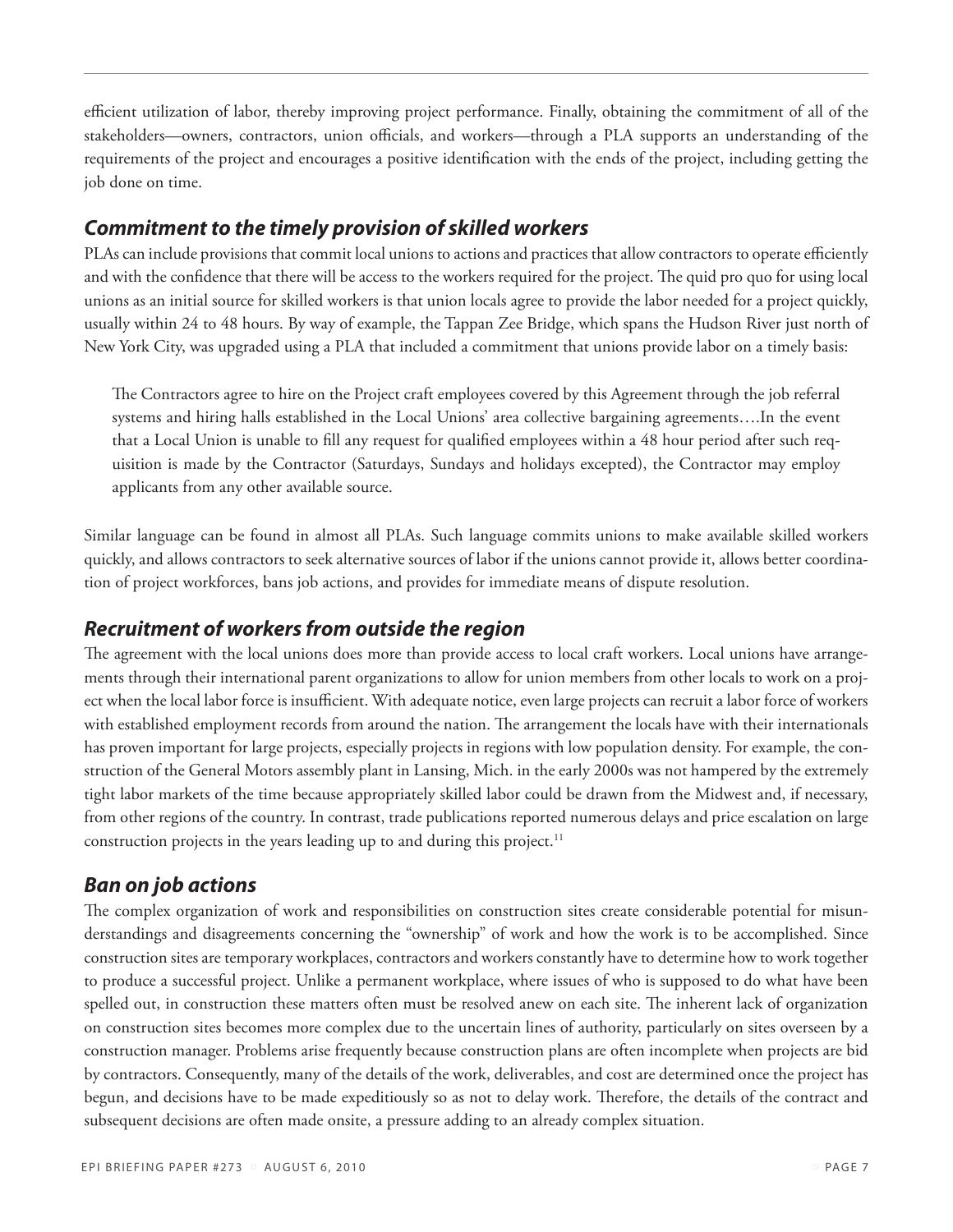The assignment of work is a frequent source of dispute between contractors and between workers on both union and nonunion sites. In some instances, parties try to claim the work; in others they try to avoid it. On union projects, disagreements over the ownership of work are usually jurisdictional disputes—that is, a disagreement between unions over which union's members should do the work. These disputes may arise when mid-project changes occur or when changing technology blurs craft lines. Despite conventional wisdom, delays about who should do what are not unique to the union sector. Nonunion worksites can also suffer delays when contractors do not agree on the scope of their work.

Work can also be disrupted by labor disputes. On union sites, work can slow or stop due to contract negotiations, disputes over jurisdiction between trades, safety disagreements, or other issues. Nonunion worksites can also be affected by slowdowns, walk-offs, excessive absenteeism, and other labor problems when employees and contractors are in conflict. For institutional reasons, disputes on union sites are more visible, but disputes between contractors and workers on both union and nonunion sites can seriously impede work.

The no-strike/no-lockout language and the dispute resolution processes (discussed more fully in a later section) provided in PLAs have proven to be highly effective in preventing disruptions on union worksites. The dispute resolution provisions of most PLAs (1) provide an expeditious means to resolve any strike or work slowdown, (2) commit union leaders and contractors to take immediate action to resolve the problem and resume work, and (3) impose large and rapidly increasing penalties when strikes or slowdowns occur. The success of PLAs in addressing work disruption issues is demonstrated by the very small number of work stoppages and slowdowns on projects built under PLAs.<sup>12</sup> However, if work disruptions occur, then the disputes are resolved rapidly and prior to serious the consequences that could result. For example, a wildcat work stoppage at the San Francisco Airport in May 1999 under other circumstances might have lasted much longer, but the dispute was resolved in less than 24 hours due to the union leaderships' commitment under a PLA.13 Although the occurrence of any stoppage might be viewed as a failure, the success in quickly ending the work stoppage was only possible because of the PLA.

#### *Language to foster efficiency and reduce time to completion*

PLAs promote practices that increase project efficiency and may shorten time to completion. One important practice is the harmonization of working hours. For historic reasons, different trades may have different rules about starting times, the number of holidays and the dates when holidays are taken, allowable shift schedules, breaks, and methods of determining overtime. This can result in situations in which carpenters start and end their shifts an hour after electricians, or pipefitters take a day off on Friday when a holiday falls on a weekend while other trades take the day off on Monday.14 Because of the need for coordination between trades, such differences result in inefficient use of time and/or an excessive use of overtime. By coordinating starting times, holidays, and other work rules, PLAs can improve efficiency, as well as reduce project times and cost.<sup>15</sup>

Another important practice is the creation of labor/management committees to oversee projects and anticipate problems before they occur. For example, many PLAs now include language on pre-job conferences, which permit the parties to discuss issues and resolve them ahead of time rather than wait for them to come up during a project. Determining whether ironworkers or millwrights will do a particular task can be determined at the outset, avoiding any delay that might occur if the decision is left until the start of the task. Similarly, as information about unanticipated problems becomes available, the committees can review the problem and find a solution on the front end to avert delays.

The success of PLAs depends, in part, on craft workers, union officials, and contractors' identification of the project as one in which each participant has a role in making a success. In the course of our interviews, we frequently heard that stakeholders' identification with PLA projects and their investment in the success of the project underlie easier dispute resolution. Jurisdictional issues that might have been fought out at length on other projects were ceded because the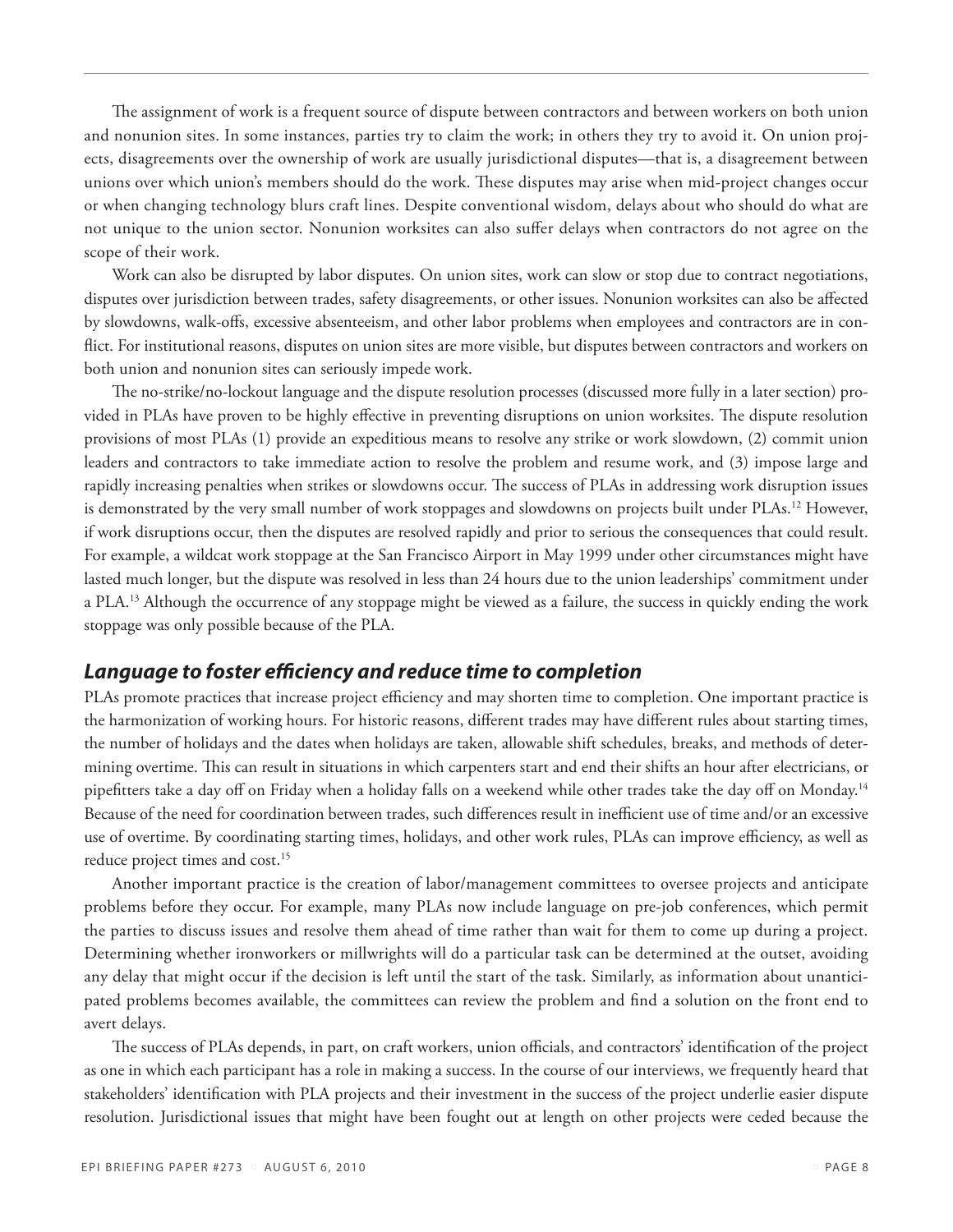parties wanted the project to move forward without impediment. Labor leaders also indicated that they expected reciprocity on the next PLA; if the Carpenters Union gave up work on this PLA, the Laborers Union would give up work on the next one. Often times, the parties preferred that issues be resolved without the involvement of the project owner. Toward this end, issues were resolved at the lowest level possible.16

Most PLAs are negotiated locally. Local negotiation plays an important role in creating understanding and identification with a project on the part of the local union representatives and membership. There are, however, national agreements, such as the Toyota PLA. Although the content of these national agreements is similar across projects, local building trades councils are part of negotiations between the owner and the AFL-CIO's Building and Construction Trades Department. This involvement assures that the members of the local council, who will be signatory to the agreement, understand the agreement and the gains and responsibilities it confers. Local involvement can also play a critical role in adapting the agreement to local laws and conditions. This suggests that, even if the content of PLAs were standardized into sets of alternative language, the discussion, revision, and joint agreement on the language is important to creating the conditions needed for the agreement to be fully successful.

The effectiveness of PLAs in delivering projects on time is due, then, not only to the provisions of the PLA but also to the identification of contractors, union leaders, and workers with the project and its success. The importance of local engagement surfaced numerous times during our interviews with individuals involved in PLAs. When this identification occurs, those involved in the project will seek ways of making the PLA work and often develop informal means of assuring success.

#### *A case example of a 'close success'*

On-time completion of a project may require union leaders' active involvement to assure that labor is available when it is needed and that local disputes do not affect work. In most cases, PLAs commit contractors to using members of the local unions that are signatory to the agreement, but they also commit the unions to provide appropriately skilled labor quickly, most often within 48 hours. In addition, the PLAs specify the actions contractors may take when labor is not available. The standard language allows the contractor to hire from any union local that has members available or, in some cases, any other source at all.

A challenge that the building trades can face is assuring that the timeline of the project is not disrupted by local labor issues. Although PLAs are written so that work is not affected by work stoppages consequent to local bargaining, putting this concept into effect can be difficult. Maintaining the contracted work schedule during periods of tension between employers and the trades can challenge the skills and competing responsibilities of local union leaders and employers.

Much of the large-scale construction work in Minneapolis, Minn. is done under PLAs. The professional construction staff of the municipal airport reports that it builds only under PLAs because the agreements mean it can count on timely completion of the work. This is an important consideration for airlines, which build their flight schedules around the facilities' expected completion date.17

In the late 1990s, circumstances converged to test the ability of a PLA to assure on-time completion of a major project at the Minneapolis Airport. Construction labor markets were extremely tight in the latter 1990s, and large projects in the Minneapolis area required bringing in "travelers," or workers from locals in other parts of the country.<sup>18</sup> The tight labor market also encouraged jockeying between trades in their negotiations over wages and benefits. The electricians had won a favorable agreement from their contractors, and the members of the pipe trades believed they should do as well, if not better, in their negotiations. The negotiations over a new agreement were difficult, and a seven-week strike took place prior to the final settlement of a new agreement.

Work continued on PLA projects as required by the agreement. However, it slowed as travelers—at the first hint of labor troubles—left the area. Since work was continuing on a number of PLA-covered projects, the loss of the travelers left the local unions struggling to staff jobs, including the airport project.19 The owner and contractors were, in the end, able to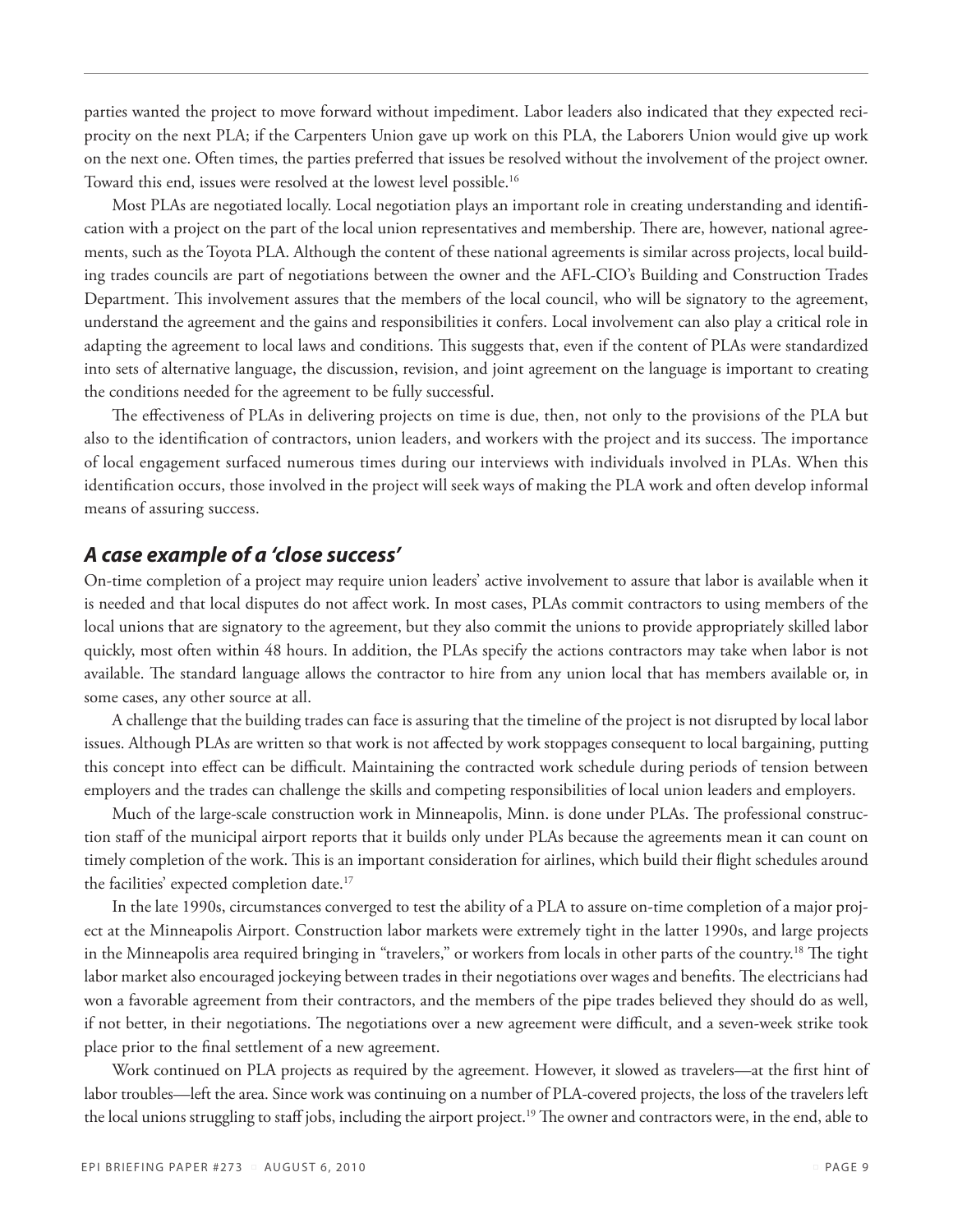find sufficient labor by shifting labor from less urgent work to the project. The situation was burdensome and was viewed by the airport authority as not in keeping with the commitments made by the PLA. There were concerns on the part of owner representatives that the local union leadership used the slowdown on the PLA work as leverage in bargaining.

Not surprisingly, these problems drove changes in construction labor relations in the city. Because this "close success" left construction stakeholders, such as the airport authority, vocally dissatisfied with the events around the contract negotiations, the local union and employer association agreed that, in future negotiations, they would submit disputes in negotiations to a joint dispute resolution procedure rather than strike. As a result, relations have improved.

A suggestion that emerged from the airport construction situation was the need for greater involvement by local union officials in the negotiation and implementation of PLAs. The airport construction staff says that in some instances the local union officials with whom they worked were not the same officials who crafted the PLAs, and there was a lack of understanding with regard to the role of the local union and its responsibility to keep the project running smoothly. Subsequently, discussions with local union officials were successful in soliciting greater support for the efficient management of the PLA.

#### *Summary*

It is reasonable to conclude that PLAs are most successful, in part, when local union officials and members understand and support the goals of the PLA. Moreover, the union and its members must understand their responsibility as a party to the PLA. The argument is not that national PLAs cannot be successful; rather, it is that local officials need to be involved in the implementation of the national templates. Local engagement is central to gaining the support of the officials who will implement the PLA and to ensuring workers' identification with the project.<sup>20</sup>

# Designing PLAs to improve efficiency and encourage innovation

Due to its complexity, temporary nature, and turbulence, the construction industry faces particularly difficult challenges in productivity improvement and in innovation, including the development of new technologies and the introduction of new work practices. These issues appear regularly in professional journals and books on construction.21 PLAs can be an effective tool for improving productivity and supporting innovation in organization and work structures. The most immediate improvements are provided in provisions concerning the harmonization of work rules between trades, a move that increases efficiency while reducing costs, and provisions that require jurisdictional issues to be addressed prior to the start of a project. PLAs can also be used to experiment with work rule changes, such as minimum staffing requirements or limitations on the use of particular tools and technology.

### *PLA provisions that change work practices*

Each construction trade has work practices that have evolved independently over long periods of time. In the unionized sector, practices such as starting time are usually part of the collective bargaining agreement, but they are most likely based on established past practices. Among nonunion contractors, historic work practices are the unwritten "customs of the trade." Problems and subsequent inefficiencies may arise because of differences between trades. For example, electricians may start work at 7 a.m., while carpenters start at 8 a.m. Pipefitters may have ten holidays, electricians nine, and carpenters eleven. In each situation, the lack of coordination between the trades can create inefficiencies.

PLAs often include provisions to harmonize working hours, workdays, holidays, and starting times across trades. Sections from a New York PLA provide basic language for the harmonization of hours:

#### **SECTION 1. WORK WEEK AND WORK DAY**

Eight (8) hours shall constitute a normal workday's work between the hours of 8:00 am and 4:30 pm (with a half hour unpaid lunch break), five days a week, Monday through Friday. The Construction Manager can elect to work the first shift beginning at 7:00 am through 3:30 pm.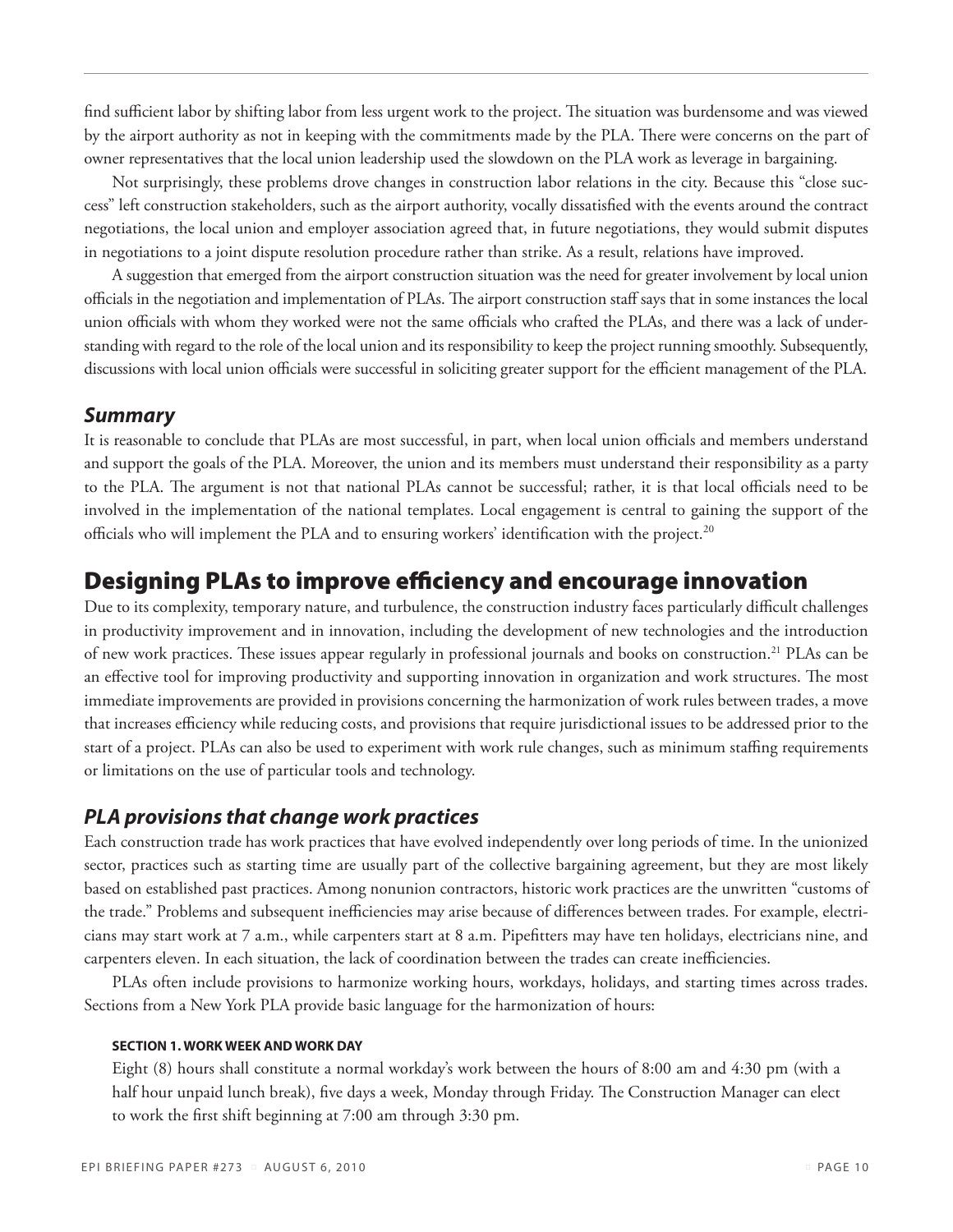#### **SECTION 4. HOLIDAYS**

A. Schedule—There shall be 8 recognized holidays on the Project:

New Years Day Labor Day Presidents Day Veterans Day Memorial Day Thanksgiving Day Fourth of July Christmas Day

All said holidays shall be observed on the dates designated by New York State Law. In the absence of such designation, they shall be observed on the calendar date except those holidays which occur on Sunday shall be observed on the following Monday.

- B. Payment—Regular holiday pay, if any, and/or premium pay for work performed on such a recognized holiday shall be in accordance with the applicable Schedule A.
- C. Exclusivity—No holidays other than those listed in Section 4-A above shall be neither recognized nor observed.

Collectively bargained work rules may not be well-suited to some projects. In such instances, PLAs can be used to change local rules. For example, a local agreement that does not permit a second shift to be scheduled without a first shift may not fit a school project that requires all work to be done after the school day. Similarly, considerable highway work now takes place at night.

Language to accommodate the multiplicity of needs on construction projects can be found in a number of PLAs. The Mt. Vernon (N.Y.) School District PLA states:

The parties agree that it may be necessary to perform rehabilitation work during periods when school is in session. In that case, the Local Unions agree that the first shift may begin at 4:00 pm and end at 12:30 am (With a ½ hours unpaid lunch period) each day, Monday through Friday.

In some instances, arranging the work week as four 10-hour shifts has advantages over the more traditional eight hours a day, five days a week. PLAs can be used to set aside premium payments required for working more than eight hours a day. A New Jersey PLA states:

(2) Four Day Work Week: Monday-Thursday; four (4) days per week, ten (10) hours per day plus one-half hour unpaid lunch period each day. The establishment of a four-day workweek will require the prior consent of the Union(s), which represents the affected employees, such consent not to be unreasonably withheld.

Formal and informal work rules exist in all workplaces, construction included. A classic example from construction is bricklayers' informal limitation on the maximum number of bricks laid during a shift. Formal rules may include fixed times for coffee breaks and a minimum number of workers on crews. PLAs can incorporate language that explicitly sets aside particular rules. Because the PLAs are negotiated by union officials and provide gains for workers, provisions for eliminating restrictive practices and work rules are more likely to be effective than unilateral orders to cease such practices. Additional examples of existing PLAs are instructive in the flexibility they offer in the formulation of language that reflects the real conditions of the particular project. An Indiana PLA states: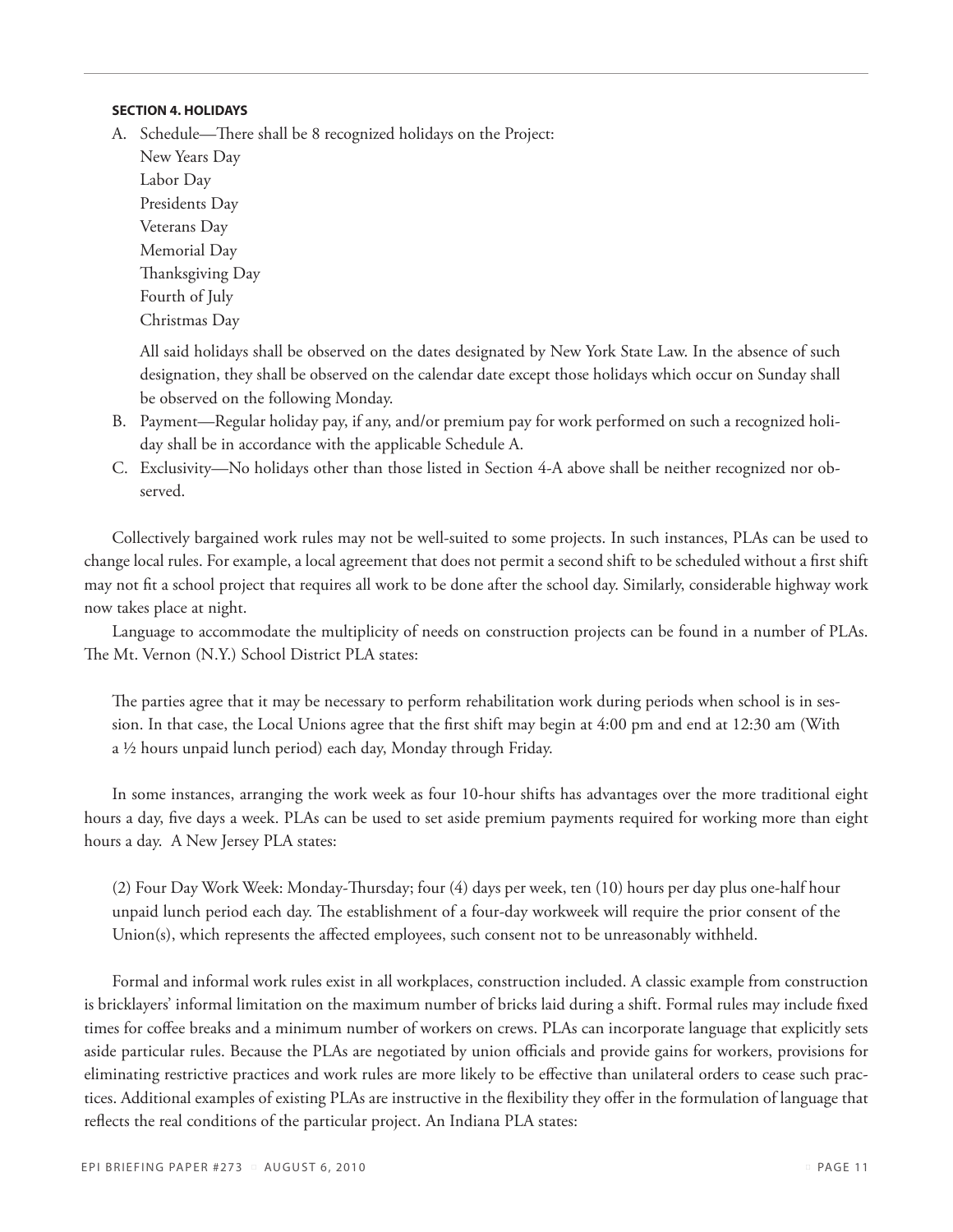**Section 1.** There shall be no limit on production by workers nor restrictions on the full use of tools and equipment. There shall be no restriction, other than may be required by safety regulations, on the number of employees assigned to any crew or to any service.

**Section 7.** The Union will not impose conditions, which limit or restrict production or limit or restrict the joint or individual working efforts of employees. The Construction Contractor may utilize any method or technique of construction, and there shall be no limitation or restriction regardless of source or location of machinery, precast tools, or other labor-saving devices, nor shall there be any limitation upon choice of materials and design.

The Toyota PLA for San Antonio, Texas states:

**Section 1.** There shall be no limit on production by workers nor restrictions on the full use of tools or equipment. There shall be no restriction, other than may be required by safety regulations, on the number of employees assigned to any crew or to any service.

The Harvard University PLA initially negotiated by the former U.S. Secretary of Labor John Dunlop is particularly thorough in addressing practices and rules than might reduce project efficiency:

**Section 1.** No rules, customs, or practices, which limit or restrict productivity or efficiency of the individual and/ or joint working efforts of employees shall be permitted or observed. The Contractor may utilize any methods or techniques of construction consistent with the Contractor's agreement(s) with the Owner.

**Section 2.** Except as otherwise expressly stated in this Agreement and in the Project Contractor's agreement with the Owner, there shall be no limitation or restriction upon the Contractor's choice of materials or design, nor, regardless of source or location, upon the full use and installation of equipment, machinery, package units, pre-cast, pre-fabricated, pre-finished, or pre-assembled materials, tools, or other labor-saving devices. The Contractor may without restriction install or otherwise use materials, supplies or equipment regardless of their source. The on-site installation or application of such items shall be performed by the craft having jurisdiction over such work; provided, however, it is recognized that other personnel having special talents or qualifications may participate in the installation, check-off or testing of specialized or unusual equipment or facilities.

**Section 3.** It is recognized that the use of new technology, equipment, machinery, tools and/or labor-saving devices and methods of performing work will be initiated by the Contractor from time to time during the Projects. The Unions agree that they will not in any way restrict the implementation of such new devices or work methods. If there is any disagreement between the Contractor and the Unions concerning the manner or implementation of such device or method of work, the implementation shall proceed as directed by the Contractor, and the Unions shall have the right to grieve and/or arbitrate the dispute as set forth in Article VII of this Agreement.

# *Using PLAs to improve project coordination*

There have been great advances in organizational structure in much of the economy over the last 30 years. This is particularly evident in manufacturing, where experiments with socio-technical systems and lean manufacturing have resulted in large changes in work and authority structures. While enumerating these approaches is beyond the scope of this paper,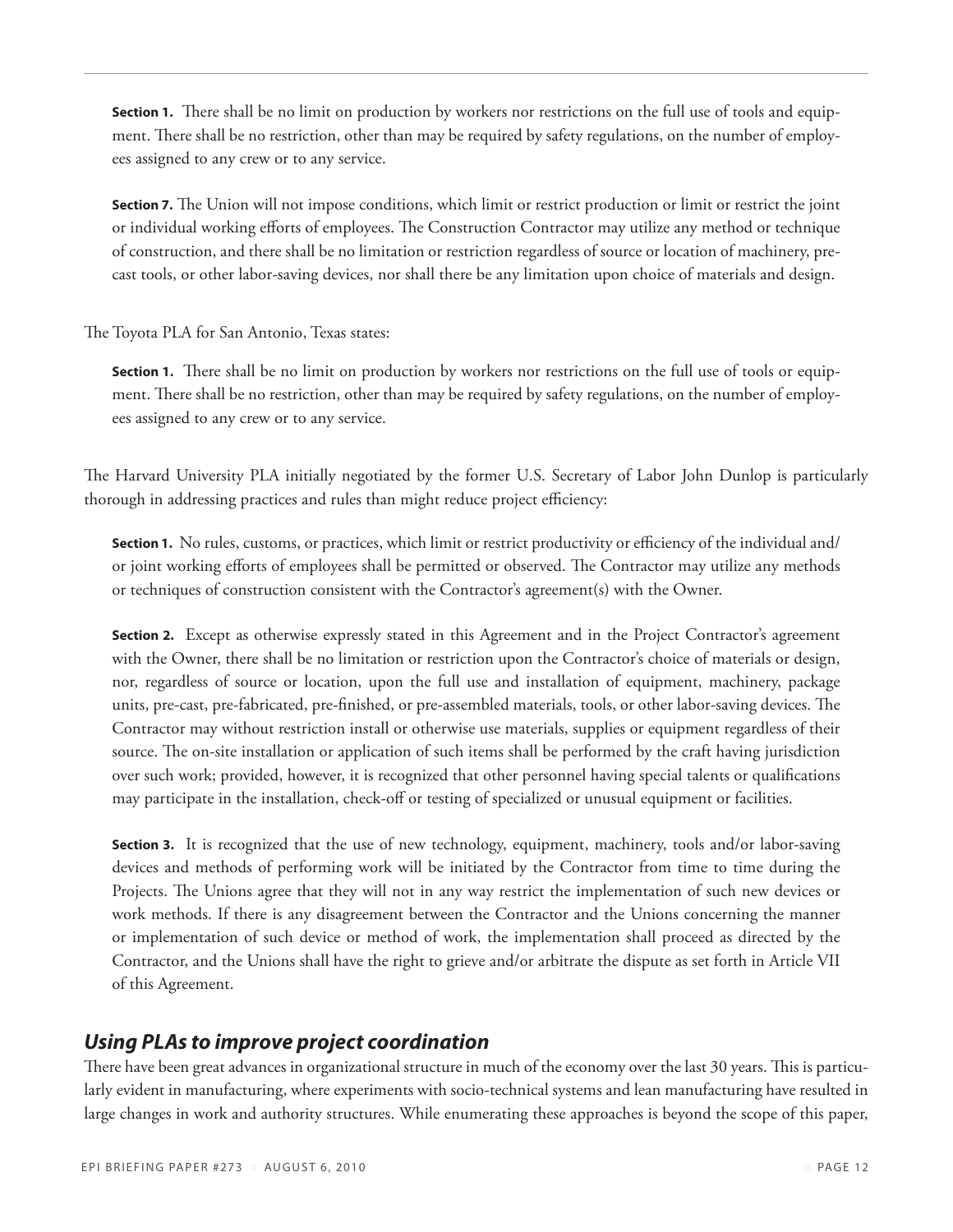some of the most important changes have involved the flattening of organizational structures and the greater integration of blue-collar workers in controlling production and decision making about production. These changes have yet to move into construction.

Despite the well-understood challenges and failures of current project management practices—challenges that arise from the organizational and task complexity of construction projects, coupled with a top-down decision structure there has been little or no change in authority and decision-making structure of construction over decades. The lack of change in the face of these challenges reflects not only a comfort with traditional practices, but also a lack of resources needed to support experimentation of the type undertaken by the larger and better-financed manufacturing sector.

An important element in improving construction work practices is increased involvement of those engaged in the project. The central role of daily labor/management meetings that resulted in reduced injuries in the demolition of the World Trade Center in 2001 and 2002 is one example of the importance of engagement in construction projects. In addition, the use of joint labor/management meetings before the start of a project to resolve jurisdictional issues and consider specific problems are often cited by contractors and union officials as important to the smooth completion of a project because they lead to the prompt resolution of problems.

For example, the Illowa Construction Labor and Management Council (of Illinois and Iowa) has adopted an approach in which it is actively engaged throughout each construction project. If there is a labor issue on a project, the first person to be called is the executive director of the committee. The executive director hears the parties and makes a suggestion about how a dispute might be resolved. If the parties are dissatisfied with the suggested resolution, predesignated representatives are called to the site to hear the issue. This team is empowered to make a binding decision and, after hearing the parties, usually fashions a solution without having to impose a decision. The result of this process is that the owner of the project seldom needs to become involved in disputes. As a result of these outcomes, some PLAs include language establishing ongoing labor/management committees or mandating their role in the construction process at specific times. For instance, Section 8 of the Tappan Zee Bridge (N.Y.) PLA requires:

#### **Section 1. Subjects**

The Project Labor Management Committee will meet on a regular basis to: 1) promote harmonious relations among the Contractors and Unions; 2) enhance safety awareness, cost effectiveness and productivity of construction operations; 3) protect the public interests; 4) discuss matters relating to manning and scheduling with safety and productivity as considerations; and 5) review Affirmative Action and equal opportunity matters pertaining to the Project.

#### **Section 2. Composition**

The Committee shall be jointly chaired by designees of the President of the NYS Council and the Construction Project Manager, and shall include representatives of the Local Unions and Contractors involved in the issues being discussed. The Committee may conduct business through mutually agreed sub-committees.

The Harvard PLA requires a pre-job conference to address, among other issues, work assignments:

(a) The Contractor with responsibility for the performance and installation of the work shall make the specific assignment of the work, which is included in its contract, (the "Responsible Contractor"). All work assignments shall be disclosed by the Responsible Contractor (or the Project Contractor, or the responsible Contractor's General Contractor) at a pre-job conference held in accordance with industry practice. Responsible Contractors shall notify the Project Contractor and the affected Unions of the assignment before starting work to be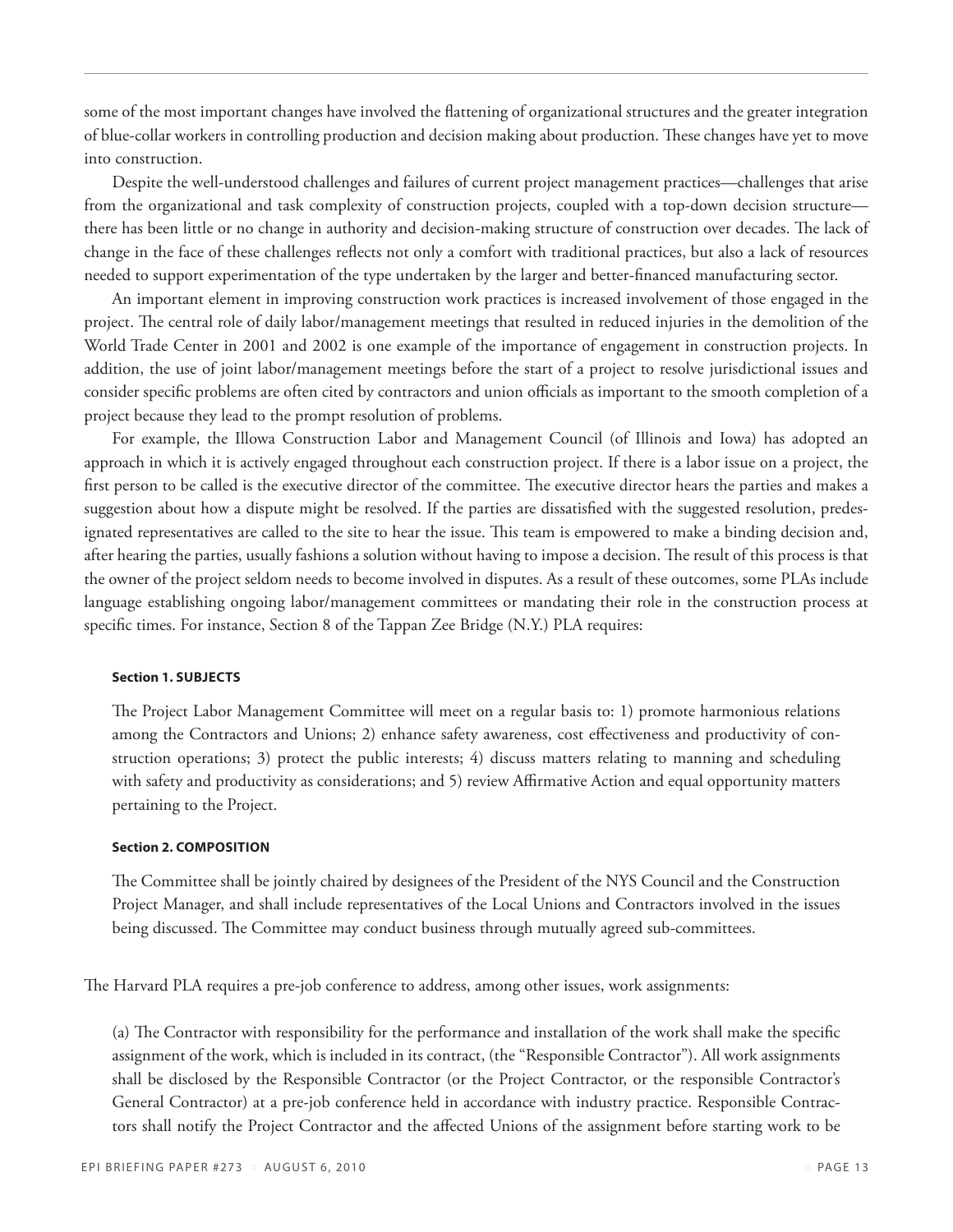performed under this Agreement. The Plan for the Settlement of Jurisdictional Disputes in the Construction industry currently in effect, or its successor, shall serve as a guide for establishing jurisdiction at such meetings. Such assignment shall not be changed absent the written agreement of all parties to any dispute arising over such assignment, (including the Responsible Contractor), or pursuant to a decision issued by a permanent arbitrator appointed under this Agreement to hear and decide jurisdictional disputes. Should there be any formal jurisdictional dispute raised, the Project Contractor shall be promptly notified.

### *Using PLAs to experiment with change*

As previously noted, workplaces and workers are governed by a combination of formal and informal rules. The workplace rules developed over time represent the employers and employees' interests in establishing standards of performance. The employees' desire is to create a work environment that is livable and predictable. As the formal and informal rules of the workplace are important to employees, the rules take on a life of their own.

PLAs are temporary agreements, and so they can be used to experiment with altering work rules and allow the workforce to determine how important or unimportant particular rules are. For example, it has been common practice to have project-wide morning and afternoon breaks timed to the arrival of a food and beverage wagon. Because of the time needed for workers to get to the wagon, wait for service, and get back to their work locations, scheduled breaks can reduce working time and productivity. Therefore, some PLAs explicitly eliminate scheduled breaks. Workers still have break time, and may bring food and beverages for the break to their work location, but working time is increased by eliminating the walk to and from a canteen truck and the wait in line.

In creating opportunities to work under different rules, with the assurance that the traditional rules will be maintained as a general framework, PLAs provide experience with alternative work rules. This can result in both improved productivity on the PLA project and, simultaneously, the experience needed to see if taken-for-granted norms are still valued by the workforce and essential to a labor/management relationship.

### *Using PLAs to change work rules*

The discussion and examples of the development of PLA language that has been used to address pay adjustments, harmonization of conditions across trades, and work rule changes reveal four basic categories and reasons for the changes:

- requisite adjustment of the rules to fit a project,
- harmonization of the rules across trades to increase efficiency,
- elimination of rules that may reduce efficiency, or
- changes in compensation such as overtime rates or standards for overtime pay.

Many of the rule changes improve efficiency and reduce costs with little effect on pay or work load. Consequently, although the harmonization of rules benefits some trades while disadvantaging others, the net effect is generally neutral.

The question is, then, why would a particular union sign a PLA that may eliminate positions or reduce pay? One possibility is the quid pro quo for long-term employment on a large project. Just as permanently employed construction maintenance workers, such as those employed by universities, accept lower pay, craft workers on large construction projects who are employed for longer periods of time than those on shorter duration construction projects may also accept lower pay. In recognition of this, some unions may sign PLAs that ease some work rules or reduce premium pay. Likewise, easing the rules to provide cost reductions may induce owners to use a PLA. For a sufficiently large PLA, on balance, the large gains in hours of work justify such concessions.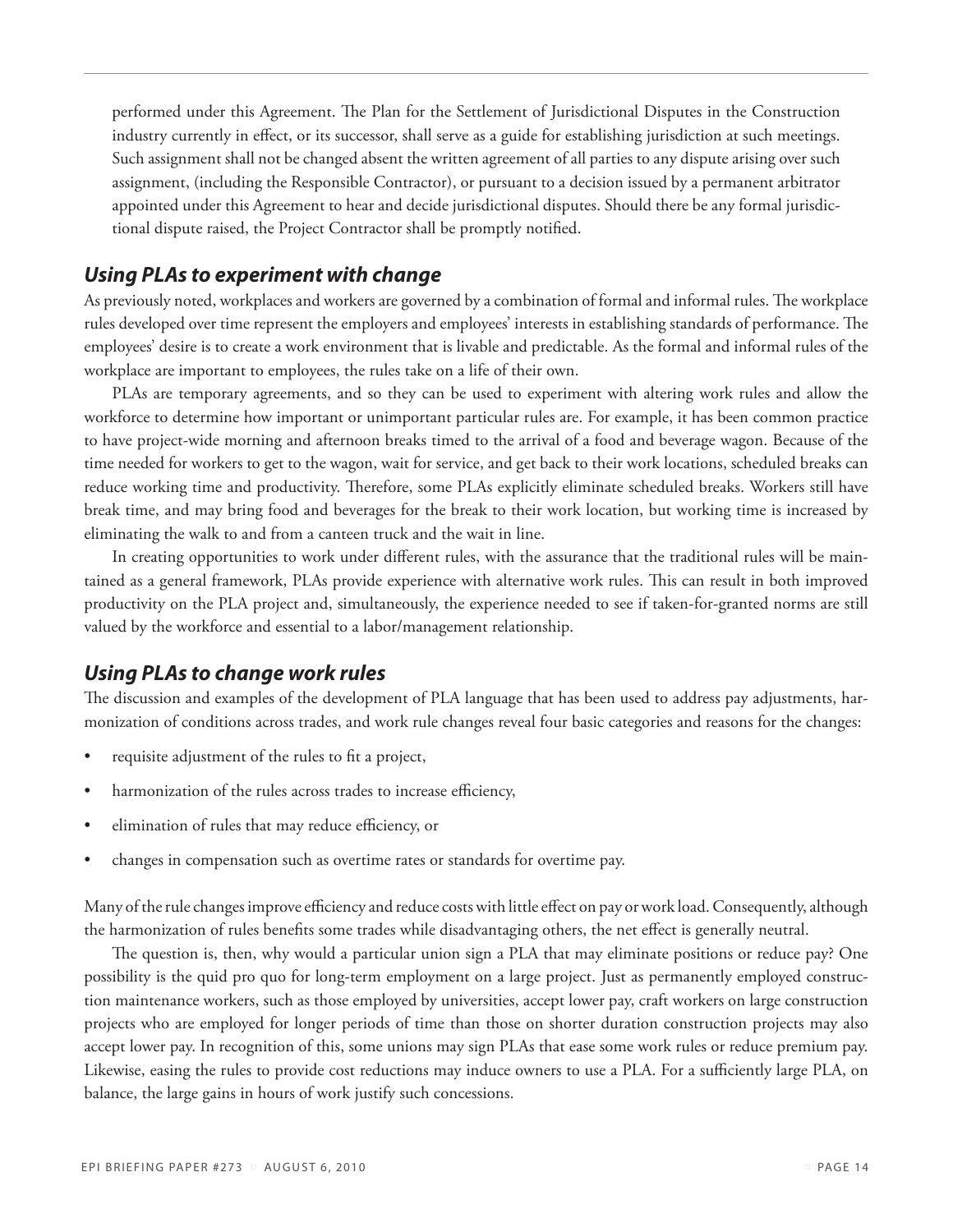#### *Summary*

Construction projects are complex undertakings that require a high degree of coordination between multiple trades, prime contractors and subcontractors, and managers and owners. Changes in the organization of construction, such as the movement from general contractors to construction managers, increase the challenge to provide successful coordination. PLAs can be used to improve organizational structures and to improve the efficiency of construction projects while lowering injury rates by harmonizing work rules across trades and adapting work rules to the needs of a project. In addition, by mandating activities such as pre-job conferences and regular meetings between the contractors and union representatives, cross-trade coordination can be improved and work issues can be resolved before they affect construction operations.

### Designing PLAs to support communities

Governments and private organizations have struggled for more than a century to allow people from disadvantaged backgrounds to move into decent jobs. The federal Manpower programs of the 1960s, the Comprehensive Employment and Training Act programs of the 1970s and 1980s, and others have achieved only partial success. A critical ingredient missing in many of these programs has been the availability of regular employment for trainees. Both private and public training programs have trained people for occupations that did not have the capacity to absorb all new trainees or did not provide the linkages needed to move trainees into private employment.<sup>22</sup>

During the past 15 years, public PLAs have been used to create structures for moving individuals from disadvantaged populations into the construction labor force. Today, a number of PLAs are referred to as Community Workforce Agreements, since they explicitly attempt to engage local populations in PLA-covered projects. Because the construction projects for which PLAs are written tend to be large multiyear projects, they provide the connection between training and employment absent from many training programs. The success of community workforce investment PLAs on West Coast ports has encouraged the incorporation of provisions for social investment into a number of PLAs with public bodies such as the City of Los Angeles and its school district.

The scope and complexity of the community workforce provisions of PLAs varies with the size and duration of construction projects. Even small projects can support training through provisions requiring minimum ratios of apprentices to journeymen and setting aside limits on these ratios in collective bargaining agreements. Larger and longer projects can incorporate more elaborate structures. They can target areas with large disadvantaged populations, improving these populations' ability to qualify for apprenticeship training through pre-apprenticeship programs, requiring that a minimum number of apprentices and workers on the project be drawn from the targeted areas, and providing community involvement in the training and employment process. PLAs may also encourage minority and other small business utilization by exempting them from the provisions of the PLAs and including provisions to encourage them to participate in projects. PLAs used for school construction have engaged high school students and have increased their opportunities to enter apprenticeship programs.

### *Using PLAs for social investment*

PLAs vary substantially in the purpose and sophistication of training provided. Even relatively simple PLAs may address training opportunities by setting aside work for apprentices and other trainees. For example, an Indiana PLA stated that apprentices and non-journeymen may make up "up to forty percent (40%) of a craft's workforce…unless the local collective bargaining agreement establishes a higher percentage." The more elaborate training systems, incorporating the full array of elements (discussed below) for bringing the disadvantaged into the workforce, are found on large public projects. The most extensive of these are related to port construction on the West Coast. The ports of Los Angeles/Long Beach, Oakland, and Seattle each provide extensive systems for social investment through PLAs.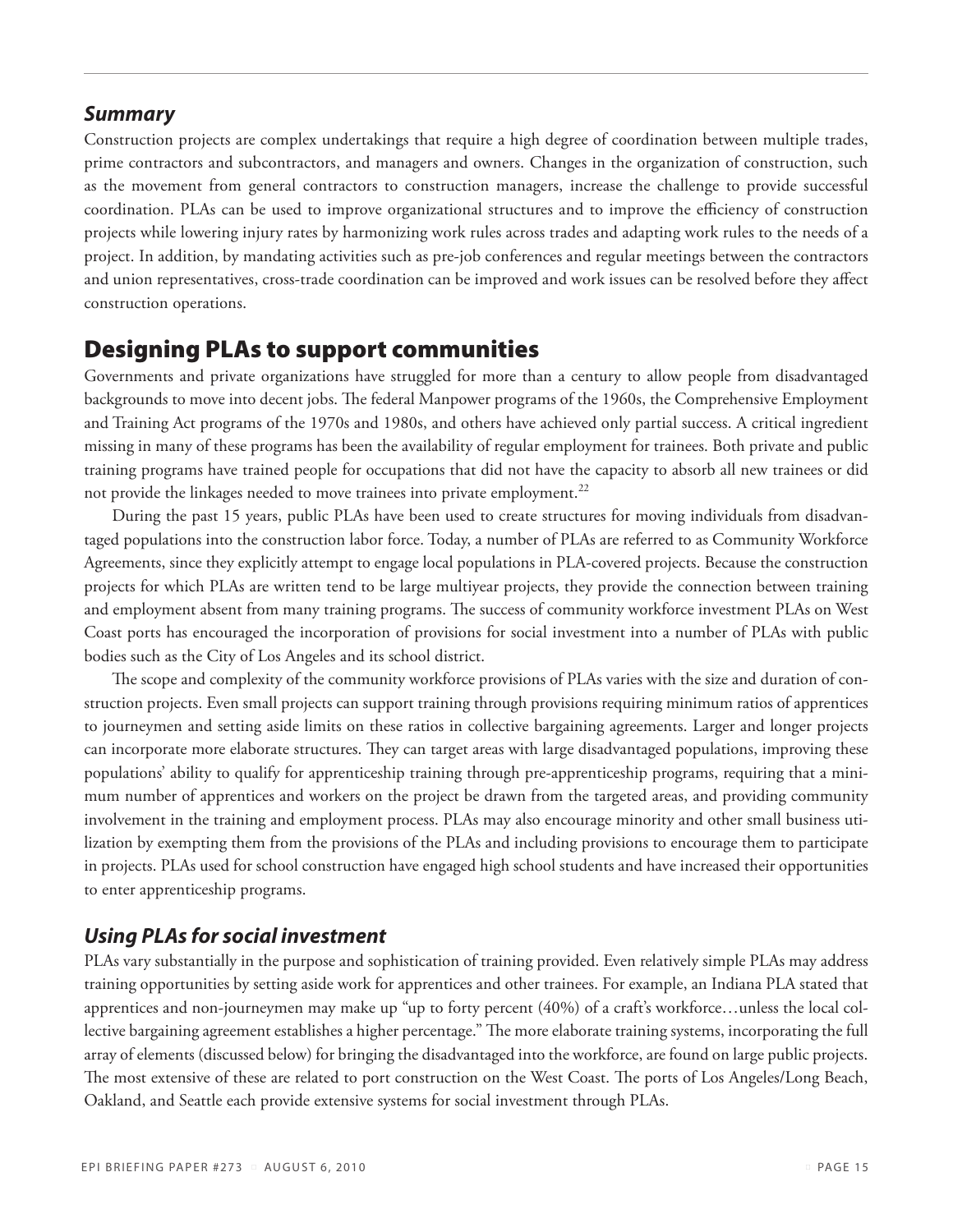A review of the literature on construction training for those from disadvantaged backgrounds suggests that six elements are needed for success: (1) a pre-apprenticeship program, which provides foundation skills and screens enrollees for their ability to handle the demands of construction; (2) a link from the pre-apprenticeship program to apprenticeship opportunities that provides reasonable assurance that those who complete the pre-apprenticeship program successfully will be enrolled in apprenticeships; (3) sufficient apprentice work opportunities so that those who are enrolled in the apprenticeship programs will complete those programs in a reasonable time; (4) continuing work opportunities that allow apprentices to readily move into journeyman status and move forward with their work lives; (5) oversight by representatives of stakeholders in the training and the project and the development of institutions that allow issues to be resolved without disrupting the training (stakeholders include the community from which the target population is drawn, the employers and locals that are party to the PLA, and the owner); and (6) development of close working relationships from the beginning between community groups and advocates and local building trades unions and councils in the development, crafting, implementation, and ongoing evaluation of these efforts.

These elements are not always easy for the stakeholders in such programs to agree to. Items 2 and 5 can be sensitive for the labor and contractor parties to PLAs, as these create additional oversight for apprenticeship programs. The final item, development of close working relationships between community groups and local building trades, is particularly important to the success of these projects. Conflict between the trades and community groups has occurred when members of communities have viewed the unions as standing between them and good jobs. Similarly, unions and contractors have viewed community groups as naïve about the requirements of construction. Early and ongoing communication between local union leadership, contract associations, and community groups is important to the success of these efforts. Communication is necessary to promote the understanding needed to resolve the differences between the perspectives of the two parties and to fashion workable solutions to the difficulties involved in moving disadvantaged groups into better jobs while protecting established work and skill standards.

### *A case study: the Port of Oakland PLA*

The incorporation of social investment language into the Port of Oakland PLA during the negotiation of the agreement in 1999 reflects the previously limited success in bringing less-advantaged populations and minority-owned businesses into several large-scale, public construction programs (Sloan et al. 2001).

The Port of Oakland PLA included three goals with respect to disadvantaged populations: (1) the Port's commitment to existing community programs such as its Non-Discrimination and Local Small Business Utilization Program; (2) an effort to engage local firms, which historically had been excluded from large projects in favor of out-of-town contractors; and (3) an effort to involve disadvantaged residents, who had historically been excluded from both union and nonunion jobs on projects. A carve-out program for small businesses and a program to bring local residents from targeted areas into apprenticeship programs addressed these issues.

The carve-out program allowed up to \$15 million of the value of the contract covered by the PLA to be excluded from the requirements of the PLA. The contracts covered by this program had to be less than \$300,000 in value. Alternatively, a contractor's aggregate contractual value had to remain less than \$300,000 to remain exempt from the PLA. In turn, unions agreed to refrain from work stoppages against these contractors. They also agreed that they would not take action against contractors on the Port of Oakland PLA for issues, such as nonpayment to benefit funds, that originated on work not covered by the Port of Oakland PLA.

The targeted construction labor force populations were geographically structured with a hiring requirement keyed to the local impact area (LIA) of the Port of Oakland. The LIA, which includes census tracts with 50% or more of the local population living below the poverty level, included Alameda, Emeryville, Oakland, and San Leandro. The PLA required that residents of the LIA perform 50% of labor hours on a craft-by-craft basis. In the event that there were not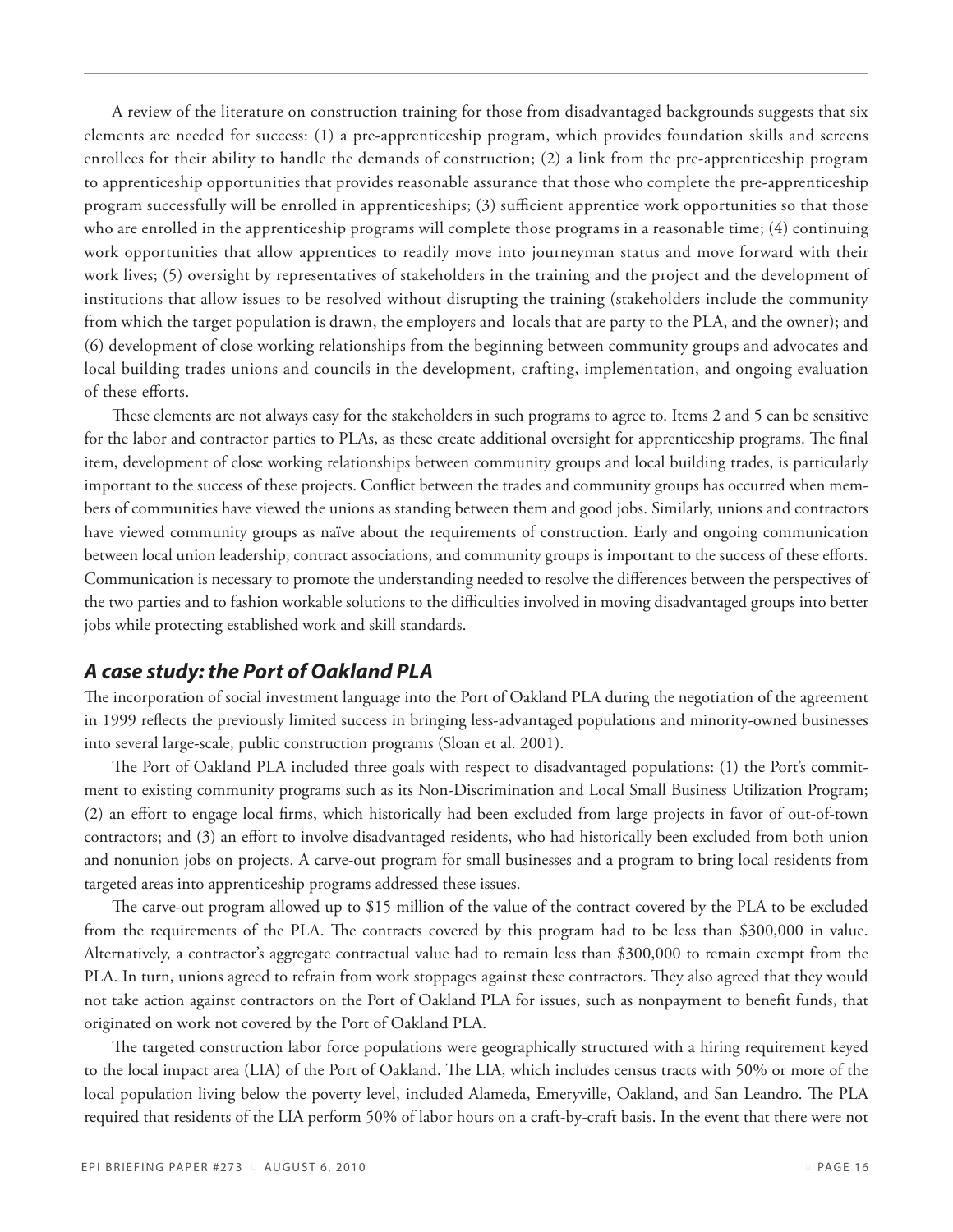

a sufficient number of workers living in the LIA to meet this requirement, the labor hours could be made up by residents of Alameda and Contra Costa counties.

The administration of the social investment terms was overseen by three committees: the Social Justice Committee (comprising community representatives appointed by the port), the Joint Administrative Committee (five union and five contractor representatives), and the Social Justice Subcommittee (four community representatives, three union members, three contractors, one Building Trades representative, and one port representative). A diagram reflecting the committee composition is shown in **Figure A**.

The roles of the Social Justice Committee included: (1) a review of monthly reports on social justice programs; (2) program and funding recommendations to further social justice goals of the PLA; (3) oversight of contractor compliance;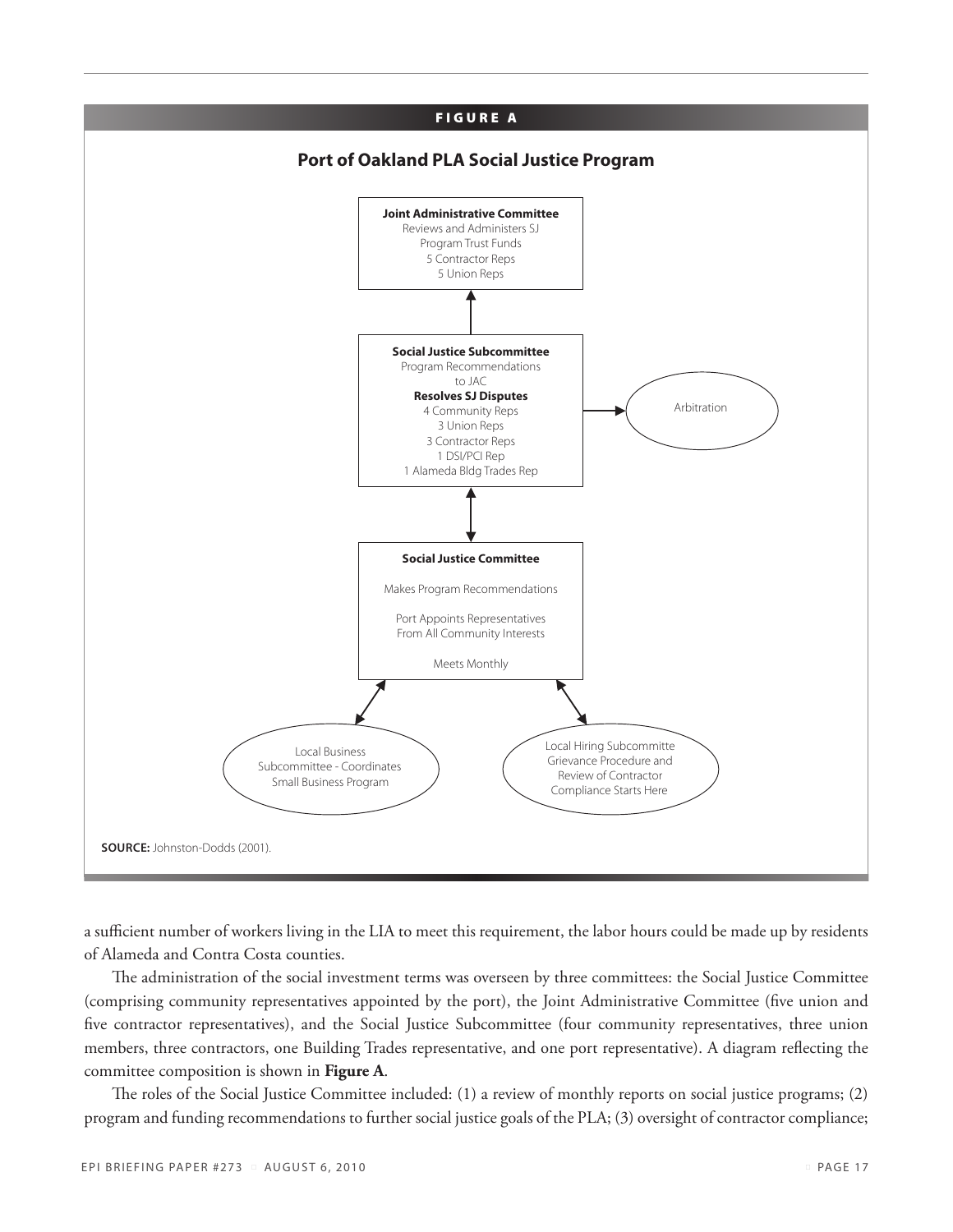(4) referral of complaints about social justice violations to the social justice subcommittee of the joint administrative committee of the PLA; and (5) collaboration with the workforce development agencies to provide services to support workforce development efforts such as pre-apprenticeship programs. The social justice activities were supported by a \$0.15 per craft hour contribution up to \$1 million.

As the diagram shows, the structure of the social justice program links the Social Justice Committee and the Joint Administrative Committee, which oversees the funds produced by the hourly contribution, through the Social Justice Subcommittee. This creates a means for the stakeholders<sup>23</sup> in the social justice program to discuss issues and develop solutions without involving the community stakeholders or port in the administration of the apprenticeship program or contributed funds.

A critical issue in moving the social justice goals of the PLA has been to prepare prospective residents of the LIA for apprenticeships. Although almost 500 residents of the LIA had entered apprenticeship programs by mid-2001, the numbers of local hires and apprentices were considerably below the local hiring and apprenticeship goals. To address these needs effectively, the Bay Area Construction Sector Intervention Collaborative (BACSIC), a collaboration of community groups and the building trades, formed to provide basic construction skills and establish a central training site in Oakland. BACSIC provided fundamental educational and remedial resources, including "soft skills" development training in areas such as dependability, attendance, communication, and problem-solving; on-site pre-apprenticeship and trade-certified apprenticeship training; employer-based job training; on- and off-site supportive services (life skills training, housing, child care, transportation assistance, primary health care, mental health and substance abuse services, and domestic violence services); and job linkage services.

While issues remained for this particular PLA, it was more successful in meeting the social investment needs of the community than prior large public works projects and provided a foundation for the social investment provisions of other West Coast PLAs.

### *A case study: The Los Angeles Community Redevelopment Agency PLAs*

In March 2008, the Los Angeles Community Redevelopment Agency adopted a policy that requires construction projects receiving a threshold level of subsidy to be completed under PLAs with provisions for the hiring of local and disadvantaged workers. The Los Angeles Community College District (LACCD), the Los Angeles Unified School District (LAUSD), and the City of Los Angeles each signed a PLA incorporating provisions required by the redevelopment agency.

Both the community college district and the school district had prior experience with PLAs and had incorporated pre-apprenticeship programs into them. Although provisions vary between these PLAs, each incorporates requirements or goals for the hiring of local residents from low-income areas as apprentices and for the employment of "at risk" former offenders and youths. The community college PLA covers \$1.1 billion in construction; the city contracts \$382 million. While the projects being built under these PLAs are ongoing, early results indicate a favorable effect on hiring targeted populations. A report from the UCLA Labor Center (2009) on the community workforce provisions of PLAs negotiated under the guidelines of the redevelopment agency reached nine conclusions:

- 1. Local hiring provisions in PLAs significantly increased the number of local hires. We base this on a comparison between one Los Angeles City project for which local hiring PLA provisions were not thoroughly applied and four similar projects for which these provisions were applied and followed.
- 2. Local hiring goals of 30 percent were met and exceeded on all three PLAs. In fact, local hires—including apprentices and, under some agreements, disadvantaged workers—typically were about 35 percent of all hires.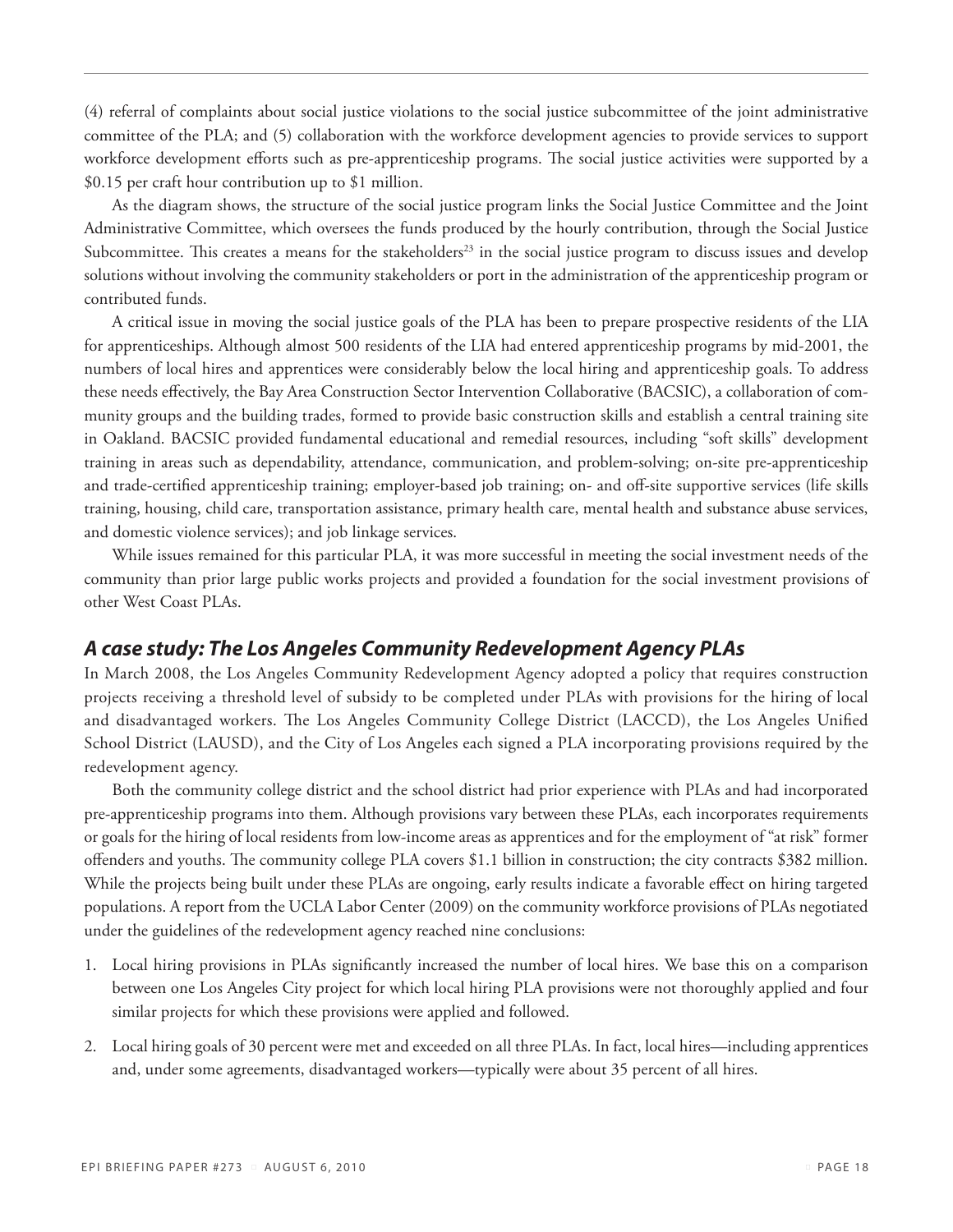- 3. Compliance should be measured on a project-by-project basis. In our case studies, local hiring goals were applied to the specific building project as a whole, allowing some subcontractors to exceed local hiring goals and some subcontractors to fall short.
- 4. Large subcontractors and general contractors disproportionately assumed responsibility for meeting local apprentice and journey worker hiring goals. In analyzing Los Angeles City projects, we found that small subcontractors tended to have a lower percentage of local apprentices and local journey workers than did larger subcontractors and general contractors.
- 5. Apprentices on new construction came on the job later than journey workers. Construction projects have a ramp-up period followed by full construction and then a finishing-off period. Early in a project's lifecycle, contractors met local journey worker hiring goals, but not those for apprentices or local apprentices. Later, as the project hit its stride, apprentice and local apprentice goals under the PLAs tended to be met.
- 6. Contractors improved their local hiring attainments as they gained additional experience. Our analysis of LAUSD data concluded this to be true for LAUSD projects.
- 7. On LAUSD contracts, contractors on moderately paced contracts met local hiring goals more easily than did contractors on fast-tracked LAUSD projects.
- 8. Forty-one percent of apprentices, 39 percent of journey workers, and 23 percent of foremen on LAUSD projects were local hires. This suggests that contractors emphasized hiring local apprentices, a significant finding because one of the goals of local hiring is to encourage the entrance of local workers into the construction trades through apprenticeships.
- 9. The success of local hiring goals depends on the size of the local area from which hires will be sought. In the case of the LACCD, two local areas were defined: a small area that included only the zip code in which the project was being constructed, and a larger area that consisted of the overall LACC district. The nine LACCD projects we studied all met or exceeded the 30 percent local hiring goal established by the PLA. Typically, only about 5 points of these 30 percentage points came from the narrow definition of "local"—that is, the zip code area in which the project was being constructed. The remaining 25 percentage points typically came from the larger local area.

Both the Port of Oakland and the Los Angeles PLAs required extensive initial negotiation, complex institutional structures, and ongoing discussions between the stakeholders to keep the programs on track. It is doubtful that such an agreement or program would be possible absent unions and signatory contractors and the use of PLAs. The nonunion contractors lack the institutional structure needed to negotiate and oversee agreements that accomplish the ends of the Port of Oakland and Los Angeles PLAs. Nonunion training programs are generally not sufficiently developed to meet the training requirements of these programs. There is no obvious means for nonunion contractors to obtain the assent of the existing workforce to the substantial changes required by these agreements. Finally, while unions and signatory employers have hiring rules that provide a relatively structured and transparent system by which trainees can obtain employment once their apprenticeship is completed, there is considerably less assurance that trainees will be provided fair access to employment once a project is completed.

# *Using school PLAs to develop the construction labor force*

It has not always been easy for the construction industry to recruit good high school students into apprenticeship programs. The best high school students are pointed toward college, and construction suffers from the perception—which is not completely untrue—that it is a difficult, dirty, dangerous, and cyclical industry. Nonetheless, construction needs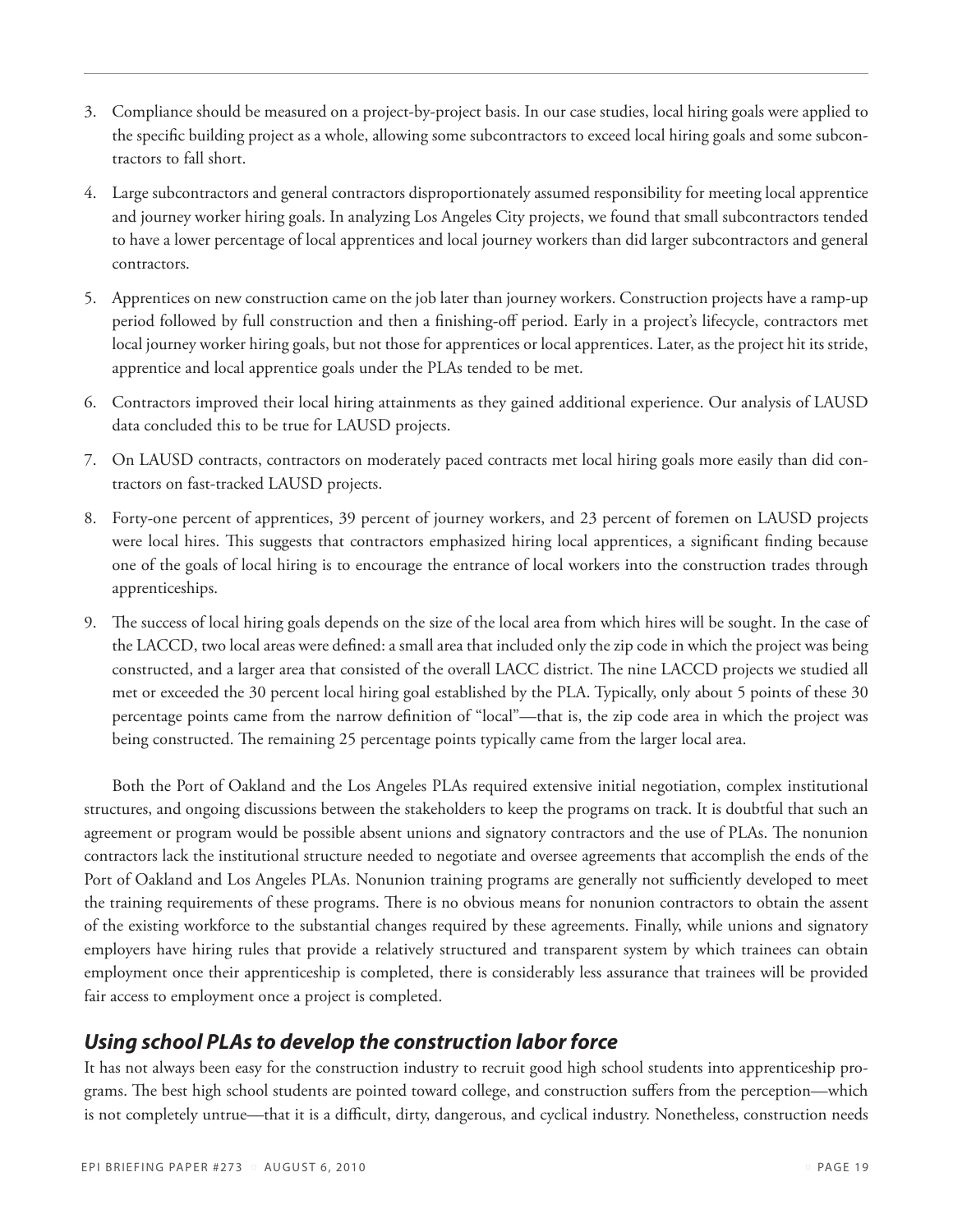young people who have the work ethic and general skills to succeed in the industry. As Michael Crawford, in his recent best-seller *Shop Class as Soul Craft*, points out, skilled manual work requires a sophisticated understanding of physical systems and an ability to integrate this knowledge into action that produces the desired result in an efficient manner. Exposure to construction work has the potential to attract excellent students who would otherwise follow the college track. Exposure to this type of work might also persuade more high school counselors and teachers that skilled construction training provides a satisfactory alternative to college for students who are so inclined, even if they have the ability to succeed in college.

#### **The San Jose Construction Academy**

School PLAs have been used to provide high school students with construction experience and establish ongoing construction training programs for both blue-collar trades and white-collar professions. An example can be found in San Jose, Calif. In March 2002, voters in San Jose's East Side Union High School District approved a \$300 million bond issue to be used for school construction and renovation. Virtually every high school in the district was to undergo comprehensive renovations, and several new facilities—such as adult learning centers, a gymnasium, and even a cable television and radio studio—were to be built at some of the schools. Although some work had already taken place, in 2004 the district entered into a PLA with the Santa Clara and San Benito Counties Building and Construction Trades Council.

The district decided on a PLA, in large part, because it saw the agreement as a mechanism to expand its vocational education programs into both the blue- and white-collar construction occupations. The district has a well-established vocational education program that is part of its career services approach to education. The East Side already had several vocational academies operating, and the district viewed the PLA as a means to establish a program in construction occupations. The novelty of the East Side PLA, and the sweetener that led to its signing, was a provision connecting work under the PLA with the establishment of a Construction Technology Academy that would offer pre-apprenticeship training, summer internships, and work in both the trades and white-collar construction occupations.

Thus, the East Side PLA is innovative in several ways. First, it is an example of a new form of PLA that attempts to find new areas of win-win in construction collective bargaining by bringing a new player to the table, the owner—in this case local school administrators and elected members of the school board. Second, it is an effort to recruit high school students into the construction industry through an institutionalized mechanism in order to better compete with other industries for talented labor. This aspect of the agreement directly addresses training problems posed by the retirement of the baby boom generation. Third, it is an effort to solve a school district's problem of creating meaningful education for those not bound for college, an education that provides the student with an awareness of possibilities, prepares the student appropriately for the demands of the labor market, gives the student experiences that will qualify him or her for advancement, and allows the student in this case to "test drive" a full range of blue- and white-collar opportunities within an entire industry. Finally, by requiring participating contractors to provide employment, through the auspices of the PLA, this particular institutionalization of a journey from school to work seeks to overcome the weakness of previous similar experiments by putting students to work rather than on job lists. Certainly, like other PLAs, this agreement was motivated by traditional concerns for work and the conditions of work on the part of unions and by the need to develop an adequate supply of skilled and qualified labor on the part of construction owners. However, these traditional motivations were not paramount. The novel and experimental motivations listed above were the fundamental reasons this PLA was signed. An appendix to the PLA contains the essential elements of the plan:

The Parties have agreed to create a Construction Technology Academy ("Academy"), funded by the District, to carry out the training and employment objectives of Appendix B. The overall objectives are to (a) offer opportunities and skills necessary to enter post-secondary study [including construction apprenticeship programs as well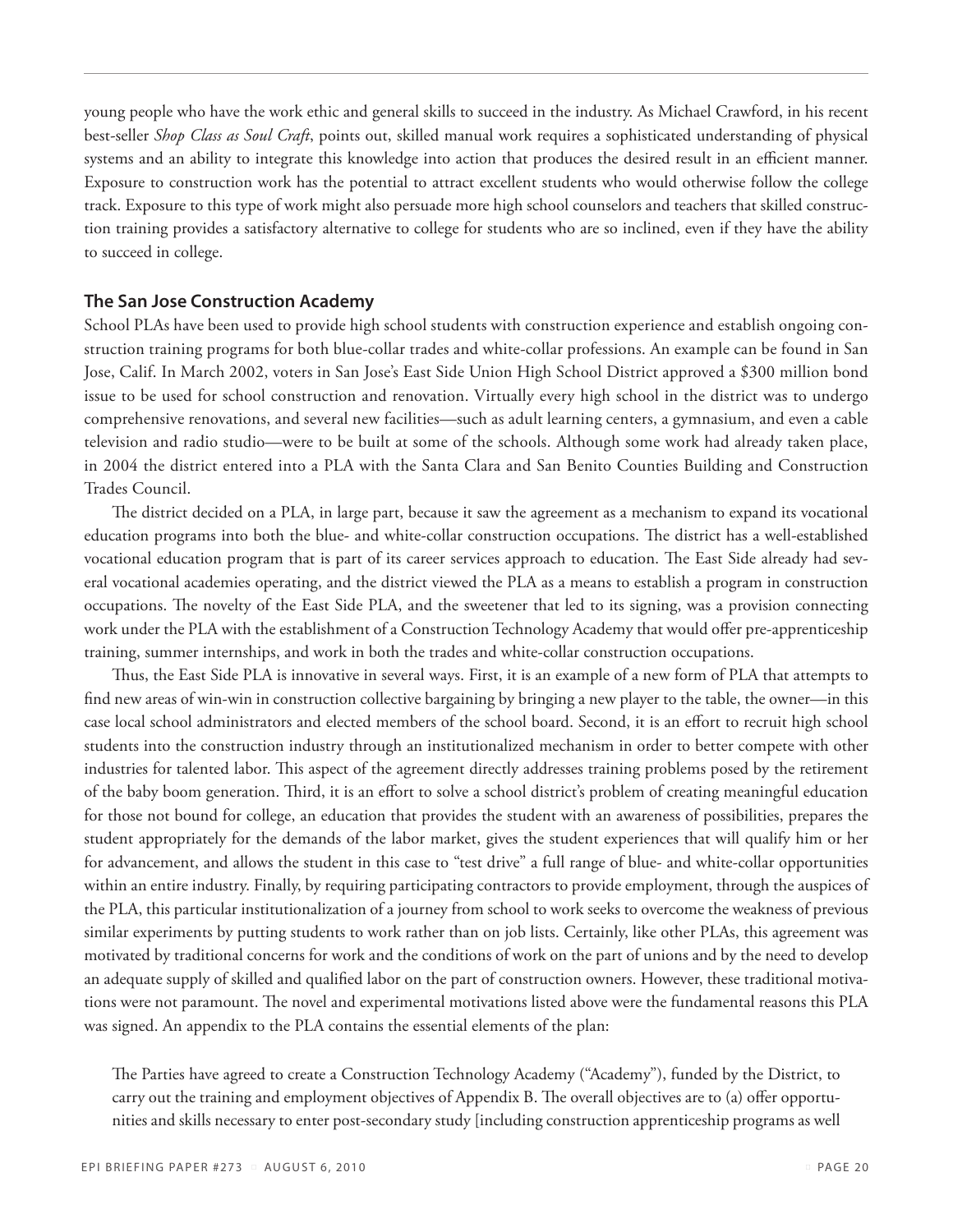as college education] and to pursue lifelong learning within the broader context of the building trades industry and (b) develop and reinforce academic course content standards in order to maximize career opportunities and technical competency.

Sub-provision (b) recognizes that schools would do a better job if the school curriculum were tied more closely to industry needs and directions. In construction, unions as well as contractors pay close attention to technological trends and customer demands. Thus, connecting the school's curriculum to the knowledge held by contractors, unions, and joint apprenticeship boards was seen as an effective method of tying industry directions to the school curriculum in the case of construction. A 16-member steering committee was created by the PLA to oversee the academy. Membership on the committee includes representatives of the joint apprentice training councils, the building trades council, and the school district. In addition to the creation of a steering committee, which binds the school district, the PLA requires the unions and the joint apprenticeship training councils and contractors to give preferential consideration for admission to apprenticeship programs to graduates of the academy. The goals of the PLA are for students to obtain actual work as interns and then as apprentices. This is accomplished by placing 30 interns per year in a five-week rotation among the trades. First, students are taught about estimation, engineering, and legal aspects of construction. Then students are given internships, which take place when school is out and construction activity is at its peak. The internship program also qualifies as a pre-apprenticeship program, gives students priority for entering union apprenticeship programs, and provides a point of entry for a number of minority students into union employment. Even if a student does not become an apprentice, he or she has the opportunity to enter the workforce as a material handler or in another unskilled position.

More than five years of experience with the construction academy suggest that this model for providing training and work experience to high school students works. The academy has been successful in giving students a broad experience across a number of trades and placing some graduates in apprenticeships, while others have chosen to attend college. Despite the current state of the construction economy in California, the academy continues to offer outstanding training in construction and has provided a model for high schools throughout California. Experience with the academy also provided the experience and energy for the Building Trades to establish a summer program for K-8 science and math teachers to be exposed to the construction industry and develop curricula that incorporate material from the industry into their teaching. To some degree this involvement promotes the industry, but it also provides an immediacy and relevance in the curriculum that enhances students' interest.<sup>24</sup>

Using PLAs to create journeys from school to work in construction is a work in progress. However, the unions are helping with the creation of a solid pre-apprenticeship program that will enhance the students' ability to qualify for apprenticeships after graduation. A key and unique provision of the San Jose PLA was its requirement for internships, combined with language that ensured graduating students would get jobs either as apprentices or as material handlers. A major hurdle facing the union construction industry has been, in the view of one union leader, the lack of a means to move younger workers into the union workforce in the face of apprenticeship admissions standards and regulations that require nondiscrimination and fair access to these programs. The solution was the proviso in the PLA that requires participating contractors to provide graduating students with jobs, either as construction apprentices or as material handlers. This requirement means that students at least transition to non-craft material-handling jobs or qualify as experienced applicants to apprenticeship programs.

Experiments of this type are not limited to San Jose. A recent PLA in Buffalo, N.Y., also focused on school construction, provides another example of a pre-apprenticeship program provided to vocational high school students. The PLA maintains that the students "shall perform 'hands-on' work in the trades."25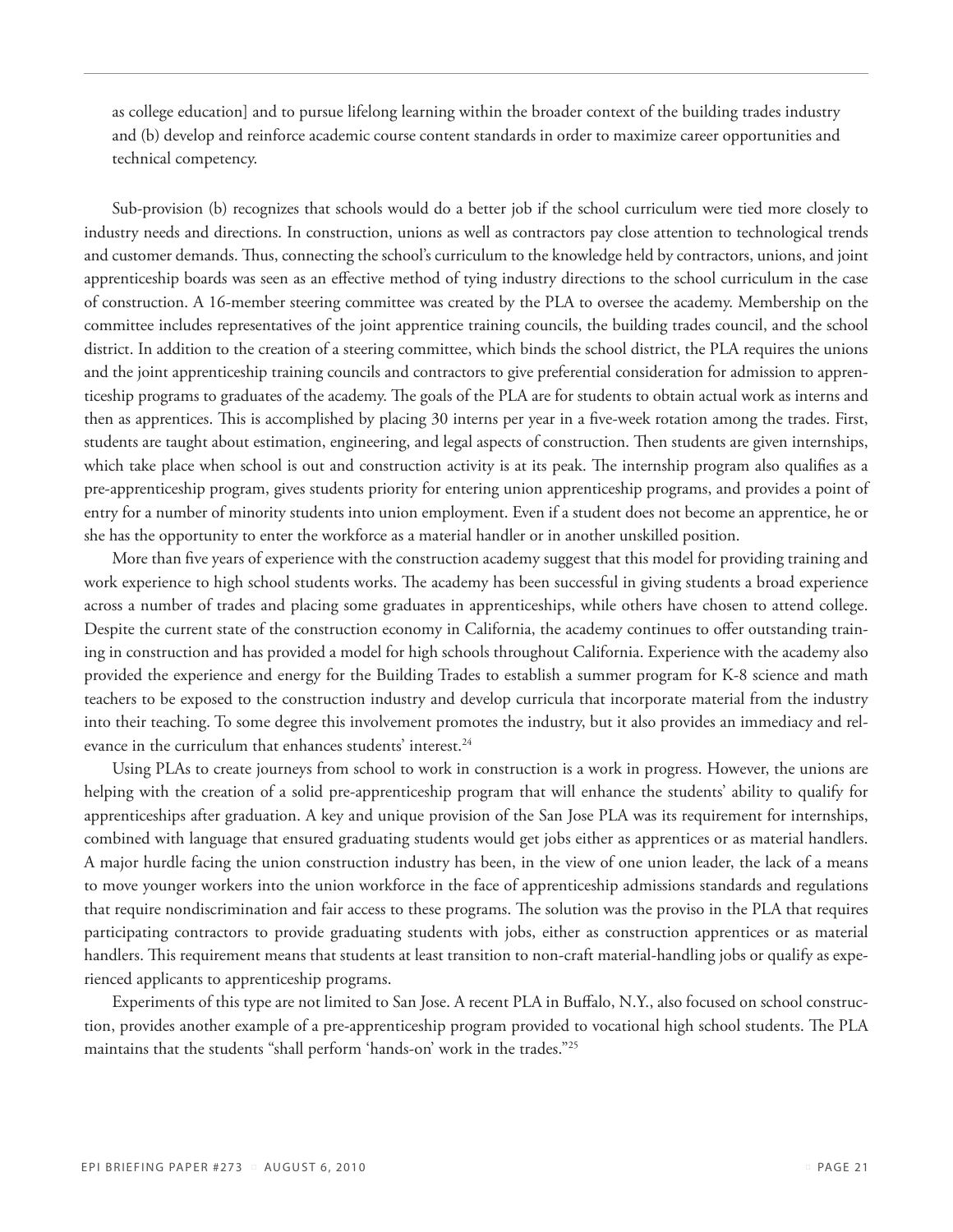#### *Summary: gains and challenges for labor from social investment PLAs*

As social investments, PLAs provide clear gains to construction stakeholders and the community. First, PLAs provide a greater opportunity than many prior public training programs for different populations to attain middle-class jobs. PLA-based programs provide not only the training and work experience required for a successful career in construction but also, for the successful trainee, a place in a system that offers ongoing access to employment. Second, PLAs create connections and opportunities for dialogue and understanding between the building trades and community groups that have not been present in the past.

An important issue in thinking about using PLAs to support community development is how large the PLA has to be for these efforts to be successful. The West Coast port projects are large, multiyear projects that involve hundreds if not thousands of workers. While such projects allow for the advancement of local residents through pre-apprenticeship programs into apprenticeship programs, and finally into journeyman status, smaller projects that involve less investment and fewer workers and shorter completion times may have more limited potential opportunities for social investment. Despite these issues, inclusion of community workforce provisions is common in public PLAs, particularly on the West Coast. According to one study, nearly three-quarters of the public PLAs in California contained goals or requirements focusing on underutilized or minority employees (Johnston-Dodds 2001, 36).

Experience in Canada with social investment PLA-like arrangements illustrate the potential for conflict between communities with regard to access to training and employment opportunities. The Canadian labor movement has shown foresight in creating pathways to careers in construction for First Nation members, but fractures between First Nation communities have led to disagreements about whether to recognize members of one community as qualified to participate in projects taking place within the territory of another.26 Although parallel problems have not appeared in PLAs involving social investment in the United States, they need to be anticipated.

While other publicly supported construction training programs have in the past been used as vehicles for community development, PLAs are economically better for trainees, communities, and construction unions. Previous large-scale training programs have often failed to connect trainees with jobs and have spilled large numbers of partially trained workers into the labor force, often without regard to the demand for their skills. This excess supply of semi-skilled workers undercuts wages and benefits for similarly trained workers throughout the region. Further, because the employers of trainees have often tended to follow a low-skill/low-wage business model, trainees seldom receive the additional training required to move into better-compensated positions with good wages and benefits. By giving the building trades and signatory contractors a large role in the training structure, PLAs support the growth of a higher-skilled and higher-wage labor force that benefits the trainees and their communities. Although there are many difficult issues in social investment through PLAs, it is an opportunity to be grasped.

Finally, even though community workforce agreements can present difficult issues, building trades unions and employer associations have decades of experience in negotiating agreements. This experience can be put to use in assuring that all stakeholders move forward in good faith. It is not obvious how, absent collective bargaining, the complex mechanisms for community involvement and social investment can be established and maintained.

# Designing PLAs to improve safety and health

The dynamic and complex nature of construction sites makes them among the more dangerous workplaces in the country. Approximately 1,200 construction workers lose their lives annually on construction sites, a rate equal to 12.3 fatalities per 100,000 full-time equivalent workers. In contrast, the fatality rate in manufacturing is between 2.3 and 3.3 per 100,000. Over a 35-year career, 0.4% of the construction workforce is expected to suffer a fatal accident. In addition, 6% of construction workers suffer a non-fatal injury each year.<sup>27</sup> While fatalities have declined dramatically in most industries, they have remained stubbornly high in construction over the past two decades, holding between 1,000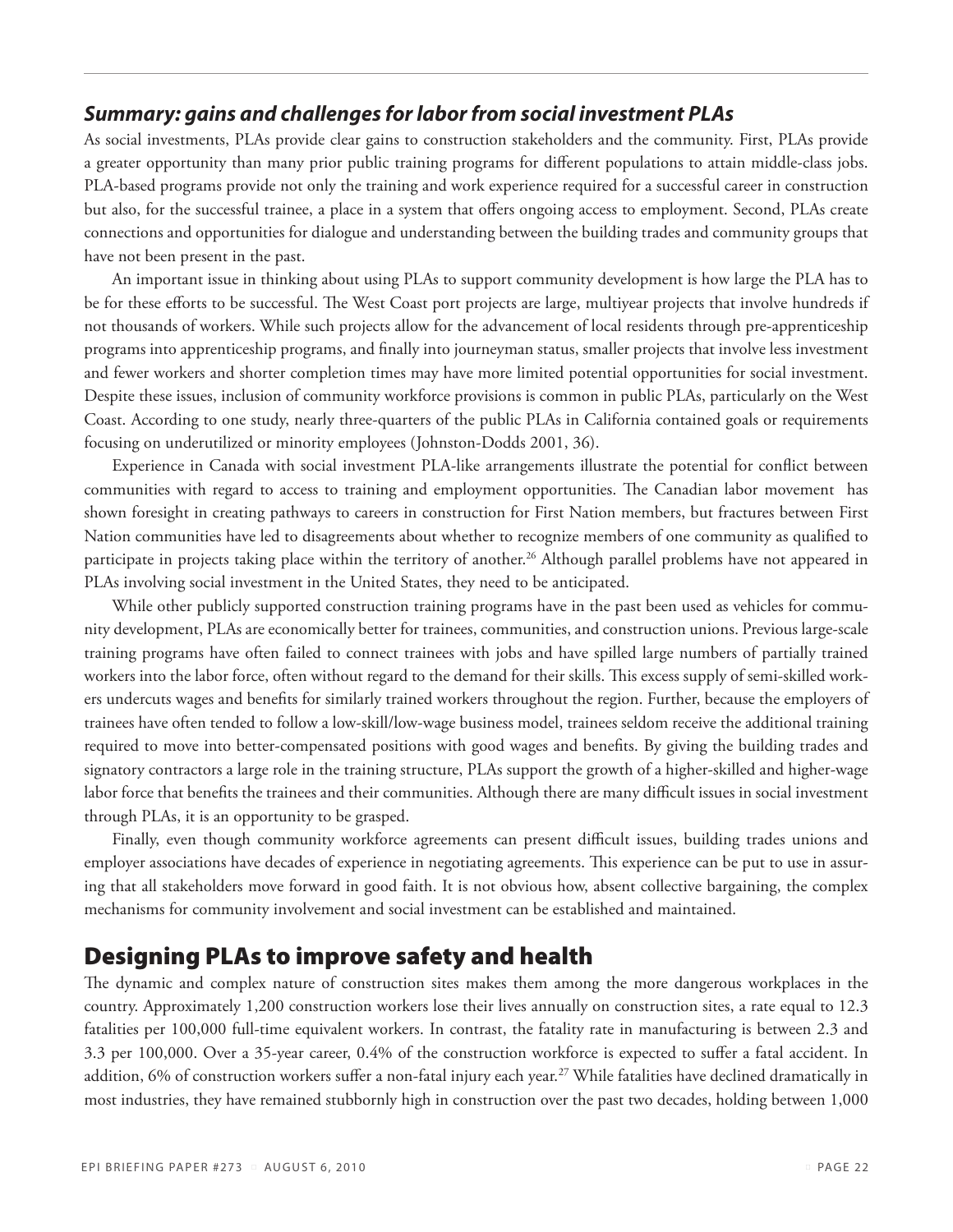and 1,300 each year between 1995 and 2008; the number of fatalities varies with cycles in construction activity.<sup>28</sup> The stability of the fatality numbers indicates that little headway is being made, despite ongoing concern by the stakeholders in the industry.

While the nature of construction creates safety issues, the fundamental disorganization of construction sites makes improving safety particularly challenging. There may be dozens or hundreds of contractors on a site, and each with its own safety program. These programs vary greatly in effectiveness; some are well structured to improve safety while others are created to satisfy legal or insurance company requirements. As each firm's safety program potentially affects not just that firm's workers but other workers on site as well, the potential for confusion, trouble, and serious accidents is substantial on almost every construction site.

Research on safety and health on construction sites suggests that five elements are necessary for a safety plan to reduce injuries and fatalities: 29

- 1. health and safety committees for the project as a whole (planning/oversight) and an active health and safety committee structure at the worksite that reflects the changing set of trades onsite over the course of the project;
- 2. an explicit training program for both apprentice and journeymen related to the site;
- 3. specific procedures to ensure a health and safety culture, e.g., regular morning meetings on training;
- 4. consistent tracking of workplace injuries and illnesses on the site and evaluation of "near-miss" situations; and
- 5. linking of health and safety to workers' compensation to provide cost savings for effective health and safety programs.

#### *The World Trade Center demolition as a model for a safe construction worksite*

A case study of the importance of labor involvement at all levels of safety programs can be found in the success of such programs in preventing fatalities and limiting injuries during the World Trade Center demolition. Demolition sites are particularly hazardous because of the instability of the structures and unpredictability of the kinds of materials being removed. The challenges of the World Trade Center were especially difficult because of the condition of the site and the amount of hazardous particulate matter, the number of workers onsite, the treatment of the site as a rescue operation rather than a demolition site, the stresses on the site because of the condition of the foundation, and the number of organizations involved in the operation.

Despite severe conditions, there were no fatalities on the World Trade Center demolition site, and not one of the 57 lost-time injuries was life threatening.<sup>30</sup> This record is particularly notable as more than 10,000 construction-related personnel were on the site between September 11 and the completion of the demolition. The success was achieved in large part because the parties to the demolition—federal, state, and local agencies; construction managers and contractors; union leaders and the craft workforce—took a cooperative approach to safety issues.<sup>31</sup> The parties agreed to five principles for administration of the site safety program: (1) mutual respect for all involved parties; (2) the right of workers and their unions to organize a structure that would give voice to their concerns and advance their interests; (3) a genuine commitment to health and safety that is reflected in the allocation of agency and contractor resources and staff; (4) a mechanism and commitment to communicate across government agencies and to coordinate all activities between agencies to ensure smooth operation throughout the site; and (5) immediate abatement of identified safety and health hazards (Grabelsky n.d.).

To implement the program, the Occupational Safety and Health Administration (OSHA) undertook a policy of "protection, not citation" and provided ongoing technical support to determine how best to protect workers from the multiple dangers on the site. In addition, contractors, unions and the CPWR–The Center for Construction Safety and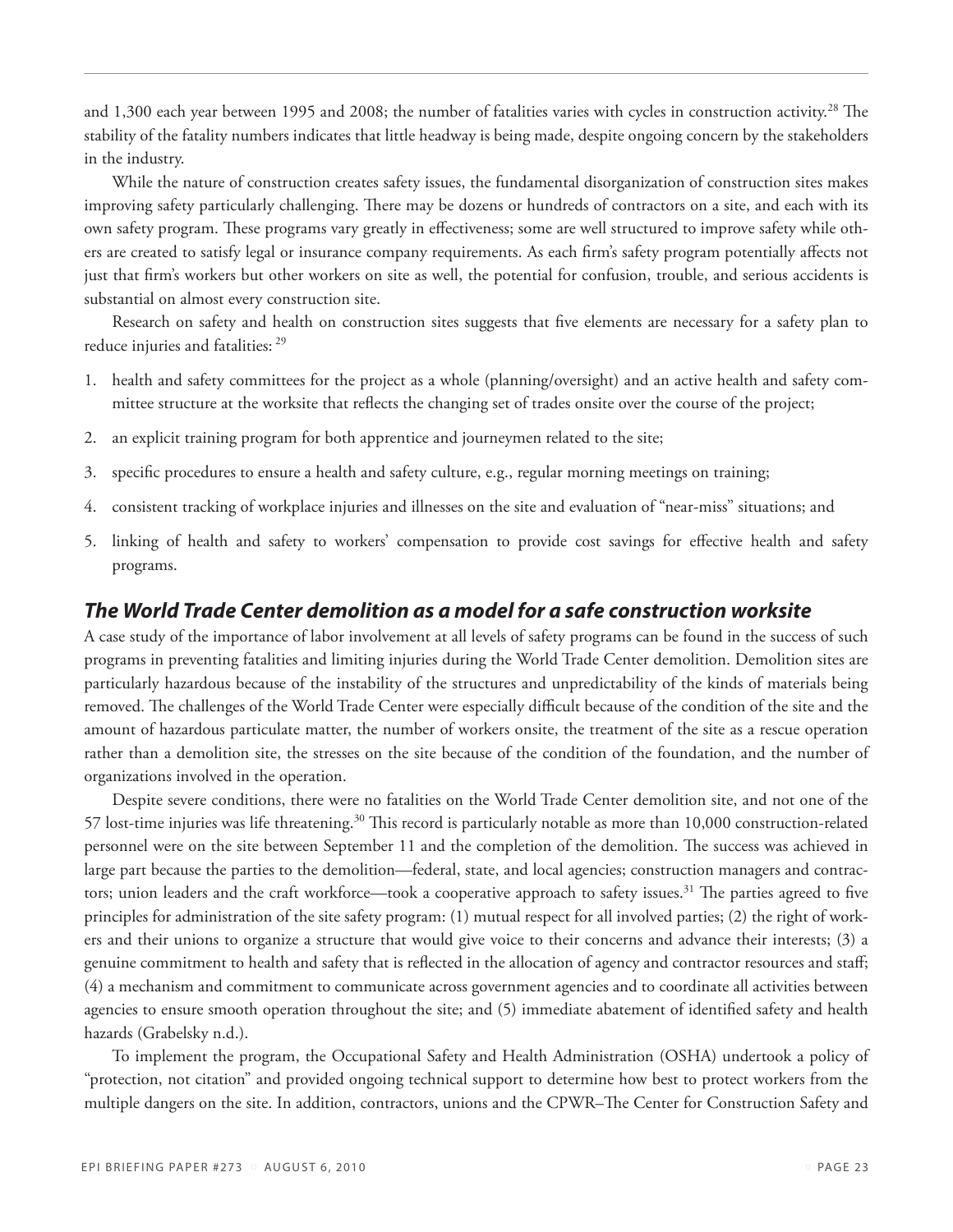Research provided training for more than 2,000 workers who spent time on the site. Finally, a structure that involved all of the parties engaged in the demolition was established to monitor and address safety issues: Grabelsky writes:

A two-tiered health and safety committee (LMHSC) involving both labor and management representatives were established to quickly identify and correct safety hazards. A Leadership Oversight Committee comprised of the chief elected union officials, key staff from the site contactors, as well as representatives of employer associations, OSHA, and the Department of Design and Construction of New York City. A site committee comprised of union stewards and operations and safety staff, contractors and agencies—met once a week. The meeting was followed by a walk-through of the site by committee representatives to identify hazards and ensure they were immediately corrected. The committee produced a weekly Safety Bulletin that was widely distributed through a network of union stewards who met every week to identify safety hazards, propose safety interventions, and review health and safety issues for daily tool box talks with their members. OSHA sampling result summaries were also distributed and discussed weekly at these meetings, and again monthly with the Leadership Committee. (Grabelsky n.d., 6)

This joint structure required extensive communication between agencies, organizations, and individuals who do not typically work with one another on a project. The marked success of this effort is reflected in a lack of fatalities and the low incidence of lost-time injuries—an incidence that was well below construction industry standards. It points strongly to the importance of sharing of responsibility and authority on safety matters, and integrating the full workforce into the safety effort. Although the WTC demolition was not conducted under a PLA, the success of this project points toward the type of provisions needed in a PLA to improve safety performance.

### *The current state of safety and health provisions of PLAs*

The majority of PLAs codify but do not alter existing safety programs. PLAs generally specify that the construction manager must establish a set of worksite safety rules in consultation with either a general labor/management committee or a safety-specific labor/management committee. Provisions related to drug and alcohol testing may be specifically included in a PLA. The PLA may also include a provision to adopt safety practices necessary as part of an Owner Controlled Insurance Program (OCIP), sometimes referred to as wrap-up insurance. In addition, provisions for emergency work across trade lines in the event of accident, fire, or "act of God" often appear in PLAs, although not necessarily in the health and safety section of the agreement. In short, health and safety language in PLAs can range from perfunctory to very detailed. Often, if a PLA has perfunctory language it is because there is a highly detailed health and safety program, which may include drug testing, in a separate document.

An example of safety language from the Rockland County, N.Y. Courthouse PLA states:

#### **ARTICLE XIV – SAFETY PROTECTION OF PERSON AND PROPERTY**

#### **SECTION 1. SAFETY REQUIREMENTS**

Each Contractor will ensure that applicable OSHA requirements are at all times maintained on the Project and the employees and Unions agree to cooperate fully in these efforts. Employees must perform their work at all times in a safe manner and protect themselves and the property of the Contractor and Authority from injury or harm. Failure to do so will be grounds for discipline, including discharge.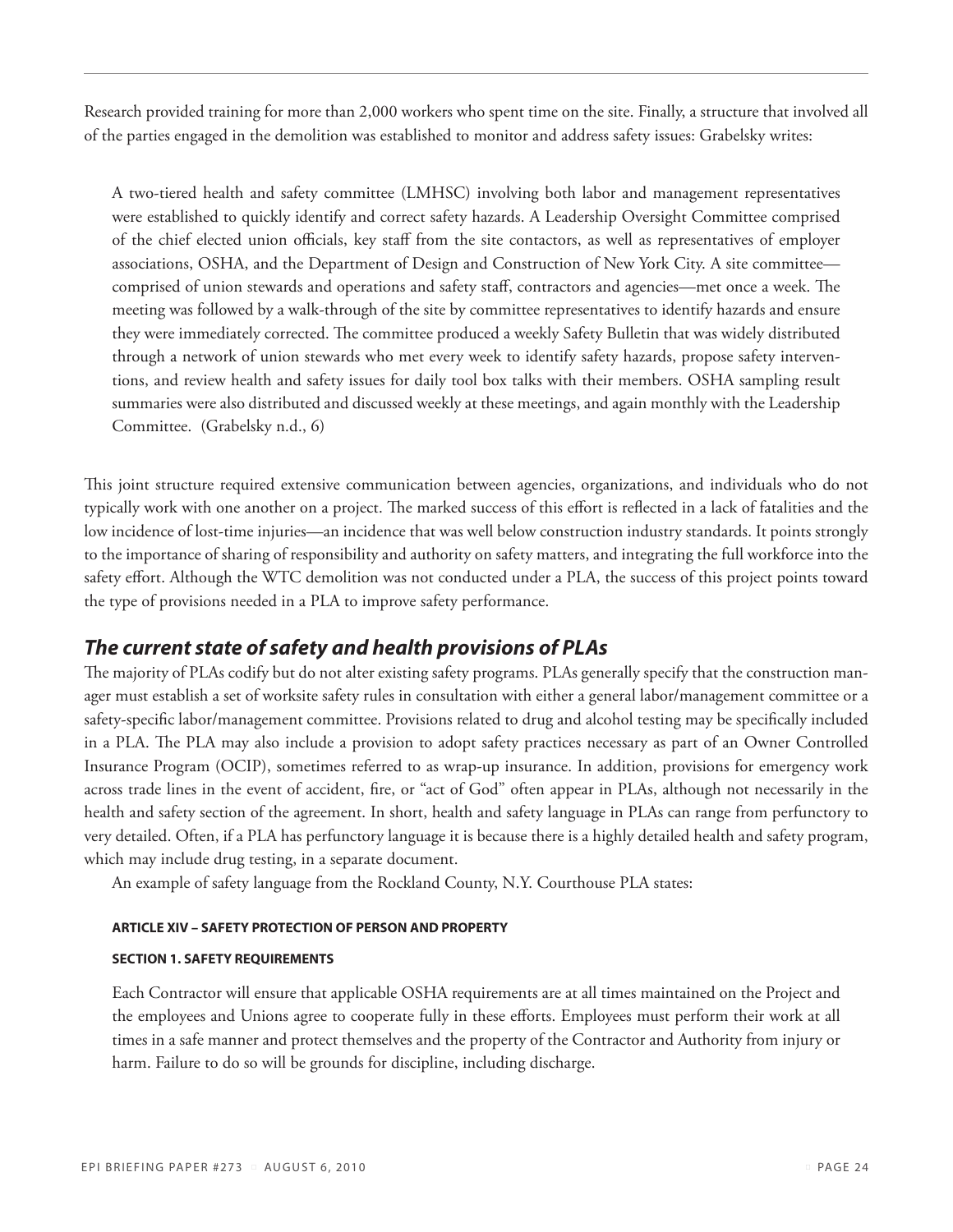#### **SECTION 2. CONTRACTOR RULES**

Employees covered by this Agreement shall at all times be bound by the safety, security and visitor rules as established by the Contractors and the Construction Manager for this Project. Such rules will be published and posted in conspicuous places throughout the Project.

Even this simple language improves on the baseline protections provided in the Occupational Safety and Health Act by making OSHA requirements enforceable under the dispute resolution procedures of the PLA and by establishing some common practices across contractors.

#### *A case study: the safety success of the Boston Harbor Project*

The Boston Harbor cleanup project, conducted between 1986 and 2001, involved 23 million hours of craft labor over the course of 15 years and expenditures of \$3.6 billion. The lost-time incident rate was 4.1%, compared to a national average for heavy construction of 6.2% (Dunlop 2002; Armstrong and Wallace 2001). Further, the lost-workday incident rate was 134.7% for Boston Harbor versus a national heavy construction rate of 150.4%.<sup>32</sup> Later analysis indicated that the lost time incident rate was 40% below the heavy construction average for the 36 million exposure hours on the project (Armstrong and Wallace 2001, 15). Paralleling the World Trade Center, the success of the Boston Harbor Project in reducing injuries reflects both a serious dedication to worker safety and the embodiment of this dedication in contractual structures to provide a safe workplace. Different, however, from the World Trade Center project was the geographical scope and duration of the Boston Harbor Project, which make the project's success even more impressive.<sup>33</sup>

In contrast to many construction operations, the stakeholders in the Boston Harbor Project agreed that safety took priority over production and that potentially unsafe operations would be shut down until safety matters were resolved. The labor/management committees created under the PLA provided the means to create an ongoing awareness of safety among the workforce. They intentionally made information about safety matters available to stakeholder representatives; they conducted regular tripartite meetings to discuss safety issues and acted on the joint decisions; and they delivered safety decisions and information to the workforce. Craft workers met each week to discuss safety information disseminated by the project labor/management committee, and the conditions and practices that might affect the safety of their work. Information from these meetings was forwarded by stewards to the project labor/management committee for discussion and action. Regular labor/management meetings reviewed all safety incidents and information on safety matters forwarded from the craft worker meetings. The discussions were recorded and the decisions of this committee were quickly implemented. While Boston Harbor's strong record with respect to safety can be attributed to dedication of the stakeholders, structures created by the PLA were critical in turning this dedication into effective action. Similarly, programs have been adopted by other large projects built under PLAs in the Boston area, including the Central Artery Tunnel project (the "Big Dig") and the Logan Airport expansion. Not surprisingly, both had excellent records with respect to safety and health.

#### *Safety provisions of other PLAs*

Another example of a PLA that creates structures to improve project safety is found in a Washington PLA, part of which is reproduced here:

16.1 The parties to the agreement will participate in the Voluntary Protection Program.…In the VPP, management, labor, and government establish a cooperative relationship at the workplace to address worker safety and health issues and expand worker protection.…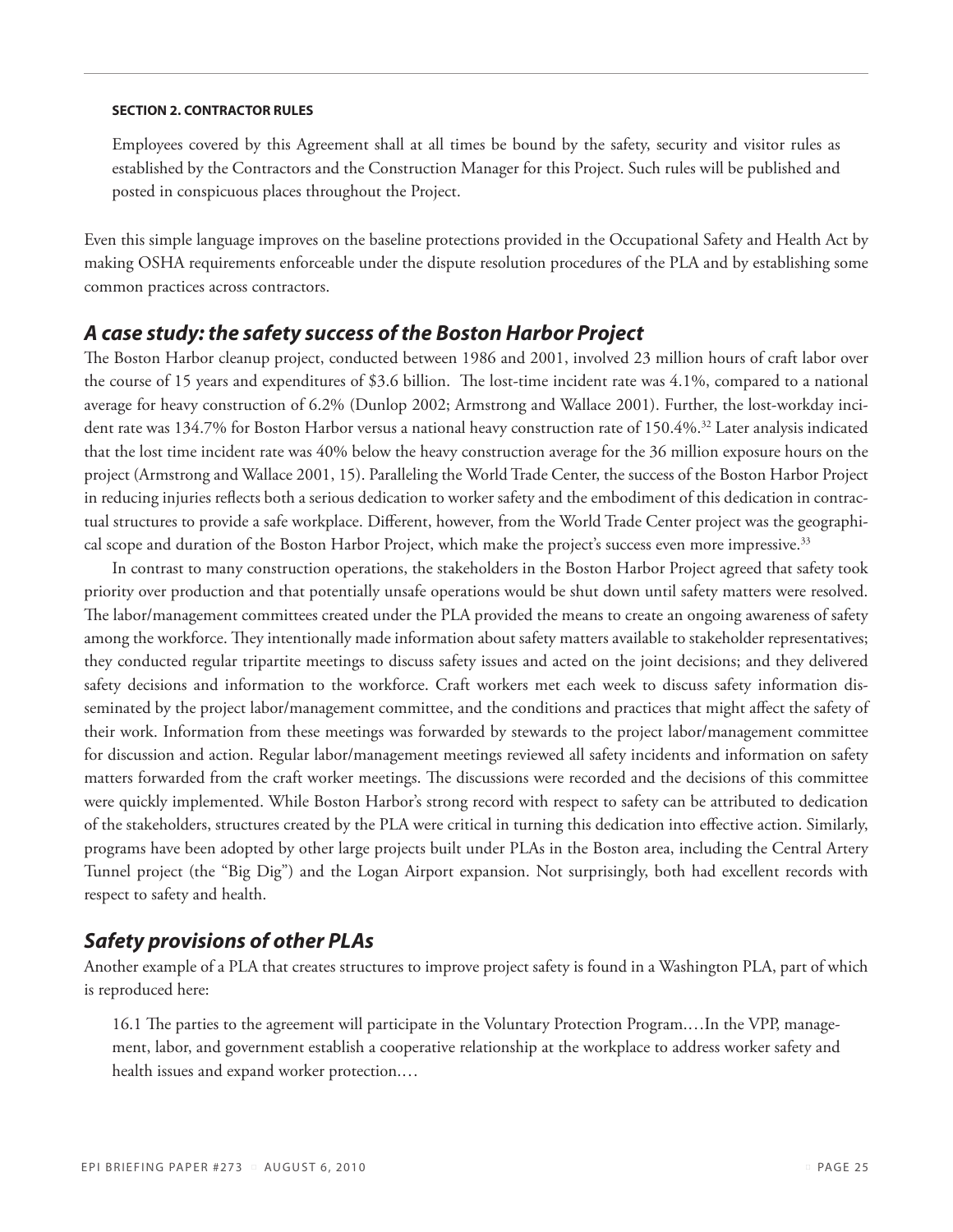16.2 The parties to this agreement will form a joint Labor/Management Safety Committee consisting of equal numbers of contractor and Union representatives, to be agreed upon by the parties, which shall be jointly chaired by the site representative of [the construction manager] and an official of the Building and Construction Trades Council.…

16.3 The [construction management] team will develop a Project Safety Committee of contractors' employee representatives to address issues pertinent to activities onsite, plan and discuss future project work and review the current health and safety plan and procedures.…

16.4 Formal safety and health training is required of all contractors for their employees.…

16.5 It shall be the responsibility of each Contractor to ensure safe working conditions and employee compliance with any safety rules contained herein or established by the Owner, [construction manager], or the Contractor.

16.6 Employees shall be bound by the safety, security, and visitor rules and environmental compliance requirements established by the Contractor, [the construction manager], or the Owner.…

16.7 The use, sale, transfer, purchase and/or possession of a controlled substance, and/or alcohol while on the Owner's premises at any time during the workday are prohibited. Contractors will implement a drug policy meeting [the construction management firm's] minimum standards for Drug-Free Workplace Program separately attached under Appendix D. [The construction manager] may conduct reasonable searches, as permitted under the law, including random searches, of all workers on site and may require and receive the results of a 7-panel drug screen test of any worker on site. Any worker found to possess or be under the influence of an article prohibited by the Standards, or refusing to be tested or consent to a reasonable search may, in [the construction manager's] sole discretion, be immediately removed from the project site and denied future access.…

16.8 These procedures outline the safeguards set forth for the testing of employees for prohibited and controlled substance, adulterants, and alcohol. It is agreed, with respect to such test procedures, that: (i) no person referred from the Union hiring hall shall be allowed on-site as an employee until such person has completed and passed any test(s) required under the program; (ii) a person who is put to work immediately after having passed the tests shall be paid starting at the time he reported for the test(s); and (iii) where a contractor requests a person to report for purposes of pre-employment substance abuse and alcohol test, and does not intend to place him in an active work position on that day, the person shall receive four (4) hours or pay at the regular straight-time hourly rate if the test is negative.

16.9 The authorized [sic] use or possession of firearms, weapons, explosives, or incendiary material on or near the Project premises…is prohibited.…

16.10 The parties acknowledge that the environmental and safety restrictions governing conduct at the Project site prohibit smoking at any time in any facility.…

16.15 Violators of the [program] will be subject to termination for cause with the same conditions for rehire as established in Article IX [referral provisions].

As the Boston Harbor PLA and World Trade Center agreements demonstrate, the agreements have the potential to improve project safety. Concretely, the agreements can mandate safety programs and standards and establish structures in keeping with the five steps needed to improve safety. Realizing this potential requires that the parties to PLAs value safety and be willing to create the structures needed to provide it.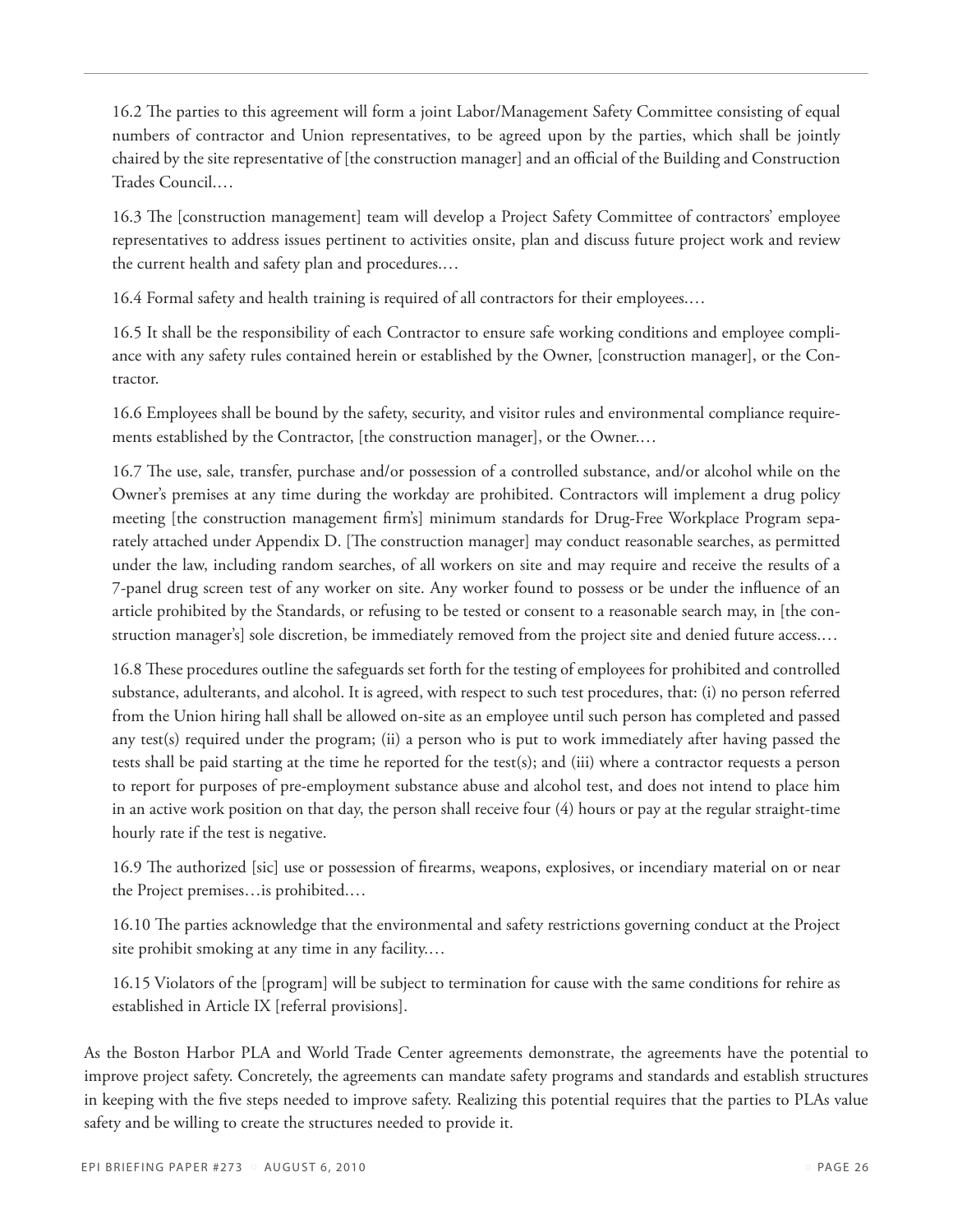### *Potential cost savings through safety provisions in PLAs*

The safety improvements established by PLAs can also serve to reduce project costs and improve the performance of the workers' compensation system. In mandating a single shared safety program, PLAs overcome the problem of coordinating the multiple safety programs that exist on most sites. Thereby, the consolidation of safety programs reduces costs. For example the Eastside Reservoir construction project in California, a \$2 billion project begun in 1994 that required two dams and created a four-and-a-half-mile lake, utilized a PLA that allowed the parties to consolidate over 250 safety programs conducted by over 250 subcontractors and 20 general contractors. According to a representative of the project owner, the Metropolitan Water District of Southern California, this resulted in a savings of \$30 million in insurance costs (Plemon 2004).

PLAs may also be used to improve worker performance and sometimes reduce costs. A number of states now allow for workers' compensation "carve-outs," the creation of a project- or industry-specific workers' compensation system that allows the use of alternative dispute resolution (ADR) systems, in place of litigation, for the resolution of conflicts. The use of ADR holds out the possibility of swifter and less-costly dispute resolution over workers' compensation cases. Early research by the California Division of Workers' Compensation (1996 & 1997) suggested that carve-outs reduced litigation, returned workers to work more rapidly, and reduced the cost of workers' compensation. A more recent and nuanced study, *Carve-outs in Workers' Compensation: An Analysis of the Experience in the California Construction Industry* (Levine et al. 2002) found that use of such systems improved injured workers' situations with regard to resolution of disputes but did not have a systematic effect on costs. The carve-outs remain an option that can be created through PLAs when the parties believe they would serve to improve performance of the workers' compensation system.

#### *Summary*

Safety remains a serious problem on many construction sites, where fatalities remain a reliable metric of the lack of adequate precautions. A number of steps can be taken to improve construction safety, but for reasons having to do with industry structure, culture, and knowledge, these steps are not implemented on most sites. PLAs offer a means of improving health and safety by establishing the structures that have been demonstrated to improve safety performance on construction sites.

# Designing PLAs to resolve disputes

Labor disputes in construction are much less common today than they were 30 years ago, when the sector accounted for 5% of employment but a quarter of all strikes (Mills 1980). Nonetheless, the potential for work disruptions remains, and it deserves the attention of unions, contractors, and owners.

The importance of the issue was highlighted by the July 2005 Construction Users Roundtable's *Tripartite Initiative Report: Eliminating Work Disruptions and Jurisdictional Disputes*. Many of the recommendations in the report could be handled by a PLA and, in fact, a number of them are typically found in PLAs, including:

- Mandatory "pre-bid" conferences to "identify possible challenges of a particular project (jurisdictional assignments, jobsite issues, working conditions, sequence of work, schedules, etc.)."
- A requirement that employees sign a statement "acknowledging that work disruptions on the project are prohibited and that violators will not be eligible to re-employment…(an expedited grievance procedure should be available…)."
- Mandatory "pre-job" conferences for all contractors and subcontractors; "[a]dopt uniform pre-job procedures for all contractors and subcontractors on a project that require them to identify manpower requirements and proposed jurisdictional assignments."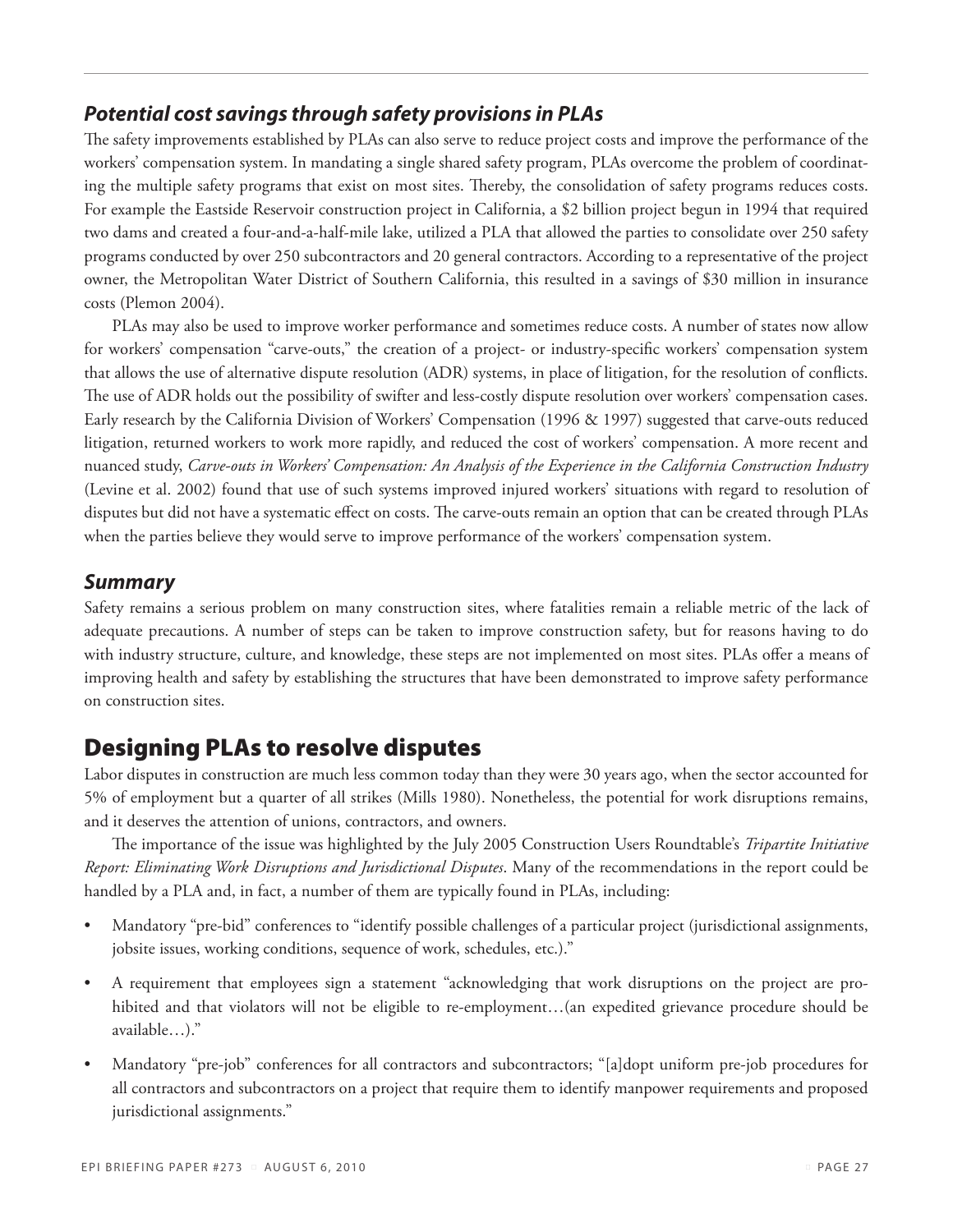Frequent labor-management meetings at the project level.

The purpose of this section is to discuss a number of practices that are included in PLAs and are being used by labor and management to resolve disputes and assure the timely completion of projects.

#### *Using PLAs to avoid disruptions*

*The Building and Construction Trades Department Model PLA.* Most PLAs include several sections on dispute resolution to deal with issues ranging from job actions to grievances to jurisdictional disputes. The Building and Construction Trades Department (BCTD) of the AFL-CIO provides guidance on these matters through a model PLA, first developed in 1997 and revised twice in response to local conditions and experiences in contract administration. The 1997 model PLA included three separate dispute settlement procedures: (1) a "traditional" three step grievance/arbitration procedure; (2) a procedure for the settlement of jurisdictional disputes, and (3) an expedited arbitration procedure, included within an article on "Work Stoppages and Lockouts."

The first two dispute settlement procedures remain in the most recent model PLA. The expedited arbitration procedure concerning work stoppages and lockouts has been eliminated from the model PLA, but is still included in some actual PLAs. Further, in guidelines accompanying the 2008 BCTD model PLA, it is recommended that parties at the local level negotiate an expedited arbitration procedure for dealing with work stoppages and lockouts.

Article V of the revised model agreement offers strong language on strikes and lockouts:

- Section 1 contains a broad proscription on job actions: "...there shall be no strikes, picketing, work stoppages, slowdowns or disruptive activity for any reason by the Union…and there shall be no lockout by the Contractor."
- Section 2 allows for disciplinary action against employees who engage in a proscribed activity and stipulates that such individuals shall be ineligible for rehire for at least 90 days.
- Section 3 requires a general president to "use the best efforts of his office" to cause a local union to "cease violations of this Article."

As mentioned, the model agreement also contains a typical multistep grievance and arbitration procedure that may be used for "any questions or disputes arising out of and during the term of this Project Agreement." Jurisdictional disputes are specifically excluded from the grievance procedure, but are addressed in a separate article of the model agreement.

Step 1 of the grievance procedure allows for any employee, through his or her local union business representative or job steward, to present a grievance to the contractor's "worksite representative" within five working days of the occurrence of an alleged contract violation. The parties shall attempt to resolve the matter within three working days. Following any meeting with the union representatives, the contractor must issue a decision within 24 hours, and the union, if dissatisfied with the response, has 48 hours to proceed to Step 2.

The model agreement also allows unions and contractors access to the grievance procedure. In such cases, if the parties cannot settle their differences in three working days they may proceed to Step 2.

At Step 2, the contractor and an international union representative must meet within seven working days to attempt settlement. If settlement is not reached, the parties have seven days to request arbitration.

The model agreement suggests that the parties mutually select an arbitrator, but if unsuccessful they can turn to the American Arbitration Association for a list. Further language requires the strict interpretation of time limits and instructs the arbitrator to consider only the issues before him or her, and to avoid changing, amending, adding to, or detracting from the PLA.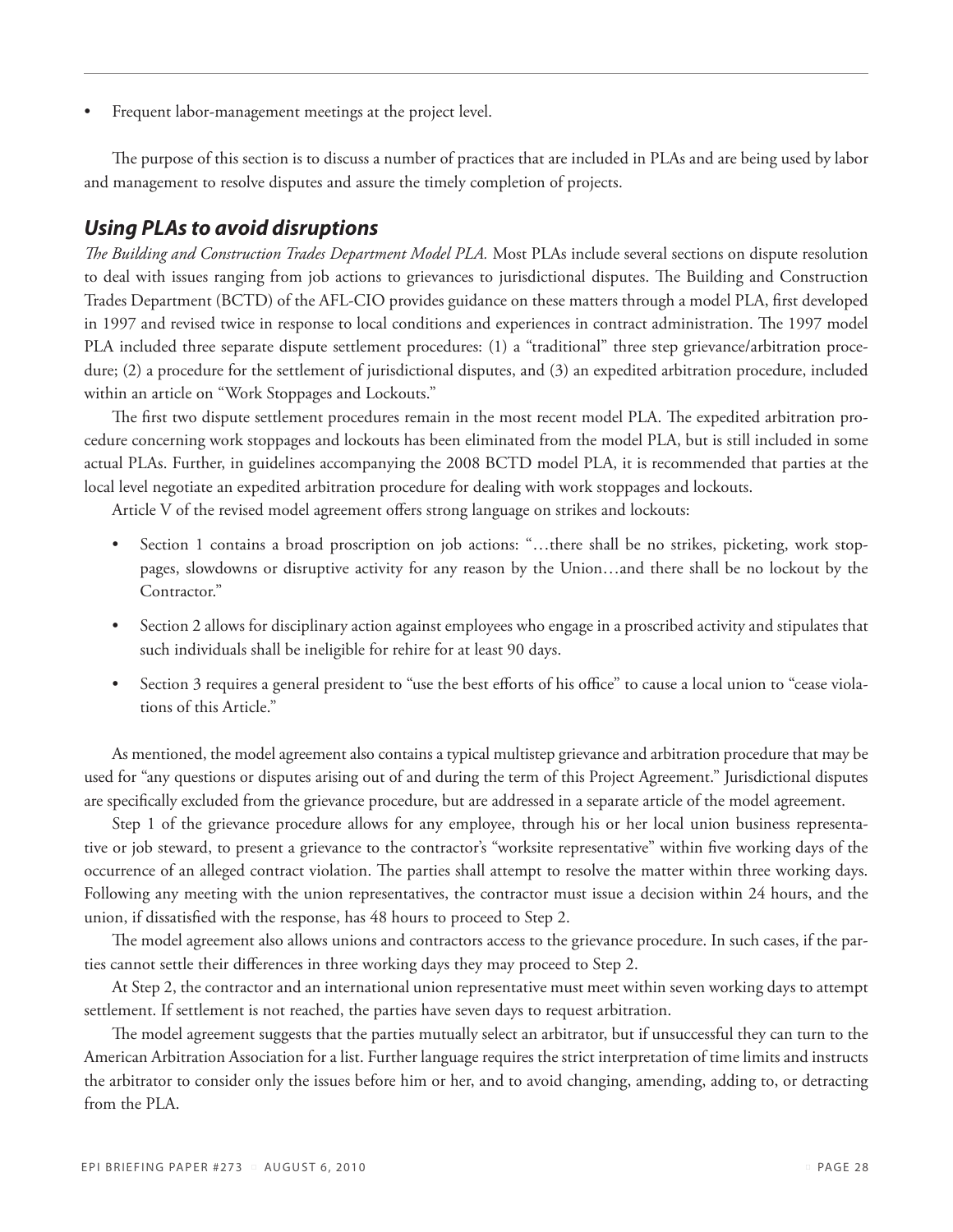Finally, the model PLA provides for the settlement of jurisdictional disputes with reference to the *Plan for the Settlement of Jurisdiction Disputes in the Construction Industry*. That is, all jurisdictional disputes should be settled in accordance with the requirements and procedures of the plan. The model PLA proscribes jurisdictional work stoppages. Pre-job conferences are also required as a means of forestalling jurisdictional disputes.

#### *Language in actual PLAs*

Some of the differences in dispute settlement procedures between actual PLAs and the BCTD model are minor and more procedural than substantive. For example, there are slight differences in the number of arbitrators named to handle expedited complaints; liquidated damages may be higher than \$10,000; time limits in the grievance procedure sometimes vary; and the Federal Mediation and Conciliation Service or state agencies are sometimes named as sources for arbitrators rather than the AAA. The discussion below focuses on more substantive matters.

#### *Procedures to deal with job actions*

Beginning with the no-strike/no-lockout clauses, all of the agreements we reviewed contain some type of guarantee that the project will be free of work stoppages and lockouts. In most cases, such guarantees are broad and cover all types of possible disputes. In about one-third of the PLAs reviewed, however, there is an explicit exemption for work stoppages caused by an employer's delinquency in payments to joint trust funds. That is, even under the PLA, the unions reserve the right to strike if an employer falls behind or fails to make payments to health care or pension funds. It is also typical that when such a right is reserved, additional language requires the union to give an employer notice (five days, for example) before beginning a strike. As well, several of the agreements—including this example from Minnesota—state that the unions may withhold labor for nonpayment to funds "provided such withholding of services shall not be accompanied by picketing, hand billing, or advising the public of the existence of a labor dispute against a delinquent employer."

About half of the PLAs reviewed contain no expedited procedure for determining whether a proscribed job action occurred, nor any provision for the payment of liquidated damages. As mentioned above, expedited arbitration procedure concerning work stoppages and lockouts has been removed from the BCTD model agreement, perhaps due to its lack of popularity at the local level. In some of the PLAs lacking an expedited procedure a statement such as "…any aggrieved party may immediately commence an action for injunctive relief… " is included.

A number of PLAs have language for the continuation of local terms and conditions in the event of an impasse in bargaining; they often also have language for the retroactive application of any new conditions after settlement.

An issue with strike bans in PLAs is whether work stoppages over safety are covered by these bans. Stopping work to get serious safety issues addressed is common in construction and can be an effective means of resolving threatening problems promptly. Absent specific language in PLAs protecting such stoppages, they are likely banned by the language of PLAs. One possible solution to this problem is to allow stoppages over safety, but allow them to be reviewed by a neutral party to determine whether they are over safety conditions or instead a pretext for other issues.34

#### *Grievance and arbitration procedures*

Most PLAs reviewed for this research contain the three-step grievance/arbitration procedure contained in the BCTD model, either to the letter or with minor modifications for time limits, arbitrator selection, etc. Nearly one-quarter of the agreements, however, contain no special grievance/arbitration procedure, but state instead that grievances should be handled "per applicable local collective bargaining agreements." A few PLAs require—as does a Wisconsin PLA—that the parties use the procedures in local agreements but provide a dispute resolution mechanism "[i]n the event of a dispute arising under or concerning this Agreement, or if a local collective bargaining agreement does not contain a grievance/ arbitration procedure." A Michigan PLA includes a grievance/arbitration procedure, but specifically exempts electrical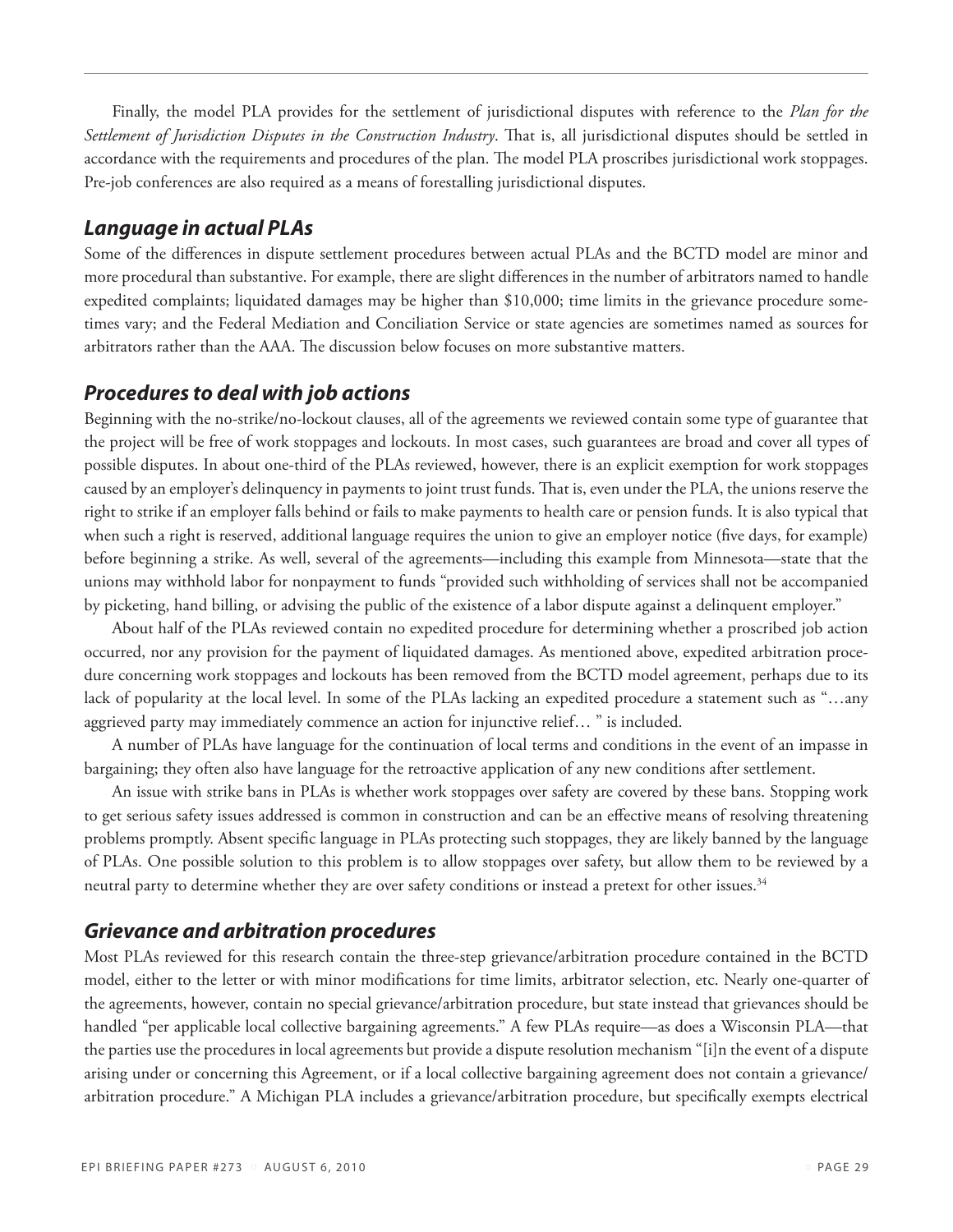workers and sheet metal workers, in deference to their bipartite panels. A Connecticut agreement is completely silent concerning grievances and arbitration; one would assume that the parties turn to local procedures.

In most cases, the terminal step of the grievance procedure is a decision by a single arbitrator who is named in the agreement, chosen by American Arbitration Association or Federal Mediation and Conciliation Service procedures or referred by a state agency. In two cases the PLAs provide for a tripartite arbitration panel. A Pennsylvania PLA—unique among those we reviewed—states that a three-member arbitration panel shall include a union representative, a contractor representative, and a representative of the property owner. A PLA in Washington State specifically states that all prevailing wage disputes shall be referred to the director of the Washington Department of Labor and Industries.

A number of PLAs limit the arbitrator to awarding no more than 60 days of back pay. A typical clause requires the property owner, construction manager, or general contractor to be apprised of any grievance actions involving subcontractors.

#### *Jurisdictional disputes*

Every PLA reviewed makes some mention of jurisdictional matters being handled through the Plan for the Settlement of Jurisdictional Disputes in the Construction Industry. The model PLA includes four sections on jurisdictional disputes; they direct that (1) work assignments are the contractor's responsibility and should be made in accordance with the plan (i.e., any past decisions or agreements); (2) if disputes arise they should be decided through plan procedures; (3) no job actions should occur over such disputes, and any individuals ceasing work are "subject to immediate discharge," and (4) contractors must conduct pre-job conferences, presumably to head off jurisdictional disputes.

Language in the scope-of-agreement clause may also be used to forestall jurisdictional disputes. This is done by stating which work and which employees are not covered by the agreement. For example, manufacturers' employees may be allowed to install certain equipment on a site without falling under the jurisdiction of the PLA.

A Washington PLA requires that each contractor and subcontractor develop a work assignment document 14 days before beginning any work. Competing unions may present evidence for their claims at a pre-job conference, and then have seven days to respond to any decisions of the contractor. Only after the local procedure is exhausted are disputes referred to the plan. An Ohio PLA allows for an arbitrator's decision if a dispute before the plan is not settled in 15 days.

A few PLAs contain language to handle jurisdictional disputes involving non-BCTD unions and/or employers who have not agreed to be covered by the plan. A Massachusetts PLA, for example, places such disputes before an arbitrator who has 14 days to hold a hearing and render a decision. The agreement specifically states that the arbitrator cannot assign work to a double crew, but may create a composite crew.<sup>35</sup> Nearly identical language is included in a New York and a Nevada PLA.

#### *Summary*

One of the more important purposes of a PLA is to assure that a project is as free of work disruptions as possible. PLAs accomplish this goal through broad no-strike language, fast and harsh penalties for violations of such clauses, the use of grievance and arbitration procedures to handle most problems, and highly developed methods to handle jurisdictional issues, such as pre-job conferences, detailed work assignment language, and methods for neutral settlement.

This brings us to the question of whether PLAs have, in fact, been successful in resolving disputes before work is disrupted. This is a difficult question to answer, since good data on work disruptions are scant and no database indicates whether a disruption has occurred on a project covered by a PLA. Based on analysis of the Lexis/Nexis database of newspaper and wire reports, approximately 50 strikes that have been significant enough to gain press attention have occurred around the country in construction during the past 10 years (including one involving nonunion ironworkers). These press reports mention four work stoppages that occurred despite a PLA, including three in the San Francisco area in 1999 and 2000 and one in Providence, R.I. in 1999. The latter involved picketing by rank-and-file union members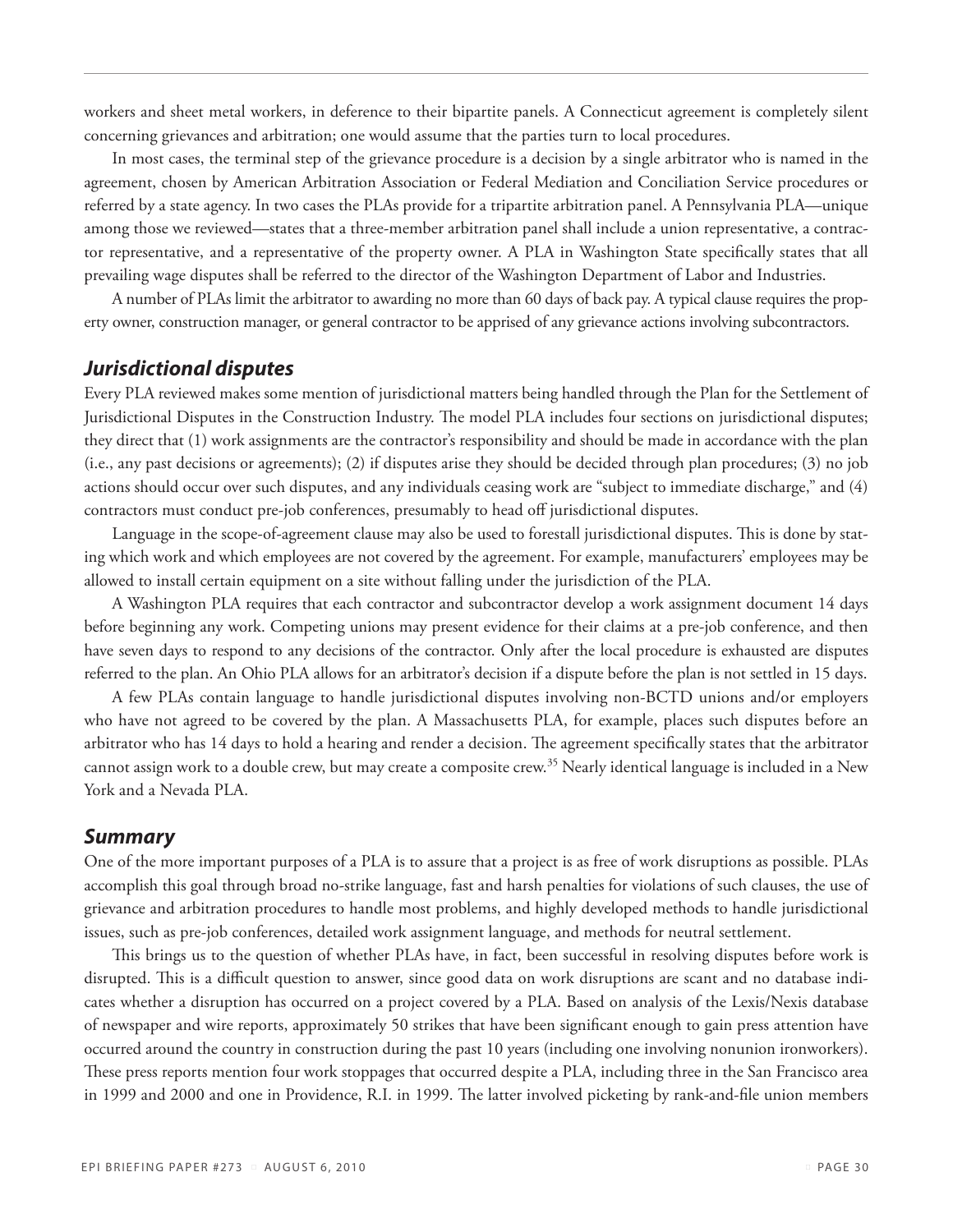who were unaware of the no-strike provisions of a PLA; the picketing resulted in a nonunion firm leaving a worksite. The matter was resolved in one day.

The Lexis/Nexis database does not include any press reports after 2000 specifically concerning work disruptions on PLA-covered sites. There are a number of reports, however, which note work continuing on PLA projects despite strikes by area construction unions. For example, in May 2009, *The Plain Dealer* of Cleveland, Ohio reported on a Laborers Union strike in northeastern Ohio, but noted that "Local 310 members on several larger projects, including those at the Cleveland Clinic and University Hospitals, remain on the job because the union has project labor agreements prohibiting strikes or other job actions" (May 7, 2009, C2). Similarly, the *PR Newswire* reported in the spring of 2006 that a Laborers Union strike against over 200 employers in the Chicago area "is expected to affect most construction projects in Cook, Lake, DuPage, Will, Grundy, Kendall, Kane, McHenry and Boone Counties except for public works projects that are covered under multi-union project labor agreements." A *St. Paul Pioneer Press* article on a 2004 Ironworkers' strike in Minnesota noted, "Aside from bridge work, ironworkers also are crucial in the construction of commercial buildings. But most large commercial buildings are covered by so-called 'project labor agreements,' which prohibit walkouts by all construction unions" (May 28, 2004, C1). An Associated Press report of a 2002 carpenters strike in Connecticut pointed out that, "Striking carpenters were scheduled to meet Wednesday at 6:30 a.m. at their local union halls before fanning out to job sites across the state to picket. The strike will not affect construction jobs that have project labor agreements." In 2001, a *Boston Herald* report on a Sheetmetal Workers strike stated that, "The sheet metal workers on some highprofile jobs covered by project labor agreements are legally barred from walking off the jobs" (August 2, 2001, 33). The *St. Paul Pioneer Press,* reporting on a strike by six unions in 2001, noted, "But work on large construction projects office towers and the like—shouldn't be affected by a work stoppage. That's because most major projects are covered by separate project labor agreements" (May 8, 2001, C3).

More research is needed to determine whether PLAs are effective dispute settlement tools. Such research should examine not only differences between projects covered by PLAs and those that are not, but also consider whether particular language or practices under differently worded PLAs afford better protections against work disruptions.36 Until then, we must rely on press reports and other anecdotal evidence, which, to date, suggest that PLAs have generally been successful in preventing work disruptions.

# Designing PLAs to deal with nonunion contractors

As discussed at the beginning of this report, the controversy over the use of PLAs on public projects accelerated with the growth of the nonunion sector in the construction industry. At one time, there were very few nonunion firms large enough to compete for work that would likely be covered by a PLA. That is no longer the case. Today, nonunion firms are able to compete for nearly all forms of construction work in nearly all parts of the country. In addition, as PLAs have come into more frequent use, they have been applied to smaller projects. While an atomic energy facility may have been the typical PLA project of the 1950s, today a local high school is just as likely to be built under a PLA.

PLAs affect both union and nonunion contractors. In assenting to a PLA, contractors agree to abide by collectively bargained terms and conditions. For union contractors, the major change is working under the somewhat different rules that might be called for by the PLA. But for the nonunion contractor, working on a PLA can be a substantial departure from normal operations. For one thing, meeting the terms and conditions of the local collective bargaining agreement often results in the contractor paying considerably higher wages and benefits. Higher wages and benefits can be a particular problem for nonunion contractors who use relatively large numbers of semi-skilled workers rather than follow the union model of smaller numbers of highly skilled workers. The lower productivity of semi-skilled workers is economical if they can be paid relatively low wages, but the arrangement may not be workable at union rates. Depending on the terms of the PLA, nonunion contractors may be required to hire some or all of their employees from a union hall. Differences in work rules regarding time keeping, persons allowed to do various types of work, and time off may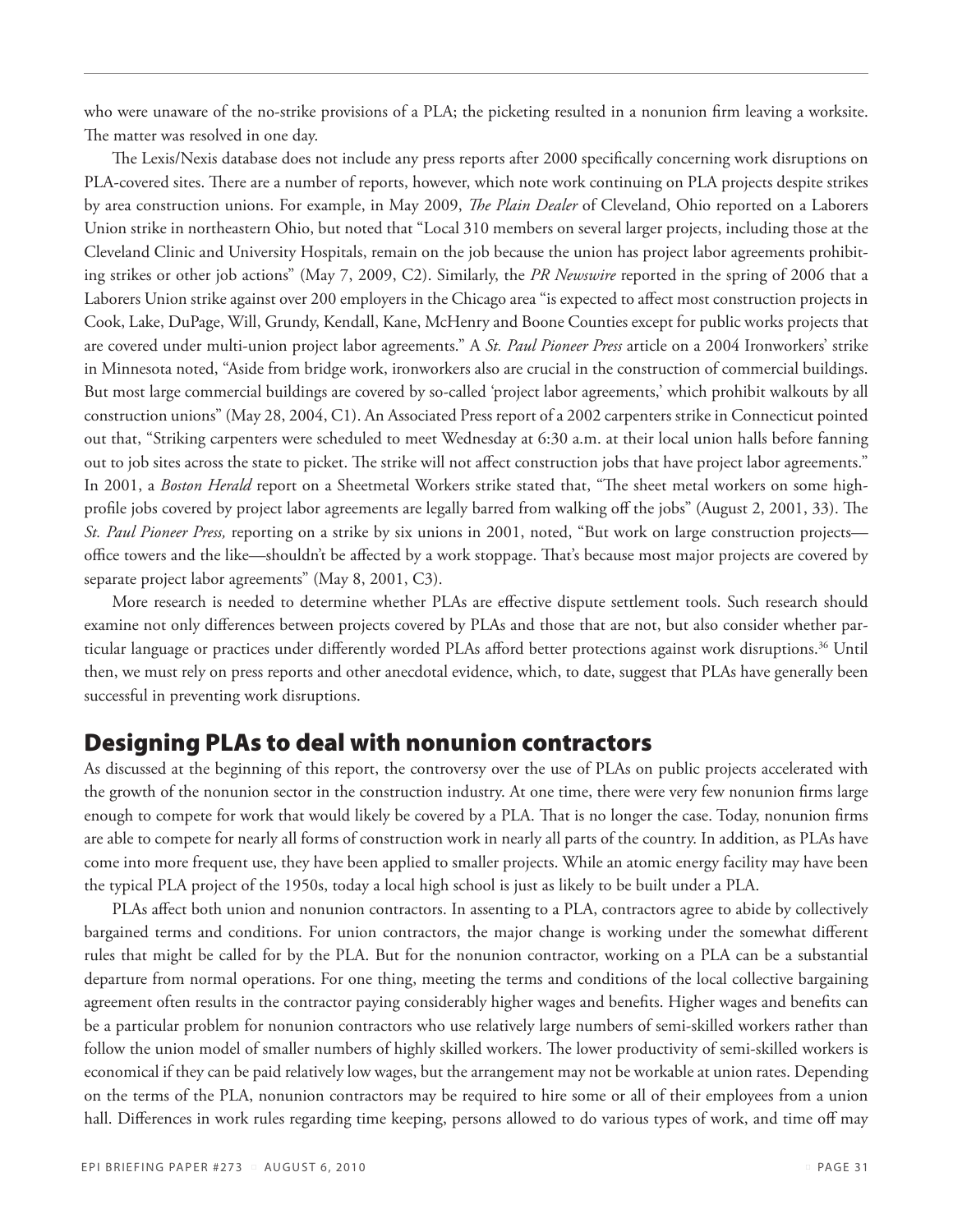also make working under union rules challenging. Nonunion contractors may also be required to pay into funds to support apprenticeship training, safety programs, and other institutions common to organized employers.<sup>37</sup> A common complaint is that nonunion contractors may have to pay into both their firms' pension and health funds and into union programs, but evidence of double payments is scarce.<sup>38</sup>

### *Participation on PLA projects by nonunion firms*

Nonunion contractors and their associations often call PLAs "union-only" projects. While most PLAs, including all public sector PLAs, allow participation by all qualified firms, the real question is whether the requirements of PLAs in effect preclude nonunion contractors from bidding or from operating successfully under the terms of the PLA. For example, a requirement that a nonunion contractor sign the local collective bargaining agreement for all of its work, whether covered by the PLA or not, would likely discourage most nonunion contractors from bidding. There has, however, been a tendency for nonunion contractors to treat projects under PLAs as union-only even when the agreement was written to allow open shop contractors to participate.

Language in PLAs can be more or less favorable toward nonunion participation, making it simpler or more complex for nonunion contractors to participate in a project. In some PLAs, nonunion contractors are required to use union referral systems, such as hiring halls, exclusively; in others they are able to bring part or all of their existing labor force onto a project. Similarly, some PLAs require contractors to sign the local collective agreement and become union contractors; others require only a letter of assent (i.e., an agreement to abide by the PLA) and do not require signing the local agreement. Decisions about the terms under which nonunion firms may participate in a project covered by a PLA are, in the end, part of the negotiation between the construction manager and the local building trades organization, subject to the applicable laws and regulations. These decisions affect the ease with which nonunion contractors can bid on a project and hence the willingness of such contractors to participate.

PLA openness to nonunion participation involves six issues: (1) whether nonunion contractors can bid on PLA work and whether the owner can accept their bid; (2) what the nonunion contractor is required to do with respect to the local collective agreement; (3) how the nonunion contractor obtains its labor force; (4) whether nonunion workers are required to join the union; (5) how nonunion workers are provided benefits and how benefit costs will be handled to assure the nonunion and union contractors a level playing field; and (6) how small and minority contractors can participate in a project covered by a PLA. Another issue is why unions and union contractors would negotiate a PLA that allows nonunion participation.

### *Can nonunion contractors bid on PLA work and can the owner select that contractor?*

Today, all public and many private PLAs explicitly allow any contractors to bid on a project without respect to their union status. For example, Toyota's 2003 San Antonio, Texas PLA states:

TMMTX and/or the Construction Contractor(s) have the absolute right to select any qualified, bidder for the award of contracts on this Project without reference to the existence or non-existence of any agreements between such bidder and any party to this Agreement.

Harvard University's 2009 PLA, the most recent of a series of agreements first negotiated in 1992, states:

The Owner and Project Contractor have the absolute right to select any qualified contractor for the award of contract(s) on any covered Project.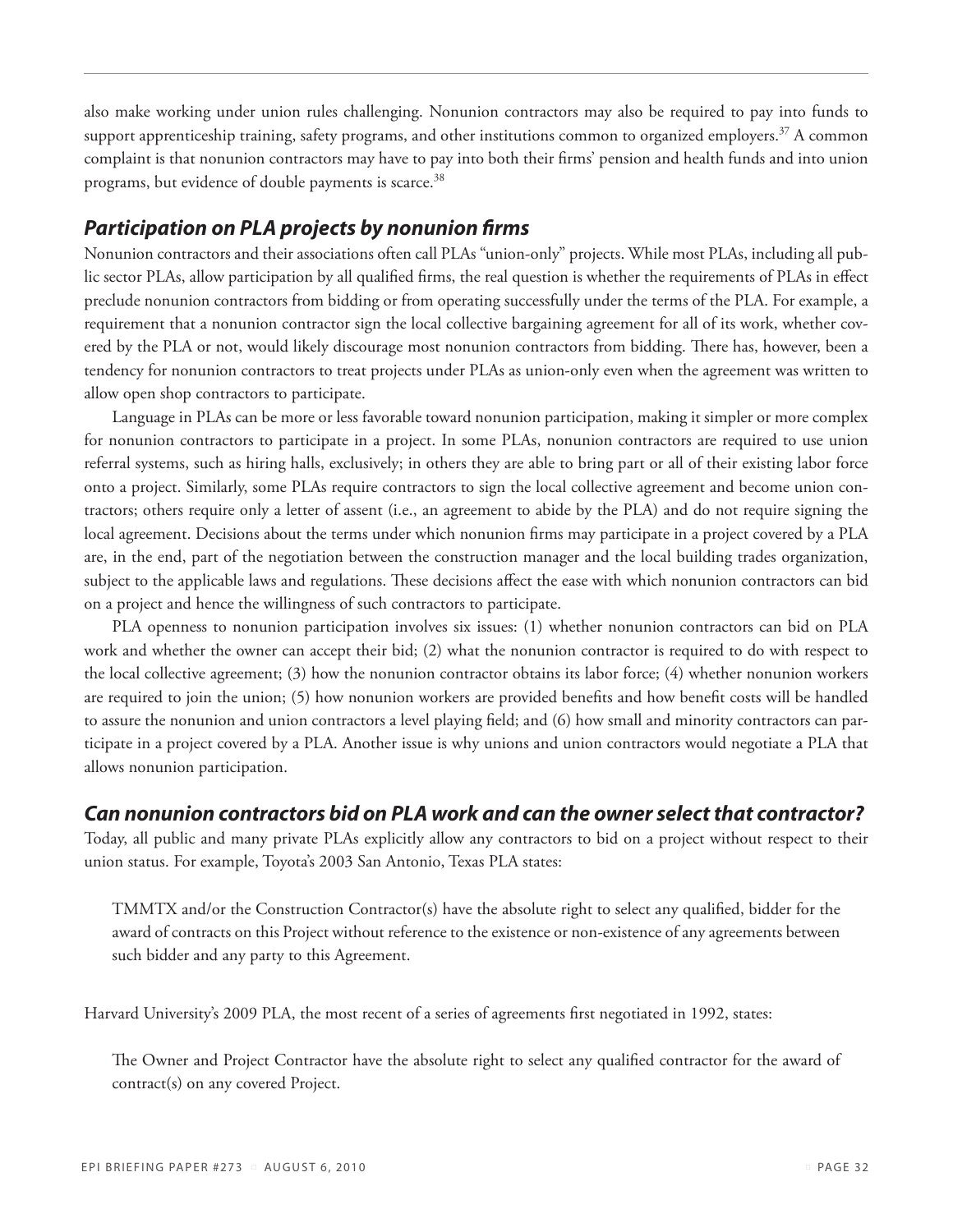Nonunion contractors regularly win bids on PLA construction projects. For example, in 1991 the GAO found that 86 of 286 contractors on an Idaho National Engineering Laboratory project covered by a PLA were nonunion (General Accounting Office 1991). A number of nonunion contractors participated in the Southern Nevada Water Authority (SNWA) project, the Boston Harbor Project, and the Big Dig. In testimony before Congress in 1998, Michael D'Antuono, president of Parsons Construction Company, said that six of 16 prime contracts and 26 of 70 both prime and subcontracts went to nonunion firms on the SNWA.<sup>39</sup> Reviewing results for the Boston Harbor Project at the request of John T. Dunlop, ICF Kaiser found that 55 prime contracts went to union contractors and 16 to nonunion contractors; of the 257 prime contracts and subcontracts, 155 went to union firms and 102 to nonunion firms (U.S. Senate 2000). Nonunion site preparation and concrete contractors worked on the Toyota assembly plant in San Antonio in 2004 and 2005.40

### *What is the nonunion contractor required to do with respect to local collective agreements?*

All PLAs require that winning bidders sign a letter of assent, which requires that the contractor abide by the terms of the PLA. These will typically include the union agreement or the schedule of wages and benefits. Whether the bidding contractor is required to become signatory to the local agreement varies among PLAs. Some require that winning bidders do so. Others permit them to become signatory to the local agreement only for the work covered by the PLA. Still others require that contractors sign the assent agreement but do not require them to become signatory to the local collective agreement.

The range of language with respect to nonunion contractors is bracketed by the Harvard and Toyota San Antonio agreements. The Harvard agreement requires that the contractor become signatory, but also requires that the union sign an agreement with the contractor:

The Owner and Project Contractor have the absolute right to select any qualified contractor for the award of contract(s) on any covered Project provided, however, that such Contractor is willing, ready and financially able to execute and comply with this Agreement; has or is eligible to and will sign the applicable local collective bargaining agreement(s) which form the basis for the Schedule A's; and that such Contractor executes, prior to commencement of work, this Agreement or the Letter of Assent. The Unions agree to sign such Contractors.

In contrast, the Toyota agreement does not require that the contractor do more than sign the assent agreement:

TMMTX and/or the Construction Contractor(s) have the absolute right to select any qualified bidder for the award of contracts on this Project without reference to the existence or non-existence of any agreements between such bidder and any party to this Agreement; provided, however, only that such bidder is willing, ready and able to become a party to and comply with this Project Agreement, should it be designated the successful bidder.

Aside from the cases in which the contractor is required to sign the local agreement for all work, the impact of the PLA on the contractor depends on the PLA's terms with respect to the contractor's labor force and benefits payments.

### *How will a nonunion contractor obtain the labor needed for the project?*

Some nonunion contractors participate in PLA work by operating "double breasted," i.e., by establishing or using a union subsidiary to do the project work. The contractor uses a union workforce, recruits according to union referral rules, and pays into union benefit funds. If the nonunion contractor chooses to participate in this fashion, the only further issue may be bringing key workers in from the nonunion side of the operation.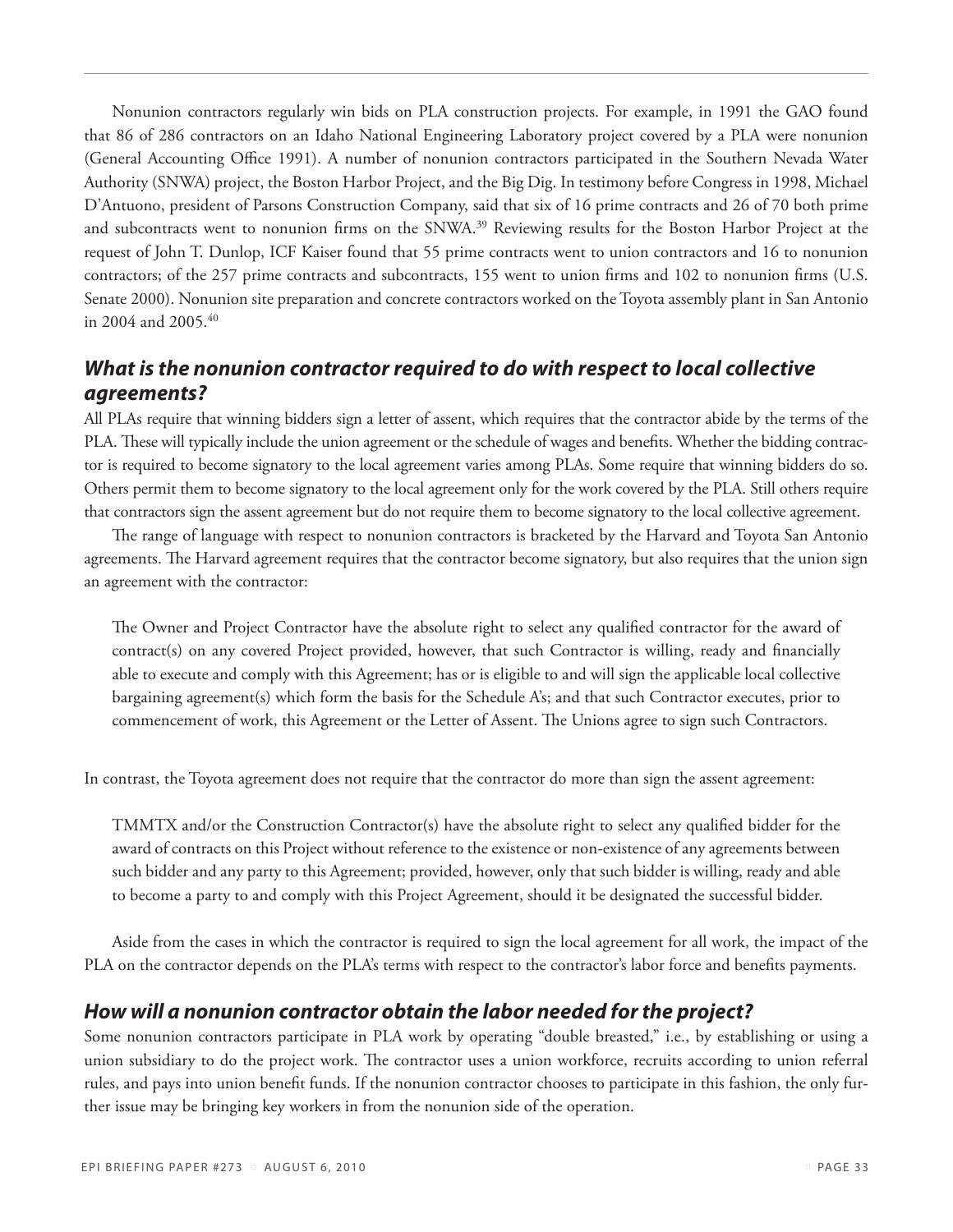Where the PLA incorporates a core employee or "drag along" clause, nonunion contractors may bring their own nonunion employees onto the project. Core worker clauses usually require that these employees meet state licensing requirements, are able to work safely, and have worked for the contractor for some minimum time. For example, the contractor may only be able to bring employees who have worked for the contractor for 60 of the last 100 work days. Some clauses allow the contractor to bring as many employees as it needs; others allow the employer to bring in its existing employees in a fixed ratio to the total hired. Under the latter arrangement, a contractor might be allowed to bring one existing employee on for every three hired.<sup>41</sup>

Often, however, the nonunion contractor is required to hire from union sources if it is not able to bring current employees onto the project.<sup>42</sup> The related provision in the Toyota San Antonio PLA states:

- (a) Execution contractors who are not signatory to a current local collective bargaining agreement with a Union having jurisdiction over the affected work may employ core employees, as defined in paragraph (b) below, who are San Antonio residents, as defined in Section 3(b) of this Article, without following the referral in Section 3.
	- a. For purposes of this Agreement, a "core" employee shall:
		- i. possess any license required by state or federal law for the Project work to be performed;
		- ii. have been on the execution contractor's payroll for at least sixty (60) of the one hundred (100) working days prior to the date the execution contractor received the contract award; and
		- iii. have the ability to safely perform the basic functions of the applicable trade.
		- iv. Upon request of the Union having jurisdiction over the affected work, the execution contractor shall furnish a representative of the Owner with satisfactory evidence of an employee's qualification as a "core" employee.

The provision for core employees found in the Tappan Zee PLA, often used throughout New York, allows nonunion and out-of-area contractors to bring key workers onto the project:

- B. A Contractor may request by name, and the Local will honor, referral of persons who have applied to the Local for Project work and who meet the following qualifications as determined by a Committee of 3 designated, respectively, by the applicable Local Union, the Construction Project Manager and a mutually selected third party or, in the absence of agreement, the permanent arbitrator (or designee) designated in Article 7:
	- (1) possess any license required by NYS Law for the Project work to be performed;
	- (2) have worked a total of at least 1000 hours in the Construction craft during the prior 3 years;
	- (3) were on the Contractor's active payroll for at least 60 out of 180 calendar days prior to contract award;
	- (4) have demonstrated ability to perform, safely, basic functions of the applicable trade.

No more than 12 per centum of the employees covered by this agreement, per Contractor by craft, shall be hired through the special provisions above (any fraction shall be rounded to the next highest whole number).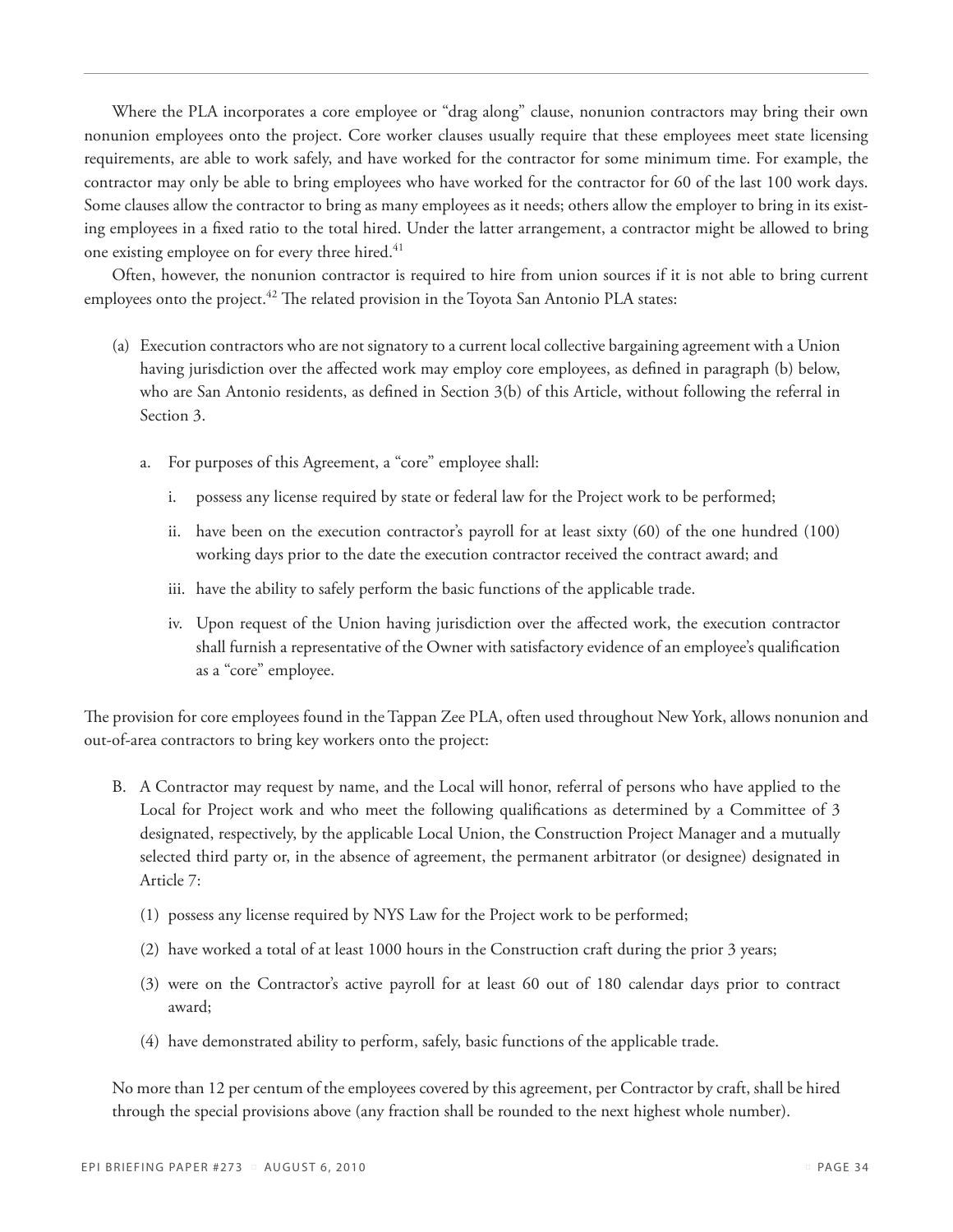The provision of shop fees, minimum periods, and wage and benefit scales varies. Whether core employees have to pay agency shop fees is controlled by state law. Most PLAs are silent about the provision of evidence that employees have been employed for the minimum period or that wages and benefits in keeping with the union scale are being provided to employees. However, these requirements are likely enforceable under the dispute resolution provisions of the PLA.

#### *Are nonunion workers required to join the union?*

Under the National Labor Relations Act's so-called "construction industry provisos," unions and employers may agree to require "as a condition of employment, membership in [a] labor organization after the seventh day following the beginning of employment or the effective date of an agreement, whichever is later."43 Depending on state law and the terms of the PLA, nonunion workers may be required to pay union dues or agency fees. In almost all cases, nonunion workers will take home more in wages and benefits than they would from working on projects not covered by a PLA, even after paying agency fees.44 Where religious beliefs preclude an individual from paying dues to a union, there are established protocols for equivalent contributions to charities.

An example of a dues provision that covers nonmembers is found in Article IV of the PLA for the Suffolk County (N.Y.) Center Building:

#### **SECTION 5. UNION DUES**

All employees covered by this Agreement shall be subject to the union security provisions contained in the applicable Appendix A Agreement, as amended from time to time, but only for the period of time during which they are performing Covered Work and only to the extent of rendering payment of the applicable monthly union dues uniformly required for union membership in the Signatory Union which represents the craft in which the employee is performing Covered Work. No employee shall be discriminated against at the Project because of the employee's union membership or lack thereof. In the case of unaffiliated employees, the dues payment will be received by the Signatory Union as an agency shop fee.

### *How will nonunion contractors' employees be provided with benefits? How will nonunion and union contractors be provided a level playing field with respect to the cost of benefits?*

Nonunion contractors' benefit plans are typically not as comprehensive, generous, or expensive as those of union contractors. This raises issues about how the employees of nonunion contractors obtain benefit plan coverage while working under a PLA and how the playing field for benefit costs is leveled between union and nonunion contractors. Nonunion contractors have a cost advantage relative to union contractors because of their lower benefit costs. Leveling the playing field, and adhering to the terms of the PLA, requires that nonunion contractors' benefit costs be the same as those of union contractors.

The historic solution to this matter has been to require that nonunion contractors pay into joint labor/management benefit funds. Some nonunion contractors have objected to this system, arguing that, in effect, they are paying twice for their employees' benefits, since they must maintain their own benefit plans while paying into the joint plans. Further, although nonunion workers may benefit from participating in union health insurance plans, there is little gain from short-term enrollment in pension plans. There is also some anecdotal evidence that nonunion employees take advantage of access to the superior coverage provided by union health funds to obtain medical treatments that are not covered or are more costly under their own insurance. Despite considerable discussion of the issue of double payment of benefits (see, for example, Northrup and Alario 1998), actual instances of double payments by open shop contractors working under PLAs are not well documented. This may be, in part, because many nonunion contractors do not provide benefits or do not contribute to those plans. For example, in 2006 only 48% of nonunion construction workers report having health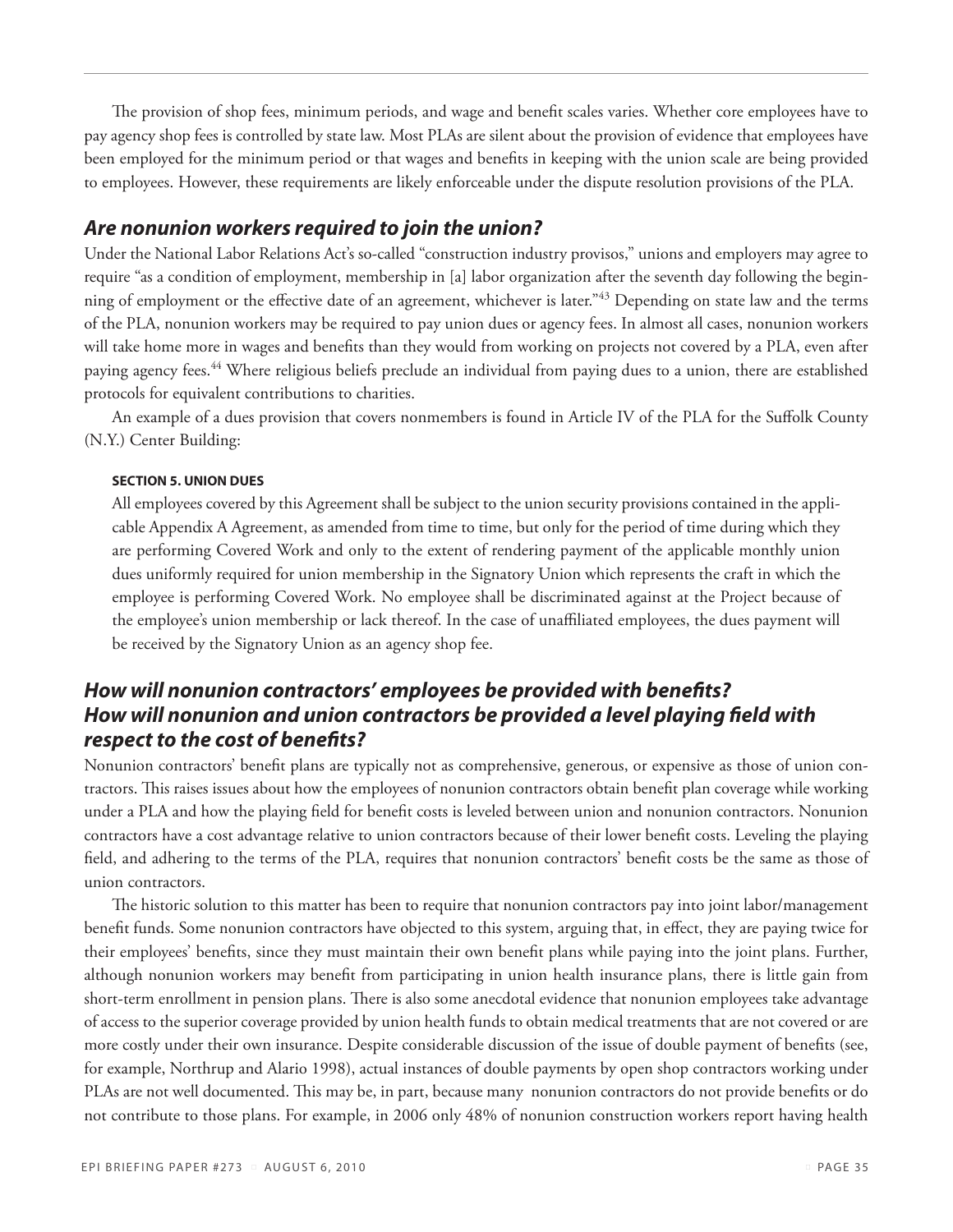insurance through their employer; less than 26% report participating in an employment-based retirement plan (CPWR 2009, sections 26 and 27). A survey of larger construction employers by the Associated General Contractors in 2000 found that, although 75% of contractors reported having a 401(k) plan, only half contributed to it (Johnston-Dodds 2001, 37). A 1991 study by the GAO of the Idaho Labs project of the Department of Energy found that, despite many nonunion contractors' stated position that they would not participate in PLA projects, 30% of the 286 contracts for the project went to nonunion contractors (General Accounting Office 1991). Two of the 86 nonunion contractors documented making double benefit payments, and a third was being sued in federal court over a failure to pay at the time the report was issued. Although some instances of double payment of benefits have no doubt occurred since the 1980s, the lack of documented cases in more recent literature suggests that it is uncommon. It is possible that open shop employers are deterred from bidding on PLA projects because, depending on their benefit program and the PLA, they believe that they would have to make double benefit payments.

There are two different methods for administratively leveling the playing field and providing appropriate payments to nonunion workers. The first is that some PLAs require nonunion employers to put the difference between their hourly benefit costs and those paid by signatory contractors into a trust for their employees. The nonunion employee can then draw on the trust to pay insurance premiums, co-pays, and other expenses. The second approach is to put the difference between nonunion and union total compensation into the nonunion employee's paycheck. Both methods level the playing field in terms of benefit costs and avoid the administrative issues (including additional costs) associated with having nonunion workers temporarily participating in joint benefit plans.

### *Can PLAs be written to allow small and minority businesses to participate in the project?*

Carve-outs or exemptions from the terms and conditions of PLAs are found in some agreements. For example, the Port of Oakland PLA, negotiated in 2000, permits small contractors (those receiving less than \$300,000 in aggregate payments from the project) to be exempted from the terms of the PLA; the total amount of exemption for small and minority businesses was limited to \$15 million (Johnston-Dodds 2001, 43). Such provisions are rare in private sector PLAs. The report *Constructing California: A Review of Project Labor Agreements* shows that only 10% of private sector PLAs had provisions encouraging the participation of small and minority businesses compared to 48% of public sector PLAs. The unions agreed to this provision in the Port of Oakland PLA in part because it was part of a broader program to develop participation from the local low-income community in the area of the port. In this context, the unions were willing to carve out small business exceptions and even extend some valuable privileges to these businesses.

### *Why would unions agree to provisions that facilitate open shop participation?*

Generally, state and local bidding laws require that public projects be open to all qualified bidders. But beyond the legal requirement, unions may also be open to provisions facilitating nonunion participation in situations where they do not have all the capacity required for a project or where the owner desires the participation of specific contractors who are not signatory to the union agreement. Still, agreeing to nonunion labor or minority and small business carve-outs in a PLA is controversial because it may require that some trades sacrifice while others do not. This can create conflict among building trades locals.

#### *Summary*

All public and many private PLAs allow any contractors to bid on work without regard to their union status. Successful bidders on covered projects are required to sign the assent agreement and maintain union terms and conditions. They may be required to become signatory to the appropriate local collective agreement. Core worker clauses in PLAs allow nonunion contractors to bring qualified employees on their payrolls onto projects. Differences in benefit costs can be addressed by having nonunion contractors pay the difference between union and open shop compensation into a trust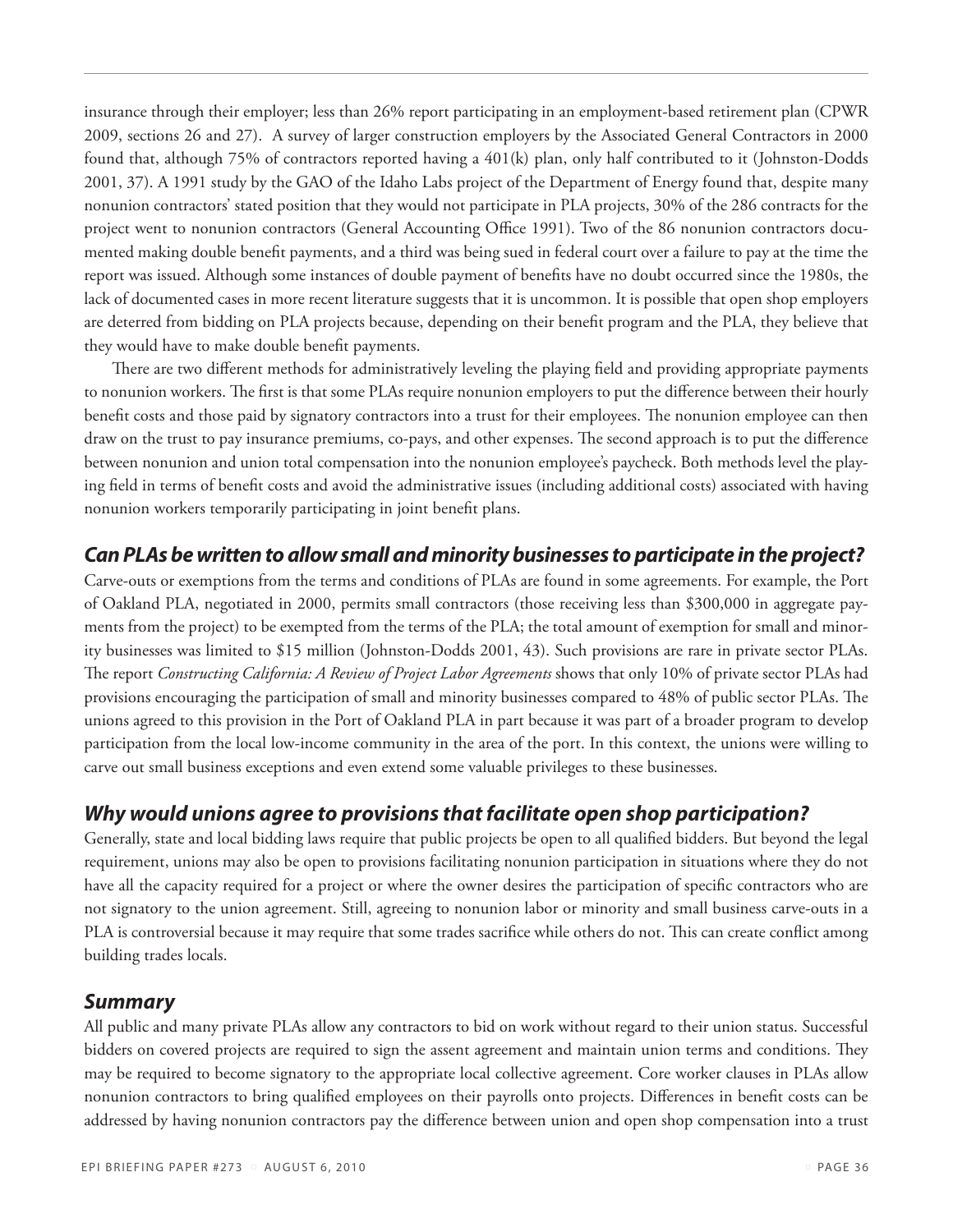fund for the use of their employees or pay it directly to their employees in their paychecks. Carve-outs can be used to encourage small business and minority participation in PLAs; they are most often found in PLAs with extensive provisions for community development and social investment.

# Negotiating PLAs

PLAs are negotiated by local unions representing the trades involved in a project and the owner or the owner's representative. Because many owners lack experience negotiating contracts, and because of legal requirements as to whom a signatory to labor agreements can be, owners usually delegate the job of negotiating the agreement to the general contractor or construction manager for the project.

Although this arrangement works well in most cases, getting the full value of PLAs for the public requires that the parties to the negotiations be knowledgeable about what can be achieved with PLAs and interested in providing the best outcome possible for the public. Often, however, PLAs are modest documents that do little more than ban work stoppages and commit unions to the prompt provision of labor.

As stated in prior sections, PLAs work best when there is understanding and buy-in from the parties involved in the project. For the same reasons that nationally dictated PLAs do not always elicit the support from local unions needed to address difficult issues, PLAs that only involve some of the parties working on the project may not be as effective as those that bring all parties together. Since parties on both sides of the table may not be well informed about PLAs, bringing in expertise to facilitate the negotiation may be important to attaining the full value from a PLA.

### *Owners: bringing expertise to bear*

The sophistication of the parties varies widely with prior experience with PLAs, and some regions of the country have much more experience than others. In the New York, San Francisco, and Los Angeles metropolitan areas and the Tennessee Valley, long experience has provided unions, contractors, and owners with a depth of experience that allows them to fashion PLAs that address each stakeholder's concerns and provides substantial value to public and private owners. Similarly, when owners like Toyota have long experience with PLAs, they are able to develop sophisticated agreements. Agreements in regions with less experience with PLAs are typically more basic and achieve less than might have been realized. For example, a 2009 PLA at a university in the Midwest did not include language harmonizing working hours or holidays across trades, forgoing the virtually costless gains from such clauses. For those with less experience, simply turning negotiations over to a construction manager is not always the best solution, since not all construction managers are equally versed in PLAs. Further, the owner and construction manager's interests may not be completely aligned, and any differences need to be considered.

No good general reference currently exists on PLAs and PLA language, although several are being developed. By now, however, thousands of PLAs have been negotiated around the country, and they are a good source for model language. Large private-sector operations (e.g., Toyota and Harvard) and public sector projects (e.g., Boston Harbor and the New York State Thruway) may be particularly valuable. The Federal Mediation and Conciliation Service also offers useful resources and expertise.

# *Contractors: using a multi-craft labor/management council to develop and promote PLAs*

Because PLAs are typically the product of negotiations between a construction manager and a local building construction trades council, they afford little or no voice for most contractors, particularly specialty contractors. Interviews with contractors and contractors' representatives revealed somewhat ambivalent feelings about PLAs (Belman, Bodah, and Philips 2007, 36-43). That is, contractors saw the benefits of PLAs for scheduling, safety, and training, but they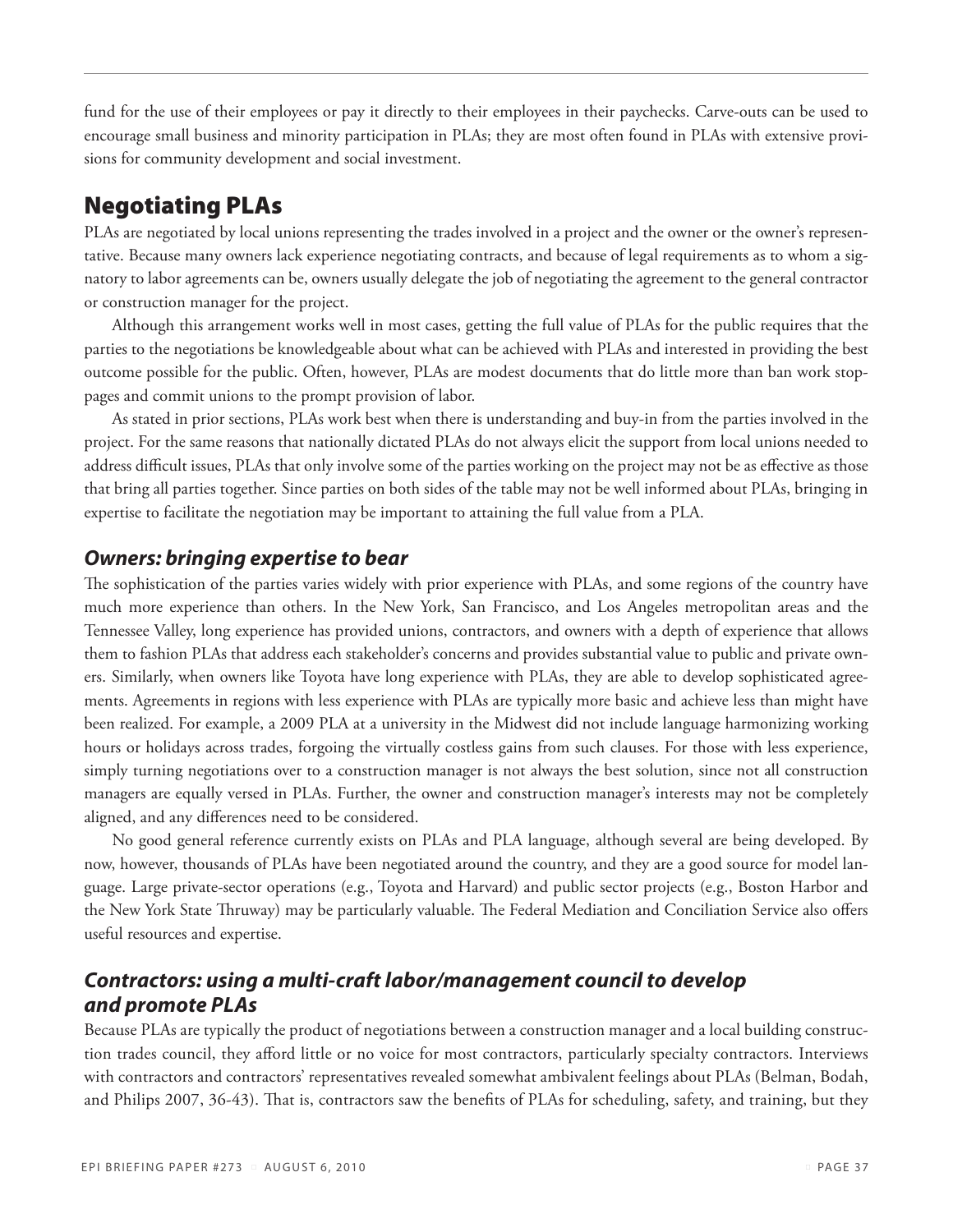voiced concern that PLAs were often conceived with little or no input from them. These contractors were then left to worry that PLA terms and conditions could ultimately change or erode provisions of their own agreements. While some unions and union workers have the same essential concerns, they are at least represented at the bargaining table through their BCTC.

One approach to involving contractors is through using a multi-craft labor/management council (LMC). LMCs are typically associations of representatives of unions and union contractors who meet to discuss issues facing their industry and to work together to promote union construction. The activities of these councils vary greatly from region to region. In some areas the councils meet only when issues arise, while others have extensive ongoing activities such as the TRICON labor/management council's *Better Built* in the Peoria, Ill. area. The LMC council can, working with the BCTD's model PLA, create an area model PLA that would provide the general structure for individual PLAs. Of course, like the BCTD's model, the area model should be flexible enough to account for the unique characteristics of each project.

### *A case study: the Illowa Construction Labor and Management Council's IMPACT Agreement*

Currently, there are scores of construction industry labor/management councils in the U.S., many with a presence on the Internet. A good example of an LMC that has developed and promotes PLAs is the Illowa Construction Labor and Management Council. The Illowa LMC was formed in 1985 to promote union construction in nine counties in Illinois and Iowa. The board of the Illowa LMC has 20 members representing labor and management equally. In 1989, the Illowa LMC created the IMPACTAgreement for use on projects in its region. Over the past 20 years, this agreement has been used on over 230 projects (Belman, Bodah, and Philips 2007).

Among the more important provisions of the IMPACT Agreement, which was developed by labor *and* management, is Article V mandating pre-bid jurisdictional conferences. The purpose of the article is to allow the unions potentially involved to determine work assignments according to craft jurisdiction and to quickly notify bidders of their decisions. The article also provides for a method of dealing with situations where "specialty assignments are made to trade crafts that are not substantially represented by local contractors."45 Further, Article VIII standardizes holidays and the rate of pay on holidays, which otherwise may differ across collective bargaining agreements. Similarly, Article XI standardizes normal work time and overtime rates, while allowing flexibility in scheduling by mutual agreement. Article X waives all subsistence, travel, and mileage pay. Article XIV requires adherence to local hiring hall provisions, but allows a contractor to hire labor "from any source" if a union is unable to furnish labor within 48 hours of a request. The other provisions of the IMPACT Agreement, such as its strong no-strike/no-lockout clause, are typical of most PLAs.

#### *Starting and maintaining an LMC*

There are essentially two models for multi-craft LMCs. One relies strictly on the voluntary participation of labor and management. Financial support for such councils comes by way of voluntary contributions or dues paid at the organizational level by participating unions, contractors, and contractor associations. The second model is a Taft-Hartley labor/ management cooperation trust. Such trusts, which are authorized under 29 U.S.C. § 186 (c) 9 and 29 U.S.C. § 175a(a) (1), allow the parties to negotiate for per capita assessments to support an LMC.

In neighboring jurisdictions in New England, both models are in successful use. The Connecticut Construction Labor-Management Council (CCLMC) is an example of an organization established through a trust agreement and supported through a per capita assessment of \$.10 per hour on covered employment. Seed money for the CCLMC came from a grant from the Federal Mediation and Conciliation Service. Build Rhode Island (Build RI) is a voluntary association of contractors, contractors' representatives, and unions that relies on contributions from members and not a per capita assessment on work. Both organizations have been successful in developing and promoting PLAs in their areas and in achieving results favorable to public and private owners in their jurisdictions.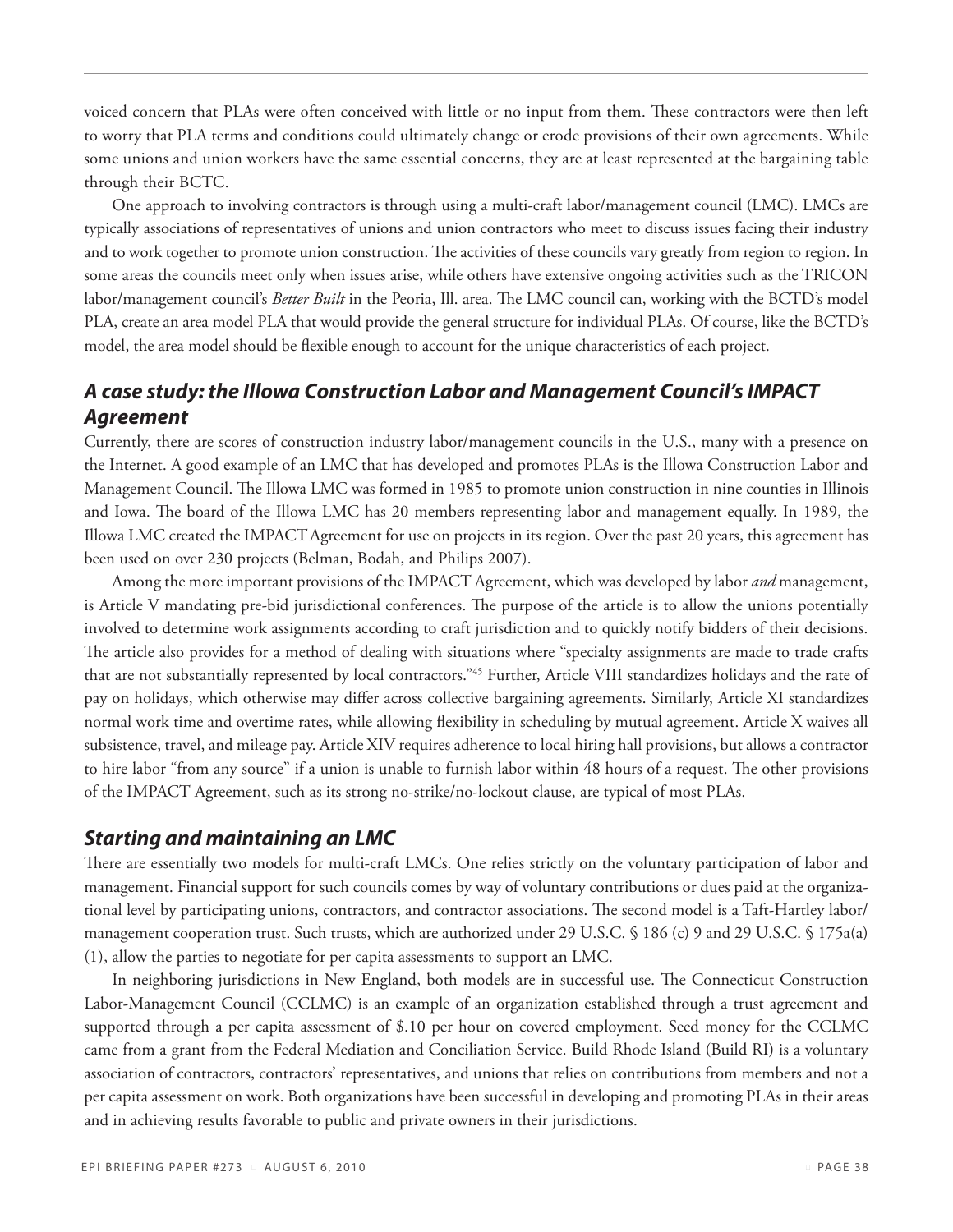### *PLA item checklist*

Although there is still no comprehensive guide to negotiating a PLA, the following checklist could help parties considering the development of a PLA.<sup>46</sup>

- 1. Purpose
	- • If there is a specific date by which the project must be completed, and is it included?
	- Is the need for harmonization of hours and the stabilization of wages mentioned?
	- Is the need for the maintenance of labor peace mentioned along with a dedication to the mutual resolution of disputes?
	- Does the clause contain a no-strike/no-lockout statement?
- 2. Scope of agreement
	- Is it clear that the PLA is intended only to cover construction work?
	- Is work that is not included clearly stated?
	- Are the various projects and geographic parameters of the site well defined?
	- Does language address site preparation and/or dedicated offsite work?
	- Does the clause clearly state that all contractors, of whatever tier, must accept and be bound by the agreement through a letter of assent?
	- Does the agreement clearly state that the property owner's employees are not covered and the PLA does not create joint-employer status?
	- Is there a supremacy clause stating that the PLA supersedes all other agreements?
- 3. Union recognition
	- Are the signatory unions recognized as the sole and exclusive representatives of all craft employees?
- 4. Management's rights
	- Is management specifically given the right to hire, promote, transfer, lay off, or discharge employees, subject only to the provisions of the agreement?
	- Is just cause protection granted?
	- Are restrictions on output, crew size, or the introduction of technology prohibited?
- 5. Referral of employees
	- Do signatories agree to use the referral procedures maintained by the unions?
	- Is there a provision for unions that do not have an established referral system?
	- • Is there a nondiscrimination clause in the agreement?
	- Is there a period (e.g., 48 hours) after which contractors may seek labor from other sources if the union is unable to fulfill a request?
	- Is there language relating to the appointment of foremen?
	- Does the agreement allow for testing or evaluation for those who require special skills?
	- • Is there a "key man" or core personnel provision?
	- Is there a clause that prohibits the union from reassigning project employees to another site?
	- Is there a provision for the reemployment of individuals who quit or are terminated for cause, e.g., ineligibility to return to the site for 90 days?
- 6. Apprentices and trainees
	- Is there language about the employment of apprentices?
	- Does the PLA allow for a uniform journeyman/apprentice ratio?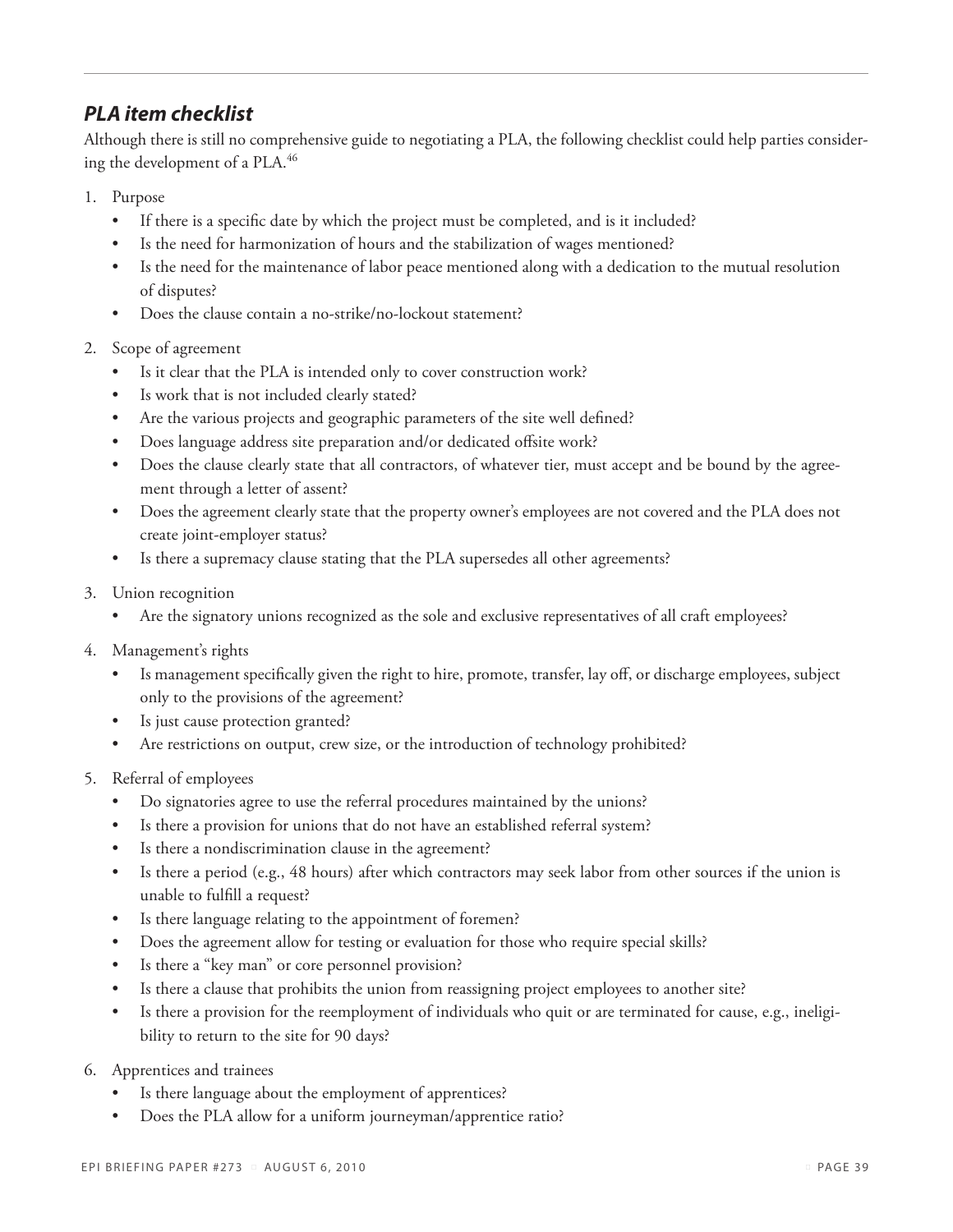- Are helpers, trainees, or other sub-journeymen allowed on the project?
- Is the ratio of these other trainees defined?
- Are apprentice or trainee wages defined in the PLA?
- Does the PLA establish any special program for the recruitment or training of apprentices or other trainees, such as minority or female targeting, or a school-to-work program?
- 7. Wages and benefits
	- Does the PLA contain any direct concessions on wages?
	- Does the PLA contain any direct concession on overtime pay?
	- Does the PLA limit forms of premium pay, such as travel time, high time, etc?
	- Does the agreement limit the joint funds to which contractors must contribute?
	- Does the agreement limit amounts to be contributed to straight-time wages?
- 8. Work rules
	- These are unique to each project, but may include such matters as rules on the use of equipment, smoking, absenteeism, etc. Often this section is used as a residual category for items that do not fit easily into other sections.
- 9. Work stoppages and lockouts
	- Is there strong language prohibiting strikes and lockouts, as well as other types of job actions, e.g., slowdowns?
	- Is striking allowed over certain matters, such as delinquency in payments to joint funds?
	- • If striking is allowed, is it limited in any way (e.g., must not be accompanied by picketing, hand billing, etc.)?
	- Is notice required for striking?
	- Is there a procedure for determining if a proscribed job action has occurred, and for enforcing the no-strike/ no-lockout clause?
- 10. Grievances and arbitration
	- Does the agreement contain a grievance and arbitration procedure?
	- Are arbitrators named in the PLA?
	- • If not, is the source of arbitrators (e.g., AAA, FMCS) defined?
	- Does the agreement define the types of disputes or grievance that are subject to the procedure?
	- Are exceptions made to the grievance/arbitration procedure for industries that have their own settlement procedures?
	- Is the procedure, including the number of steps and individuals involved, clearly defined?
	- Is the employer allowed access to the grievance procedure?
	- Are limits to the arbitrator's authority defined?
- 11. Jurisdictional disputes
	- Does the PLA reference the Plan for the Settlement of Jurisdictional Disputes in the Construction Industry?
	- Is a provision made for parties that are not stipulated to the plan?
	- Are pre-job conferences required to work out jurisdictional issues?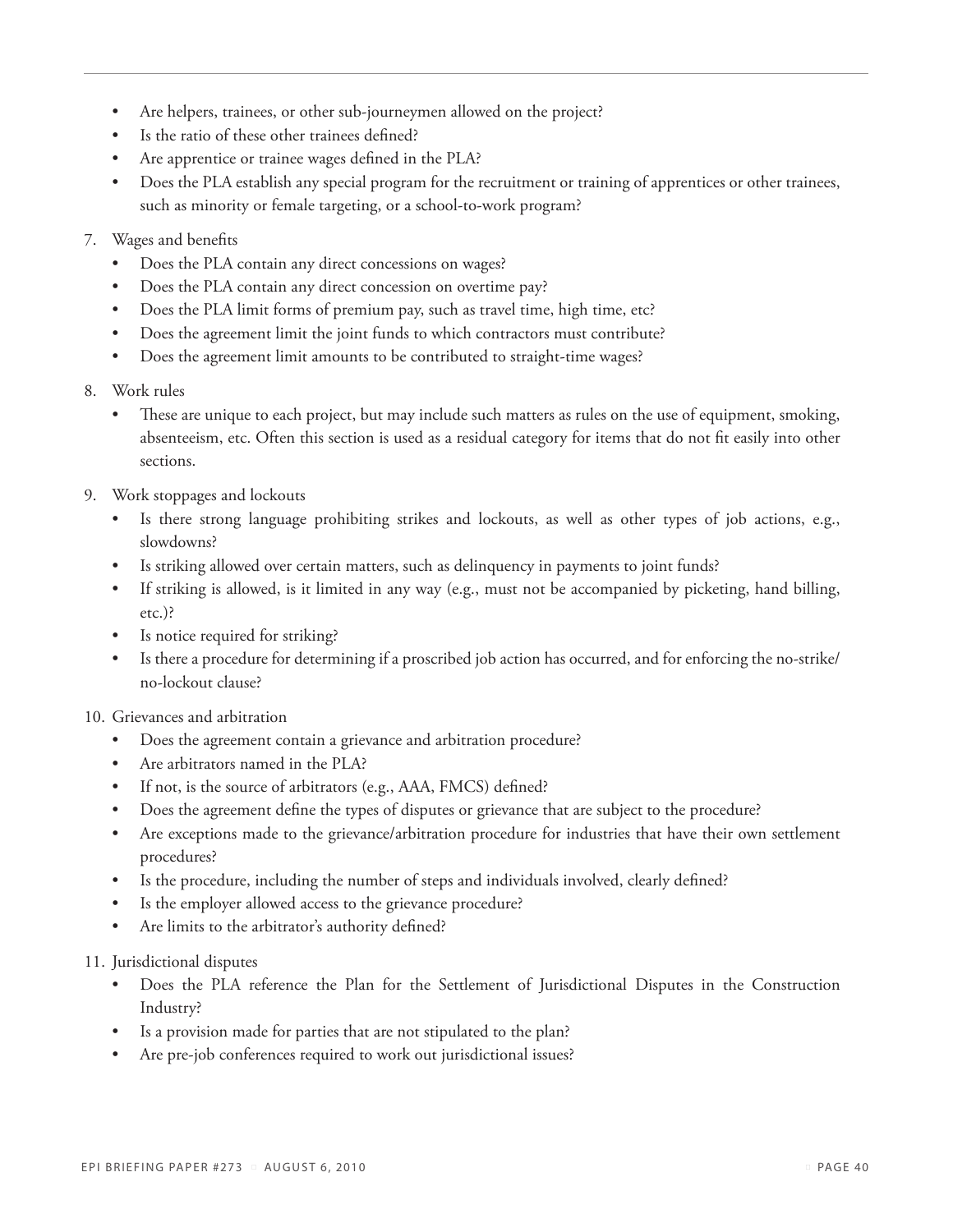#### 12. Union security

- Is there a requirement to join the appropriate union within the statutorily defined period?
- Is there a maintenance of membership provision?
- Is an exception made if the project is in a "right-to-work" state?

#### 13. Union representation

- Is provision made for access to the project by union officials?
- Are the rules for union access defined?
- Are rules governing stewards defined?

#### 14. Hours of work

- Is the workday defined?
- Are hours of work standardized across crafts?
- Are break times defined?
- Are any statements about overtime or overtime distribution included?
- Are there provisions for shift work and/or flex time?
- Are uniform holidays specified?
- Are rules concerning the celebration of holidays that fall on weekends defined?
- Is there a provision for make-up time?
- 15. Subcontracting
	- Is subcontracting restricted to those willing to sign a letter of assent?
- 16. Safety and health
	- Are any special safety programs or safety committees specified in the agreement?
	- Are employees required to receive special safety training or be certified in particular safety procedures?
	- Is a drug and alcohol abuse monitoring or prevention program specified?
	- Is immediate dismissal allowed for safety violations?
- 17. Saving clause
	- Does the clause preserve the contract if any particular provision is voided by a court of law?
	- Does the clause require the parties to negotiate a substitute agreement for any provision voided under law?

#### 18. Term of agreement

- Are the start and end dates of the project clearly defined?
- Is there a provision for rework or a contractor's subsequent involvement with the project?

#### *Summary*

PLAs have historically been an agreement between unions and owners, with contractors only becoming involved in the PLA when they win a project bid. An alternative is for unions and contractors to develop a standard PLA that is then used as the foundation for a final PLA that is negotiated with owners. An advantage of this latter approach is that it is in keeping with the deepening of labor/management cooperation in construction and serves to promote the use of PLAs. Further, as demonstrated in the case of the Illowa Construction LMC, contractors will often use the PLA as a means of marketing their services. Finally, in addition to promoting efficiencies, a model PLA created by unions and contractors may provide a foundation for dispute resolution through an LMC.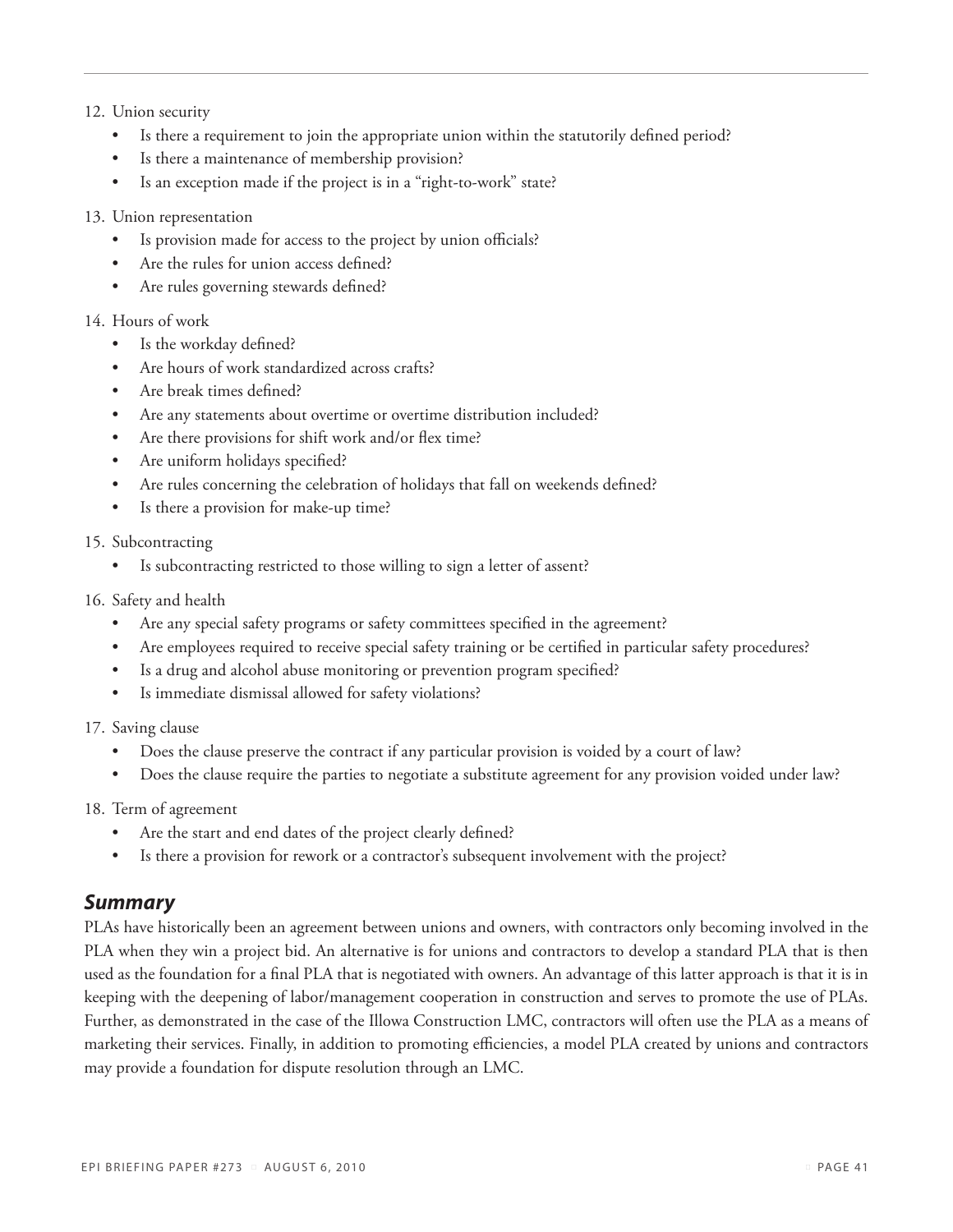# Conclusion

Although PLAs have been around for years and used on some of the most famous construction projects in American history, their use has become controversial as the nonunion sector of the construction industry has grown and as PLAs have been applied to relatively small projects. Critics argue that PLAs place nonunion contractors at a disadvantage in bidding on projects and raise overall project costs. PLA opponents are particularly critical of the use of PLAs on public projects. They argue that such usage violates the spirit of public bidding statutes by putting the adherence to collectively bargained terms and conditions ahead of best price as a condition for winning a contract.

If designed properly, PLAs can help projects meet deadlines by guaranteeing a steady supply of highly skilled labor and by reconciling the various work routines of the many trades. PLAs also help to assure timely completion by keeping projects free from disruptions resulting from local labor disputes, grievances, or jurisdictional issues. Language in PLAs can be written to advance important policy goals, such as improving training and recruiting members of disadvantaged communities into high-paying jobs in construction.

We hope that this report can move the PLA discussion beyond a debate about whether PLAs are good or bad and toward a more constructive discussion regarding how to create PLAs that help deliver better projects for owners, contractors, workers, and communities.

# Acknowledgments

The authors thank David Weil of Boston University and Harvard University, Pete Stafford and James Platner of CPWR-The Center for Construction Research and Training, John Spavins of the Mayor's Office of Contract Services of the City of New York, Peter Phillips of the University of Utah, and Amy Tracy Wells for their guidance and comments on this paper.

# Endnotes

- 1 See *Federal Register* 75(70): 19168-79.
- 2 For further discussion of this issue, see Weil 2005.
- 3 This is a growing but not a recent problem; see, for example, Business Roundtable 1982.The main trade journal for the construction industry, *Engineering News-Record*, has carried many articles on this topic during the past two decades. The small size and low graduation rates of nonunion apprenticeship programs have been documented in several studies, including Government Accountability Office 2005, Belman 2005, Argyres and Moir 2008, Bradley and Herzenberg 2002, and Londrigan and Wise 1997.
- 4 See the series, Unemployment Rate Construction Industry, Private Wage and Salary Workers Labor Force Status: Unemployment rate: LNU04032231, Bureau of Labor Statistics, U.S. Department of Labor (www.bls.gov).
- 5 See the series, Unemployment Rate, LNU04000000, Bureau of Labor Statistics, U.S. Department of Labor (www.bls.gov).
- 6 See USDL-10-0886, Bureau of Labor Statistics, U.S. Department of Labor, and http://www.bls.gov/iag/tgs/iag23.htm.
- 7 For example, despite a 30% growth in employment in construction jobs from 1997 to 2008, real earnings (earnings adjusted for inflation) were unchanged at the median**.** Over this period, nominal current dollar earnings grew by less than 0.5% annually at the median (employment data from Employment, Hours and Earnings series CES2000000006; Consumer Price Index Series CUUR0000SA0 and CUUS0000SA0 and 1977 and May 2008 *Occupational Employment Statistics for Construction and Extraction Occupations;* all data from www.bls.gov). It is important to note that, because many of these immigrants are not documented, they are not in a position to request the help of public authorities to enforce labor and contracting laws and so are particularly vulnerable to exploitation by unethical contractors.
- 8 These interviews were begun as part of the research, supported by Electri International, that resulted in the Belman, Bodah, and Philips (2007) study. This report provides a summary of many of the interviews along with excerpts from some. The interviews, which are part of the authors' ongoing work on PLAs, have included public and private owners and their representatives; the staff of local, national, and international construction firms; local, regional, and national staff and officials of building trades unions; the staff of employer associations; construction consultants; and construction workers. Regulations regarding research with human subjects preclude us from identifying those interviewed.
- 9 For example, work under a PLA at the San Francisco Airport was reported to be 40 days behind schedule in 1999 because of winter storms in 1997 (see L. Fernandez, "Fewer Stay Out of Work on Day 2 of Strike at SFO," *San Francisco Chronicle*, May 22, 1999).
- 10 See Belman, Bodah, and Philips 2007, 27-28. Additional interviews not included in this report substantiate this point.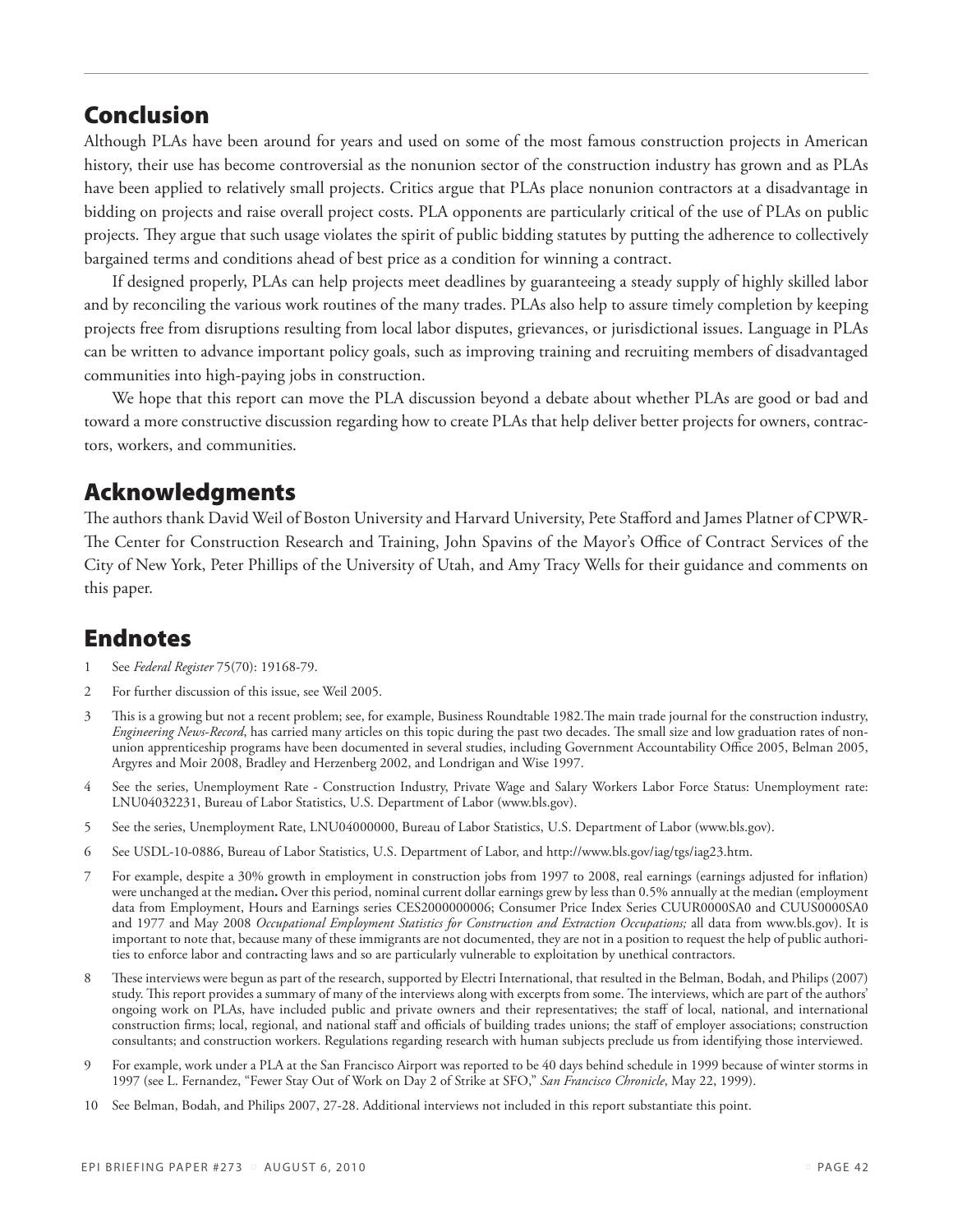11 For discussions of delays in projects related to skilled labor shortages, see, for example, *The Beige Book: Summary*, Federal Reserve Board, August 11, 1999; "Craft Labor Shortage Provokes More Studies of Pay and Safety," *Engineering News-Record*, August 20, 2001, p. 11; "Worker Gaps in South Push Up Costs; Ramped-Up Katrina and Power Markets Spur New Labor Alliances," *Engineering News-Record,* October 2, 2006, p. 34; "Attracting and Maintaining a Skilled Construction Workforce," Construction Industry Institute Research Report, 2001; "Needed: Skilled Tradespeople," *Sun-Sentinel,* December 19, 1999; and "Refinery and Petrochemical Plant Construction Costs Reach New High," Cambridge Energy Research Associates, 2007, available at www.cera.com/aspx/cda/public1/news/pressReleases/pressReleaseDetails. aspx?CID=9074.

In combination with the commitment to the speedy provision of skilled labor, ready access may not always work to the immediate advantage of the local trades workers. Drawing labor from outside a local's jurisdiction will reduce the labor hours available to area tradesmen. At the least, these provisions reduce local unions' ability to bargain over the use of outside labor.

- 12 No references were found in a Lexis-Nexis search conducted in August 2009 to work stoppages occurring on projects built under any PLA from 2000 to 2009. However, there were several articles indicating that work on PLA projects continued through trade-wide work stoppages associated with the renegotiation of contracts over this period. This research is discussed in greater detail in the section on dispute resolution. The authors are aware of a disruption of work on a Trump project in Chicago in 2006. In this instance, laborers left the project on a Friday because there was an area-wide work stoppage associated with the renegotiation of the collective agreement. The disruption was not sanctioned by the local union, and local union leadership attempted to get the employees back to work. No other trades left their work, and the site was not picketed. The workers returned to the site on the next workday. The Chicago Building and Construction Trades Council has taken corrective steps to assure that workers are better informed of their responsibilities under a PLA (phone conversation with T. Villanova, president, Chicago Building and Construction Trades Council).
- 13 Building trades workers working on airport construction struck to express dissatisfaction with a recently ratified contract on May 21, 1999. Union officials were able to end the work stoppage and get workers to resume work in less than 24 hours. Airport officials indicated that the PLA provided a faster and less expensive means of ending the strike than was otherwise available (see L. Fernandez, "Carpenters at Airport Protest Against Union Leadership," *San Francisco Chronicle*, May 21, 1999; "Arbitrator Orders California Carpenters To End Wildcat Strike, Return to Work," *Construction Labor Report*, May 26, 1999; and R.L Blagenorth, "PLA(ing) with the Truth," Op-Ed Column, *Orange County Register*, July 30, 1999.)
- 14 Problems of coordination of work time and practices across contractors and trades are present throughout construction and are not a feature unique to unionized construction.
- 15 See, for example, Hill International's estimate of the savings associated with using a PLA on the New York State Thruway Project.
- 16 See interviews with the Illowa Construction Labor and Management Council members in Belman, Bodah, and Philips 2007.
- 17 A construction professional at the airport maintained that airlines have been known to sell tickets for departures out of gates yet to be completed.
- 18 Construction unions have ongoing arrangements that, when locals have certified there is work beyond that which they can handle, workers from other locals will be informed of the need for additional workers. Workers seeking employment benefit by access to work, and contractors benefit because they can quickly find workers with appropriate skills. The arrangements also allow for the transfer of pension and benefits funds to the workers' "home" welfare trust and allow for traveling apprentices to continue their training and earning of work-hour credits on the project.
- 19 Approximately 60% of the pipe trades' work was covered by PLA agreements at this time.
- 20 Even parties strongly opposed to PLAs have difficulty finding examples of PLAs that were not completed on time because of labor issues. The Associated Builders and Contractors often cites the delay in the completion of the Milwaukee Stadium as a PLA gone awry, but the description omits important details. The project was initially delayed by the need to reweld improperly constructed roof sections. These sections had been fabricated in Asia and brought to the stadium site, where the improper welds were discovered. Rewelding placed the project behind schedule. The stadium was further delayed when a crane lifting roof sections collapsed during a high wind. Three ironworkers were killed, and there was extensive damage to the stadium because it was struck by the crane and a roof section. A review of the accident revealed that the ironworkers had requested that work be delayed because of high winds but the work was ordered to proceed. Had the ironworkers request been respected, the fatalities might have been prevented, and the stadium might have been completed on time. The delay had nothing to do with the use of a PLA.
- 21 See Lepatner 2007, 34-49 for a recent discussion of this issue.
- 22 A discussion of the interconnectedness between greening the economy and moving disadvantaged groups into the middle class through construction is found in *Rebuilding Our Economy and Rebuilding the Middle Class: A Building and Construction Trades Perspective on Critical Issues of Social Equity, Economic Justice, Environmental Sustainability, Labor Standards, and Workers' Rights* (January 2, 2009).
- 23 Stakeholders include the port representatives, the community, the unions, and employers.
- 24 Interview with Neil Struthers, CEO, Santa Clara and San Benito Counties Building and Construction Trades Council, August 3, 2010.
- 25 The trades included are carpentry/drywall, taping, interior finishes/painting, electrical, plumbing, communication and low voltage cabling, masonry, HVAC, finish carpentry work, and fire protection. A discussion of the training provided to students through the PLA can be found in "Funding Delay in Buffalo School Project Jeopardizing Union Apprentice Program," *Construction Labor Report*, November 19, 2003.
- 26 Based on a 2008 discussion with officers of the Saskatchewan Building Trades Council.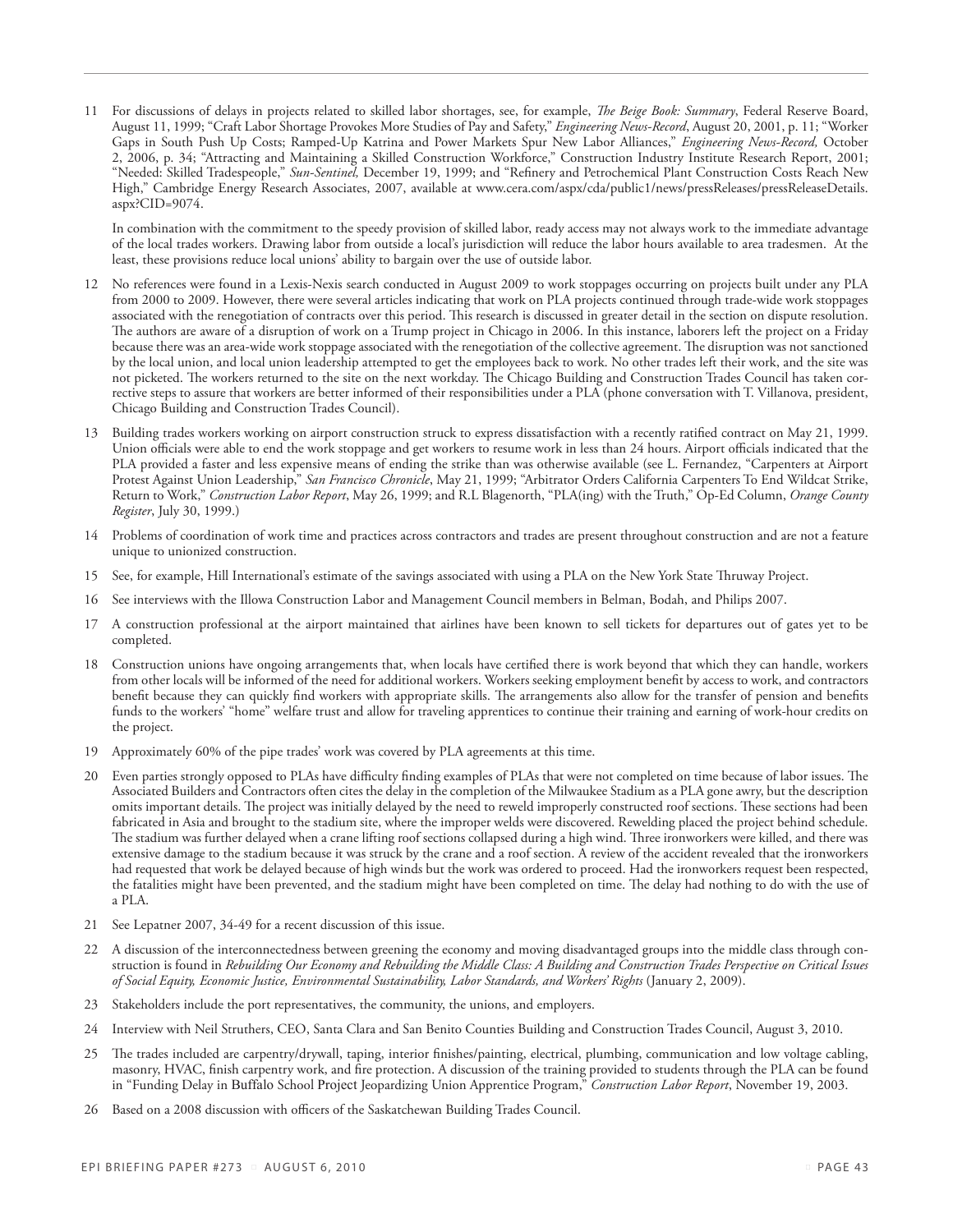- 27 See http://www.bls.gov
- 28 See http://bls.gov/iif/ for data from 2003 to 2008. Prior data may be obtained from CPWR 2007.
- 29 This list of elements was suggested by Prof. David Weil of the Kennedy School of Government at Harvard University.
- 30 This outstanding record with respect to fatalities and injuries associated with accidents stands in stark contrast to the respiratory illness suffered by WTC rescue and construction workers. These illnesses were caused by breathing in the cloud of toxic materials at and around the WTC site. The most severe exposures occurred immediately following the collapse of the WTC, when the most particulates were airborne. The assurances of the Environmental Protection Agency that the site was safe with regard to respiratory conditions, as well as the failure of other federal and state agencies to identify the well-established dangers of breathing toxic materials at demolition sites, resulted in many workers believing that there were no respiratory hazards.

For example, the first paragraph of an EPA press release on September 13 said that the EPA was "taking steps to ensure the safety of rescue workers and the public at the World Trade Center and Pentagon disaster sites…." (EPA press releases are available at http://www.epa.gov/wtc/ releases.htm). This was reiterated in third paragraph:

EPA's primary concern is to ensure that rescue workers and the public are not exposed to elevated levels of asbestos, acidic gases or other contaminants from the debris….

 EPA is taking steps to ensure that response units implement appropriate engineering controls to minimize environmental hazards, such as water sprays and rinsing to prevent or minimize potential exposure and limit releases of potential contaminants beyond the debris site.

Having taken responsibility for monitoring toxic materials at the World Trade Center site, the EPA continually assured the public and rescue crews that hazards were minimal and appropriate steps were being taken to address those hazards. For example, EPA Administrator Christie Todd Whitman is quoted in a September 18 EPA press release:

We are very encouraged that the results from our monitoring of air quality and drinking water conditions in both New York and near the Pentagon show that the public in these areas is not being exposed to excessive levels of asbestos or other harmful substances….

On September 21, an EPA press release again quoted Whitman reassuring the public:

As we continue to monitor drinking water in and around New York City, and as EPA gets more comprehensive analysis of this monitoring data, I am relieved to be able to reassure New York and New Jersey residents that a host of potential contaminants are either not detectable or are below the Agency's concern levels….Results we have just received on drinking water quality show that not only is asbestos not detectable, but also we can not detect any bacterial contamination, PCBs or pesticides.

The established hazards of working on a demolition site, particularly those caused by inhaling highly base concrete dust laced with a variety of toxic materials, were not discussed; the main emphasis was the effect of dust on aggravating asthma:

…EPA's primary concern has been to ensure that rescue workers and the public are not being exposed to elevated levels of potentially hazardous contaminants in the dust and debris, especially where practical solutions are available to reduce exposure. EPA has assisted efforts to provide dust masks to rescue workers to minimize inhalation of dust. EPA also recommends that the blast site debris continue to be kept wet, which helps to significantly reduce the amount of airborne dust which can aggravate respiratory ailments such as asthma. On-site facilities are being made available for rescue workers to clean themselves, change their clothing and to have dust-laden clothes cleaned separately from normal household wash.

The early failure to inform workers about the well-established hazards of demolition sites and to provide appropriate protection to those working on the site complicated later efforts to implement programs to provide respiratory protection. By the time safety programs were implemented, many of those on the site were resistant to use of appropriate protections. This reluctance may have reflected some fear on the part of rescue and demolition workers to admit, given their high level of exposure, that they may already have suffered respiratory injury.

- 31 This discussion is drawn from "Prevention Efforts and Protection of Worker Health and Safety at the World Trade Center Emergency Project," an unpublished manuscript by Grabelsky (n.d.), and from Colletti, Malloy, Grabelsky, and Platner 2002.
- In contrast, Opfer, Son, and Gambatese (n.d.) found little evidence of a safety effect when examining the Southern Nevada Water Authority (SNWA) project. They compared the recordable incident rate and the lost-workday case incident rate between the construction industry as a whole, the SNWA project, and rates reported by the Construction Industry Institute. While the safety statistics comparing the project with the national construction average looked favorable, the same was not true when the Construction Industry Institute figures were used. The authors suggest that the safety record on the project was not good when one accounts for Kaiser's experience and size and the nature of the project. The differences in the findings between these studies are not surprising. The PLAs had very different emphases on safety and safety language. While the Boston Harbor Project and its PLA provided specific safety language and created safety programs, the SNWA project did little more than reference contractors' existing programs. The differences in outcomes then likely reflect a difference in the importance accorded safety.
- 33 Information on the safety and health program for the Boston Harbor Project and the role played by the Boston Harbor PLA were provided by Joseph Dart, former president of the Massachusetts Building Trades Council, and Joseph Nigro, the lead safety and health representative for the council. The Boston Harbor Project included two large underground and underwater tunnels, one of which extended 9.5 miles offshore, as well as extensive facilities to move waste to the Deer Island Treatment Plant (see Armstong and Wallace 2001, 3-4.
- 34 Such issues are unlikely to arise when provisions in the PLA or local agreement create a structure, such as standing safety committees, in which safety issues can be addressed expeditiously.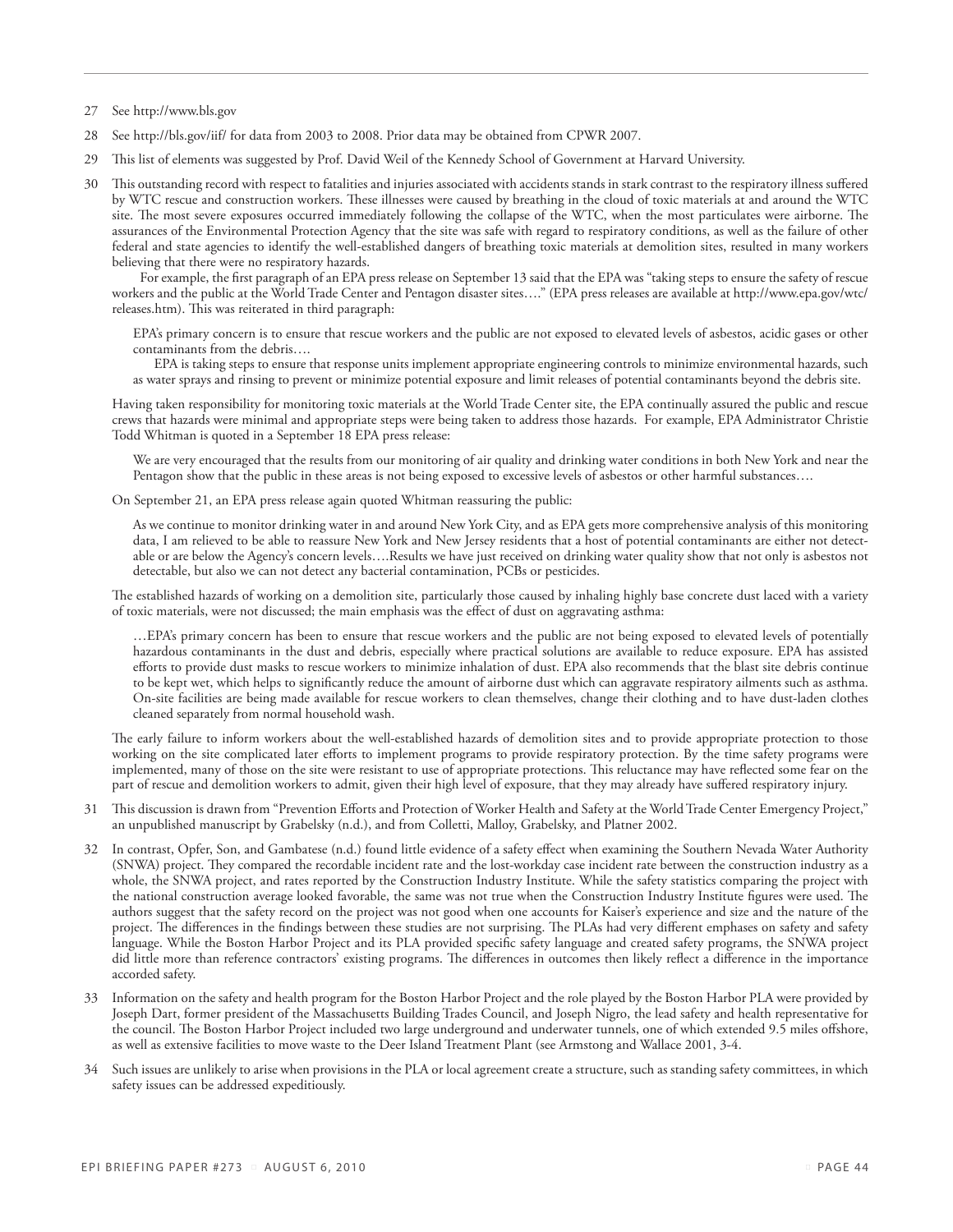- 35 For example, if a job requires four workers and is being disputed by carpenters and laborers, an arbitrator may assign the work to two carpenters and two laborers (or any combination equaling four), but may not require four carpenters and four laborers.
- 36 Researchers at Suffolk University's Beacon Hill Institute recently studied whether the lack of PLAs on federal government projects during the Bush administration resulted in delays in construction. They could find no evidence of delays during this period (Tuerck, Glassman, and Bachman 2009).
- 37 Union work rules also limit nonunion contractors ability to use independent contractors and restrict their classification of employees.
- 38 As discussed later in this section, the GAO (1991) reports that three of 86 nonunion contractors on Idaho Labs projects made double payments into benefit funds. Other reports discuss the possibility of this occurring, but do not document cases when it occurred.
- 39 Testimony before the Small Business Committee, U.S. House of Representatives, Hearing Transcript 105-63, August 6, 1998, Washington D.C.: U.S. Government Printing Office.
- 40 Discussion with Giz Kaczarowoski, director of field service, Building and Construction Trades Department, AFL-CIO (2009), and Mike Haller, Walbridge Construction (2008).
- 41 These clauses are useful both to nonunion contractors and out-of-area union contractors who need to bring key workers onto a project.
- 42 In contrast to its San Antonio PLA, Toyota's 2007 PLA for Blue Springs, Miss. has a core worker provision that allows nonsignatory contractors to bring five current employees who live in the area of the project, or 50% of their workforce, onto the job without regard to use of the union referral system. The union referral procedure must be used for any additional employees.
- Section 8(f)(2) of the National Labor Relations Act. Subsequent court cases have made such union shop clauses difficult to enforce to their fullest extent. See, for example, *NLRB v. General Motors Corp*. 373 US 734 (1963) and *Plumbers Local 141 v. NLRB* 675 F.2d. 1257 (1982).
- 44 Nonunion workers might be worse off economically on projects covered by state prevailing wage laws in states in which the prevailing wage is set to collectively bargained wages and benefits. However, work by Allen Smith (e.g., "Benefits Fraud on Prevailing Wage Jobs: Apprenticeship, Health and Welfare, and Pension," presentation for the CPWR Construction Economics Research Network, 2009) reveals pervasive underpayments in open shops of the benefits required under prevailing wage laws. The enforcement procedures incorporated into PLAs better assure that open shop workers receive full wages and benefits.
- 45 Specialty assignments may occur where the installation of specialized machinery or construction techniques that are unfamiliar to local workers requires bringing in out-of-area employees.
- 46 This checklist also appeared in Belman, Bodah, and Philips (2007).

# References

ABC (Associated Builders and Contractors). 2001. *Union-Only Project Labor Agreements: The Record of Poor Performance.* Arlington, Va.: ABC

Argyres, A. and S. Moir. 2008. *Building Trades Apprentice Training in Massachusetts: An Analysis of Union and Non-Union Programs, 1997-2007.* Boston: Labor Resource Center, University of Massachusetts-Boston.

Armstrong, W. G. and R. L. Wallace. 2001. "A Case Study of Construction Management on the Boston Harbor Project: Reflections at Project Completion." *CM eJOURNAL*, January.

Belman, D. 2005 *Apprenticeship Training in Michigan: A Comparison of Union and Non-Union Programs.* Lansing: Michigan Building and Construction Trades Council.

Belman, D., M. Bodah, and P. Philips. 2007 *Project Labor Agreements.* Bethesda, Md.: Electri International.

Bradley, D. H. and S. A Herzenberg. 2002. *Construction Apprenticeship and Training in Pennsylvania*. Harrisburg, Pa.: Keystone Research Center.

Business Roundtable. 1982. *Training Problems in the Open Shop*. Report D-4. Washington, D.C.: Business Roundtable.

California Division of Workers Compensation. 1996 & 1997. *Annual Report to the Legislature on Carve-outs*. Sacramento: Division of Workers Compensation.

Cockshaw, P. 2003. "The Intense Battle Over PLAs." *Cockshaw's Construction Labor News+Opinion* 33(4):1ff.

Colletti, L., E. Malloy, J. Grabelsky, and J. Platner. 2002. "Labor-Management Partnership at the World Trade Center Emergency Project." *Perspectives on Work* 6(1): 10-13.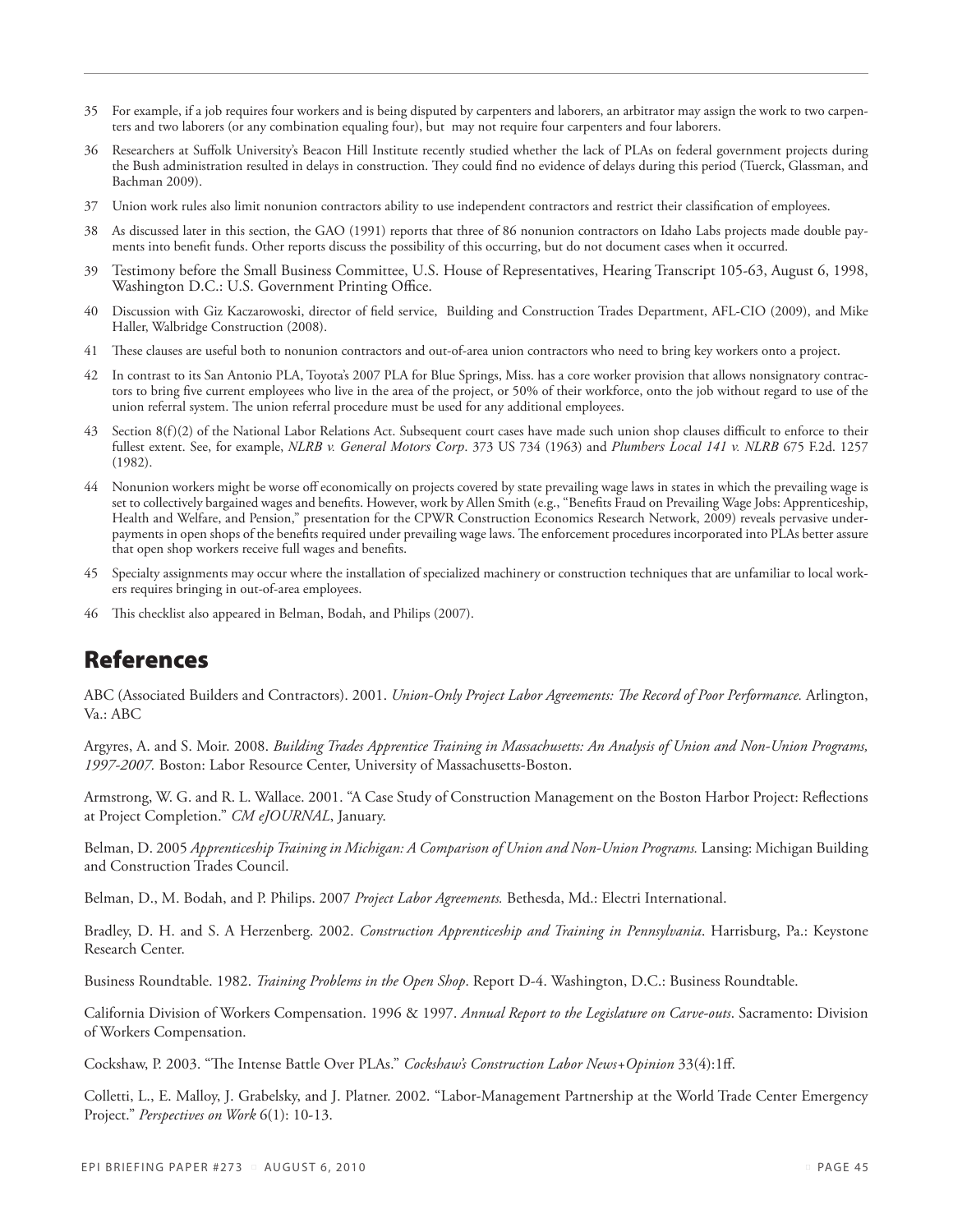CPWR–The Center for Construction Research and Training. 2007. *The Construction Chartbook: The U.S. Construction Industry and Its Workers.* Silver Spring, Md.: CPWR–Center for Construction Research and Training (available at http://cpwr.com/rp-chartbook. html).

CPWR–The Center for Construction Research and Training. 2009. *The Construction Chartbook: The U.S. Construction Industry and Its Workers.* Silver Spring, Md.: CPWR–Center for Construction Research and Training.

Dunlop, J. 2002. "Project Labor Agreements." Working Paper Series W02-7. Cambridge, Mass.: Harvard University Joint Center for Housing Studies.

General Accounting Office. 1991. *Construction Agreement at DOE's Idaho Laboratory Needs Reassessing*. GGD-91-80BR. Washington, D.C.: GAO.

Government Accountability Office. 2005. *Registered Apprenticeship Programs: Labor Can Better Use Data to Target Oversight.* Washington, D.C.: GAO.

Grabelsky, J. Undated. "Prevention Efforts and Protection of Worker Health and Safety at the World Trade Center Emergency Project." Unpublished manuscript.

Johnston-Dodds, K. 2001. *Constructing California: A Review of Project Labor Agreements*. State Report CRB 01-010. Sacramento: State of California.

Lepatner, B. B. 2007. *Broken Buildings, and Busted Budgets: How to Fix America's Trillion-Dollar Construction Industry*. Chicago, Ill.: University of Chicago Press.

Levine, D. L., F. W. Neubhauser, and J. S. Petersen. 2002. *Carve-outs in Workers' Compensation: An Analysis of the Experience in the California Construction Industry.* Kalamazoo, Mich.: W.E. Upjohn Institute for Employment Research.

Linder, M. 1999. *Wars of Attrition: Vietnam, the Business Roundtable, and the Decline of Construction Unions*. Iowa City, Iowa: Fanpihua Press.

Londrigan, W. J and J. B. Wise III. 1997. *Apprentice Training in Kentucky: A Comparison of Union and Non-Union Programs in the Building Trades.* Louisville, Ky.: Greater Louisville Building and Construction Trades Council.

McCartin, J. 1997. *Labor's Great War: The Struggle for Industrial Democracy and the Origins of Modern Labor Relations, 1912-1921*. Chapel Hill, N.C.: University of North Carolina Press.

Mills, D. Q. 1980. "Construction." In G. Somers, ed., *Collective Bargaining: Contemporary American Experience*. Madison, Wis.: Industrial Relations Research Association.

Opfer, N., J. Son, and J. Gambatese. Undated. *Project Labor Agreement Research Study: Focus on Southern Nevada Water Authority*. Prepared for the Associated Builders and Contractors, Southern Nevada, and Associated Builders and Contractors, National (available at http://www.abc.org/Government\_Affairs/Issues/ABC\_Priority\_Issues/Project\_Labor\_Agreements/Union\_Only\_PLA\_ Studies.aspx).

Northrup, H. R., and L. E. Alario. 1998. "Boston Harbor-Type Project Labor Agreements in Construction: Nature, Rationales and Legal Challenges." *Journal of Labor Research* 19(Winter): 1-63.

Pew Hispanic Center. 2006. *Latino Labor Report 2006: Strong Gains in Employment*, Washington, D.C.: Pew Hispanic Center.

Plemon, K. 2004. *Real Estate Weekly*, March 24.

Sloan, J., H. L. Halterman, B. Youhn, and J. Yoshioka. April, 2001. *Port of Oakland*

*Project Labor Agreement Social Justice Program Progress Report* (available at http://www.communitybenefits.org/downloads/Social Justice Program 2001.pdf).

Tuerck, D., S. Glassman, and P. Bachman. 2009. *Project Labor Agreements on Federal Construction Projects: A Costly Solution in Search of a Problem*. Boston, Mass.: Beacon Hill Institute at Suffolk University (available at www.beaconhill.org/BHIStudies/ PLA2009?PLAFinal090923.pdf).